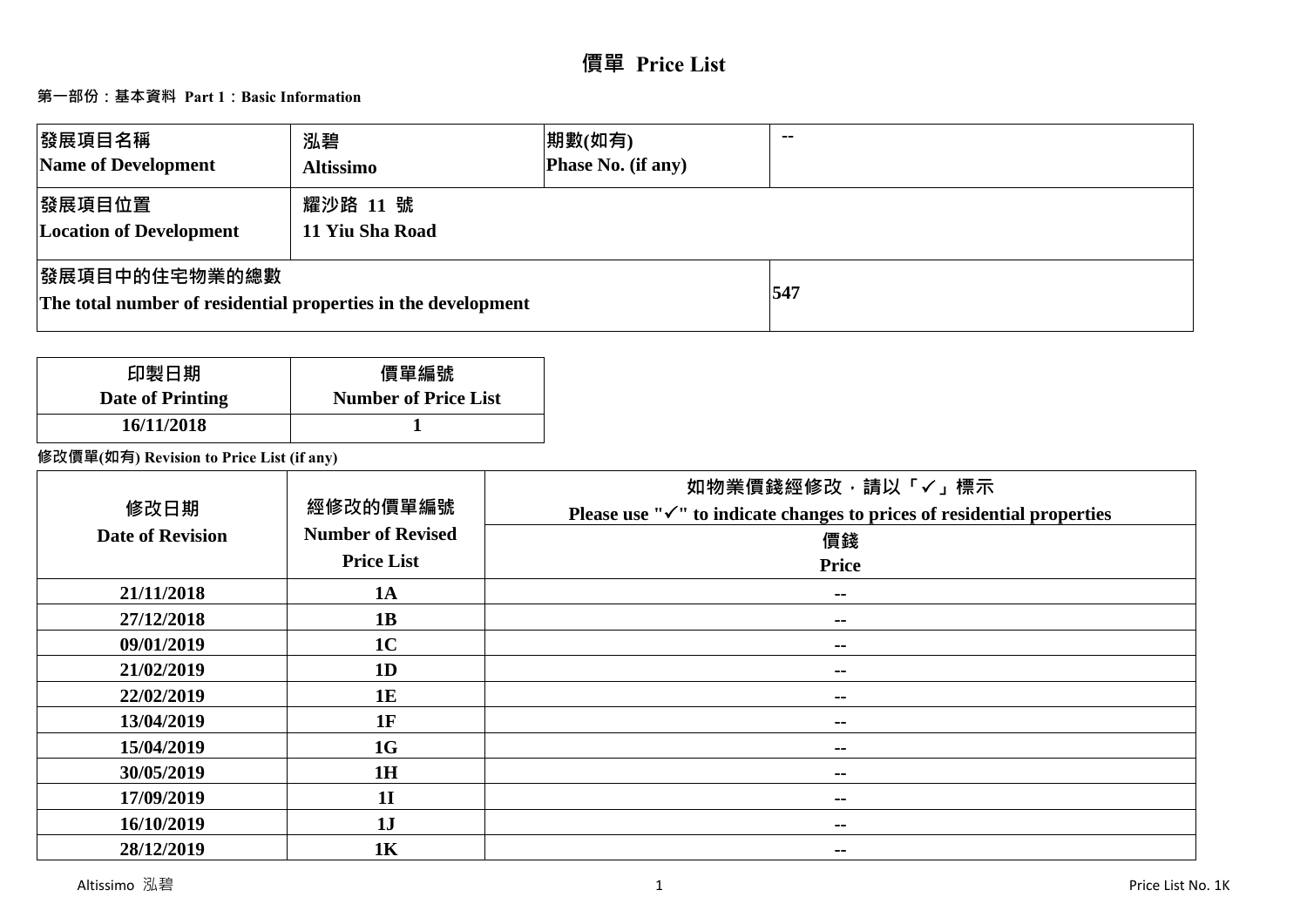# 第二部份:面積及售價資料

|  | Part 2: Information on Area and Price |  |  |
|--|---------------------------------------|--|--|
|--|---------------------------------------|--|--|

|                           | 物業的描述<br>Description of<br>Residential Property |               | 實用面積<br>(包括露台,工作平台及陽台 如有)<br>平方米(平方呎)                                                                 | 實用面積<br>每平方米/呎售價<br>元·每平方米<br>(元·每平方呎)<br>售價(元) |                                                                       |                                            |                     |                          |    | 平方米(平方呎)<br>sq. metre (sq. ft.) | 其他指明項目的面積(不計算入實用面積)<br>Area of other specified items (Not included in the Saleable Area) |            |                 |               |            |
|---------------------------|-------------------------------------------------|---------------|-------------------------------------------------------------------------------------------------------|-------------------------------------------------|-----------------------------------------------------------------------|--------------------------------------------|---------------------|--------------------------|----|---------------------------------|------------------------------------------------------------------------------------------|------------|-----------------|---------------|------------|
| 大廈<br>名稱<br>Block<br>Name | 樓層<br>Floor                                     | 單位<br>Unit    | Saleable Area<br>(including balcony, utility platform and<br>verandah, if any)<br>sq. metre (sq. ft.) | Price $(\$)$                                    | Unit Rate of Saleable<br>Area<br>\$ per sq. metre<br>$$$ per sq. ft.) | 空調機房<br>Air-<br>Conditioning<br>plant room | 窗台<br>Bay<br>window | 閣樓<br>Cockloft Flat roof | 平台 | 花園<br>Garden                    | 停車位<br>Parking<br>space                                                                  | 天台<br>Roof | 梯屋<br>Stairhood | 前庭<br>Terrace | 庭院<br>Yard |
| $\operatorname{T2}$       | $\overline{1}$                                  | A             | 81.620 (879)<br>露台 Balcony: 2.931 (32);<br>工作平台 Utility Platform: 1.500 (16)                          | 15,224,000                                      | 186,523 (17,320)                                                      |                                            |                     |                          |    |                                 |                                                                                          |            |                 |               |            |
| T <sub>2</sub>            | $\mathbf{1}$                                    | B             | 44.638 (480)<br>露台 Balcony: 2.000 (22);<br>工作平台 Utility Platform: 1.500 (16)                          | 8,534,000                                       | 191,182 (17,779)                                                      |                                            |                     |                          |    |                                 |                                                                                          |            |                 |               |            |
| T <sub>2</sub>            | $\mathbf{1}$                                    | $\mathcal{C}$ | 43.631 (470)<br>露台 Balcony: 2.000 (22);<br>工作平台 Utility Platform: 1.500 (16)                          | 7,776,000                                       | 178,222 (16,545)                                                      |                                            |                     |                          |    |                                 |                                                                                          |            |                 |               |            |
| T2                        | $\mathbf{1}$                                    | D             | 81.399 (876)<br>露台 Balcony: 2.954 (32);<br>工作平台 Utility Platform: 1.500 (16)                          | 14,146,000                                      | 173,786 (16,148)                                                      |                                            |                     |                          |    |                                 |                                                                                          |            |                 |               |            |
| T <sub>2</sub>            | $\overline{1}$                                  | ${\bf E}$     | 49.000 (527)<br>露台 Balcony: 2.000 (22);<br>工作平台 Utility Platform: $0.000(0)$                          | 9,248,000                                       | 188,735 (17,548)                                                      |                                            |                     |                          |    |                                 |                                                                                          |            |                 |               |            |
| T2                        | $\overline{1}$                                  | H             | 29.346 (316)<br>露台 Balcony: 2.000 (22);<br>工作平台 Utility Platform: 0.000 (0)                           | 6,183,000                                       | 210,693 (19,566)                                                      |                                            |                     |                          |    |                                 |                                                                                          |            |                 |               |            |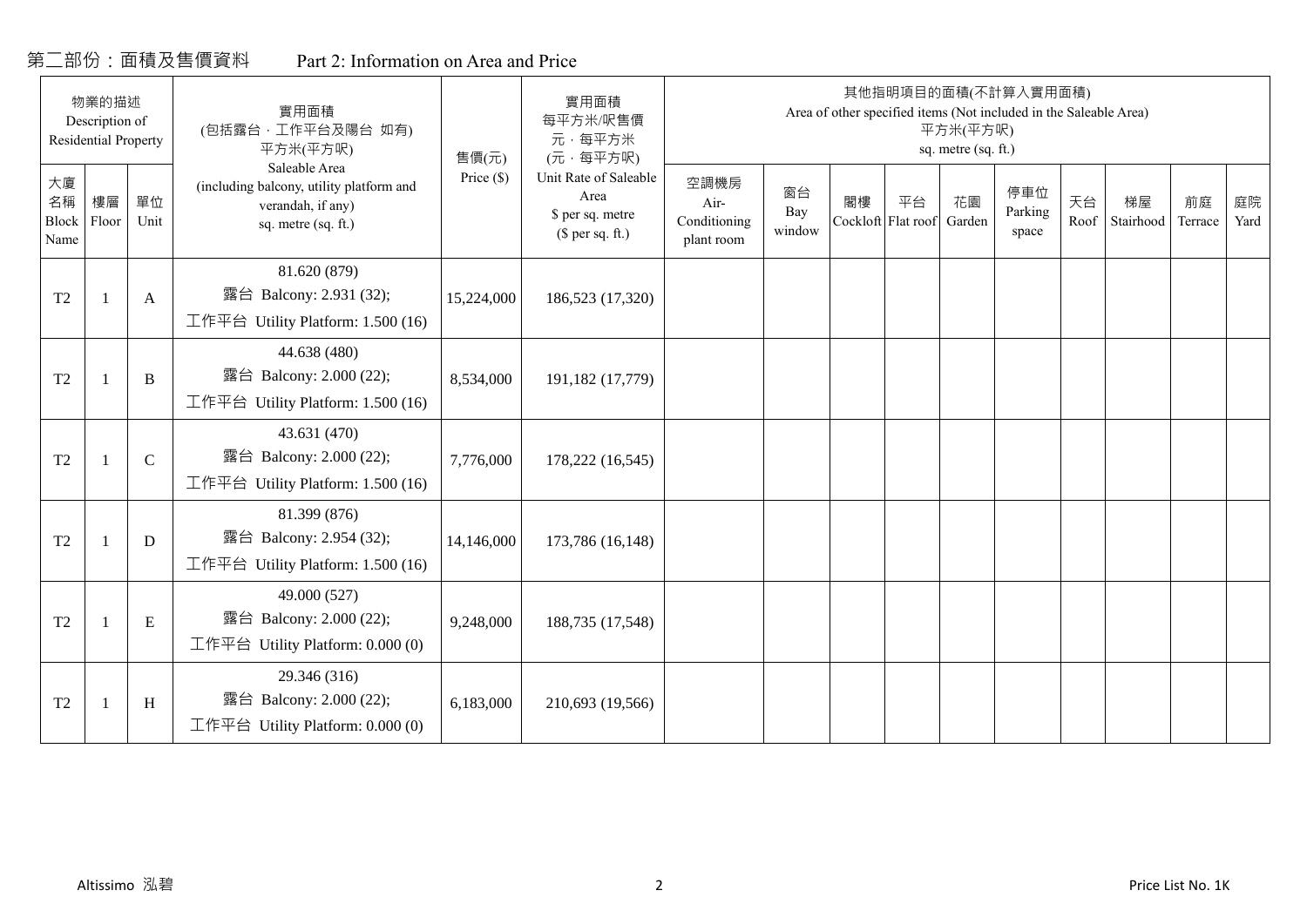|                           | 物業的描述<br>Description of<br><b>Residential Property</b> |               | 實用面積<br>(包括露台,工作平台及陽台 如有)<br>平方米(平方呎)                                                                 | 售價(元)        | 實用面積<br>每平方米/呎售價<br>元·每平方米                                                     |                                            |                     |    |                          | 平方米(平方呎)<br>sq. metre (sq. ft.) | 其他指明項目的面積(不計算入實用面積)     |            | Area of other specified items (Not included in the Saleable Area) |               |            |
|---------------------------|--------------------------------------------------------|---------------|-------------------------------------------------------------------------------------------------------|--------------|--------------------------------------------------------------------------------|--------------------------------------------|---------------------|----|--------------------------|---------------------------------|-------------------------|------------|-------------------------------------------------------------------|---------------|------------|
| 大廈<br>名稱<br>Block<br>Name | 樓層<br>Floor                                            | 單位<br>Unit    | Saleable Area<br>(including balcony, utility platform and<br>verandah, if any)<br>sq. metre (sq. ft.) | Price $(\$)$ | (元·每平方呎)<br>Unit Rate of Saleable Area<br>\$ per sq. metre<br>$$$ per sq. ft.) | 空調機房<br>Air-<br>Conditioning<br>plant room | 窗台<br>Bay<br>window | 閣樓 | 平台<br>Cockloft Flat roof | 花園<br>Garden                    | 停車位<br>Parking<br>space | 天台<br>Roof | 梯屋<br>Stairhood                                                   | 前庭<br>Terrace | 庭院<br>Yard |
| T <sub>2</sub>            | $\overline{2}$                                         | $\mathbf{A}$  | 81.620 (879)<br>露台 Balcony: 2.931 (32);<br>工作平台 Utility Platform: 1.500 (16)                          | 15,254,000   | 186,890 (17,354)                                                               |                                            |                     |    |                          |                                 |                         |            |                                                                   |               |            |
| T <sub>2</sub>            | $\overline{2}$                                         | B             | 44.638 (480)<br>露台 Balcony: 2.000 (22);<br>工作平台 Utility Platform: 1.500 (16)                          | 8,551,000    | 191,563 (17,815)                                                               |                                            |                     |    |                          |                                 |                         |            |                                                                   |               |            |
| T <sub>2</sub>            | $\overline{2}$                                         | $\mathcal{C}$ | 43.631 (470)<br>露台 Balcony: 2.000 (22);<br>工作平台 Utility Platform: $1.500(16)$                         | 7,933,000    | 181,820 (16,879)                                                               |                                            |                     |    |                          |                                 |                         |            |                                                                   |               |            |
| T <sub>2</sub>            | $\overline{2}$                                         | D             | 81.399 (876)<br>露台 Balcony: 2.954 (32);<br>工作平台 Utility Platform: $1.500(16)$                         | 15,032,000   | 184,671 (17,160)                                                               |                                            |                     |    |                          |                                 |                         |            |                                                                   |               |            |
| T2                        | $\overline{2}$                                         | $\mathbf E$   | 49.000 (527)<br>露台 Balcony: 2.000 (22);<br>工作平台 Utility Platform: $0.000(0)$                          | 9,266,000    | 189, 102 (17, 583)                                                             |                                            |                     |    |                          |                                 |                         |            |                                                                   |               |            |
| T <sub>2</sub>            | $\overline{2}$                                         | H             | 29.346 (316)<br>露台 Balcony: 2.000 (22);<br>工作平台 Utility Platform: $0.000(0)$                          | 6,195,000    | 211,102 (19,604)                                                               |                                            |                     |    |                          |                                 |                         |            |                                                                   |               |            |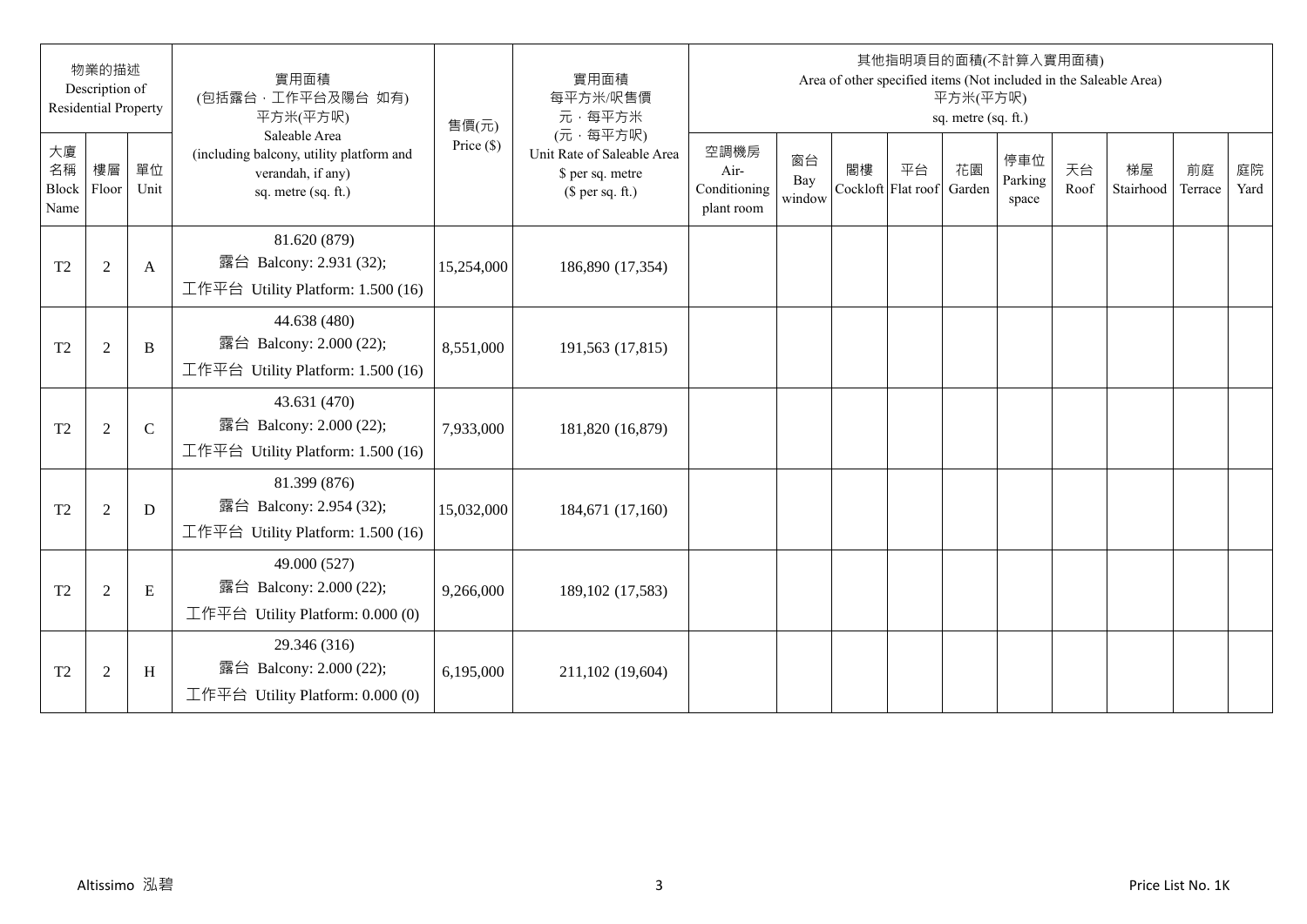|                           | 物業的描述<br>Description of<br><b>Residential Property</b> |              | 實用面積<br>(包括露台,工作平台及陽台 如有)<br>平方米(平方呎)                                                                 | 售價(元)        | 實用面積<br>每平方米/呎售價<br>元·每平方米                                                     |                                            |                     |    |                          | 平方米(平方呎)<br>sq. metre (sq. ft.) | 其他指明項目的面積(不計算入實用面積)     |            | Area of other specified items (Not included in the Saleable Area) |               |            |
|---------------------------|--------------------------------------------------------|--------------|-------------------------------------------------------------------------------------------------------|--------------|--------------------------------------------------------------------------------|--------------------------------------------|---------------------|----|--------------------------|---------------------------------|-------------------------|------------|-------------------------------------------------------------------|---------------|------------|
| 大廈<br>名稱<br>Block<br>Name | 樓層<br>Floor                                            | 單位<br>Unit   | Saleable Area<br>(including balcony, utility platform and<br>verandah, if any)<br>sq. metre (sq. ft.) | Price $(\$)$ | (元·每平方呎)<br>Unit Rate of Saleable Area<br>\$ per sq. metre<br>$$$ per sq. ft.) | 空調機房<br>Air-<br>Conditioning<br>plant room | 窗台<br>Bay<br>window | 閣樓 | 平台<br>Cockloft Flat roof | 花園<br>Garden                    | 停車位<br>Parking<br>space | 天台<br>Roof | 梯屋<br>Stairhood                                                   | 前庭<br>Terrace | 庭院<br>Yard |
| T <sub>2</sub>            | 3                                                      | B            | 44.638 (480)<br>露台 Balcony: 2.000 (22);<br>工作平台 Utility Platform: 1.500 (16)                          | 8,568,000    | 191,944 (17,850)                                                               |                                            |                     |    |                          |                                 |                         |            |                                                                   |               |            |
| T <sub>2</sub>            | 3                                                      | $\mathsf{C}$ | 43.631 (470)<br>露台 Balcony: 2.000 (22);<br>工作平台 Utility Platform: $1.500(16)$                         | 7,949,000    | 182,187 (16,913)                                                               |                                            |                     |    |                          |                                 |                         |            |                                                                   |               |            |
| T <sub>2</sub>            | 3                                                      | D            | 81.399 (876)<br>露台 Balcony: 2.954 (32);<br>工作平台 Utility Platform: $1.500(16)$                         | 15,062,000   | 185,039 (17,194)                                                               |                                            |                     |    |                          |                                 |                         |            |                                                                   |               |            |
| T <sub>2</sub>            | 3                                                      | $\mathbf E$  | 49.000 (527)<br>露台 Balcony: 2.000 (22);<br>工作平台 Utility Platform: $0.000(0)$                          | 9,285,000    | 189,490 (17,619)                                                               |                                            |                     |    |                          |                                 |                         |            |                                                                   |               |            |
| T <sub>2</sub>            | 3                                                      | H            | 29.346 (316)<br>露台 Balcony: 2.000 (22);<br>工作平台 Utility Platform: $0.000(0)$                          | 6,238,000    | 212,567 (19,741)                                                               |                                            |                     |    |                          |                                 |                         |            |                                                                   |               |            |
| T <sub>2</sub>            | 5                                                      | B            | 44.638 (480)<br>露台 Balcony: 2.000 (22);<br>工作平台 Utility Platform: 1.500 (16)                          | 8,585,000    | 192,325 (17,885)                                                               |                                            |                     |    |                          |                                 |                         |            |                                                                   |               |            |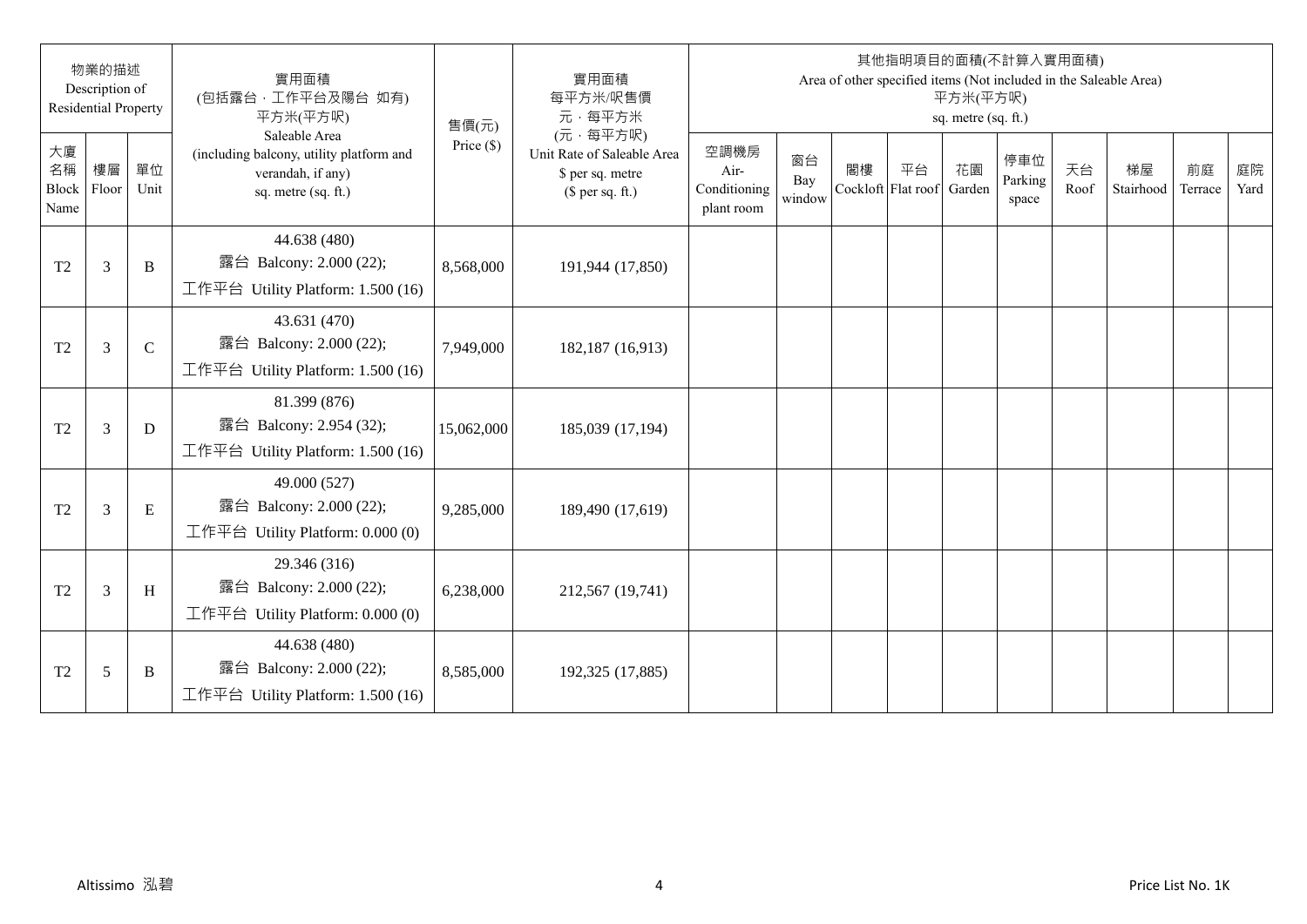|                           | 物業的描述<br>Description of<br><b>Residential Property</b> |               | 實用面積<br>(包括露台,工作平台及陽台 如有)<br>平方米(平方呎)                                                                 | 售價(元)        | 實用面積<br>每平方米/呎售價<br>元·每平方米                                                     |                                            |                     |    |                          | 平方米(平方呎)<br>sq. metre (sq. ft.) | 其他指明項目的面積(不計算入實用面積)<br>Area of other specified items (Not included in the Saleable Area) |            |                 |               |            |
|---------------------------|--------------------------------------------------------|---------------|-------------------------------------------------------------------------------------------------------|--------------|--------------------------------------------------------------------------------|--------------------------------------------|---------------------|----|--------------------------|---------------------------------|------------------------------------------------------------------------------------------|------------|-----------------|---------------|------------|
| 大廈<br>名稱<br>Block<br>Name | 樓層<br>Floor                                            | 單位<br>Unit    | Saleable Area<br>(including balcony, utility platform and<br>verandah, if any)<br>sq. metre (sq. ft.) | Price $(\$)$ | (元·每平方呎)<br>Unit Rate of Saleable Area<br>\$ per sq. metre<br>$$$ per sq. ft.) | 空調機房<br>Air-<br>Conditioning<br>plant room | 窗台<br>Bay<br>window | 閣樓 | 平台<br>Cockloft Flat roof | 花園<br>Garden                    | 停車位<br>Parking<br>space                                                                  | 天台<br>Roof | 梯屋<br>Stairhood | 前庭<br>Terrace | 庭院<br>Yard |
| T <sub>2</sub>            | 5                                                      | $\mathcal{C}$ | 43.631 (470)<br>露台 Balcony: 2.000 (22);<br>工作平台 Utility Platform: 1.500 (16)                          | 7,964,000    | 182,531 (16,945)                                                               |                                            |                     |    |                          |                                 |                                                                                          |            |                 |               |            |
| T <sub>2</sub>            | 5                                                      | D             | 81.399 (876)<br>露台 Balcony: 2.954 (32);<br>工作平台 Utility Platform: 1.500 (16)                          | 15,409,000   | 189,302 (17,590)                                                               |                                            |                     |    |                          |                                 |                                                                                          |            |                 |               |            |
| T <sub>2</sub>            | 5                                                      | $\mathbf E$   | 49.000 (527)<br>露台 Balcony: 2.000 (22);<br>工作平台 Utility Platform: $0.000(0)$                          | 9,303,000    | 189,857 (17,653)                                                               |                                            |                     |    |                          |                                 |                                                                                          |            |                 |               |            |
| T <sub>2</sub>            | 5                                                      | H             | 29.346 (316)<br>露台 Balcony: 2.000 (22);<br>工作平台 Utility Platform: 0.000 (0)                           | 6,281,000    | 214,033 (19,877)                                                               |                                            |                     |    |                          |                                 |                                                                                          |            |                 |               |            |
| T <sub>2</sub>            | 6                                                      | B             | 44.638 (480)<br>露台 Balcony: 2.000 (22);<br>工作平台 Utility Platform: 1.500 (16)                          | 8,620,000    | 193,109 (17,958)                                                               |                                            |                     |    |                          |                                 |                                                                                          |            |                 |               |            |
| T <sub>2</sub>            | 6                                                      | $\mathsf{C}$  | 43.631 (470)<br>露台 Balcony: 2.000 (22);<br>工作平台 Utility Platform: $1.500(16)$                         | 7,996,000    | 183,264 (17,013)                                                               |                                            |                     |    |                          |                                 |                                                                                          |            |                 |               |            |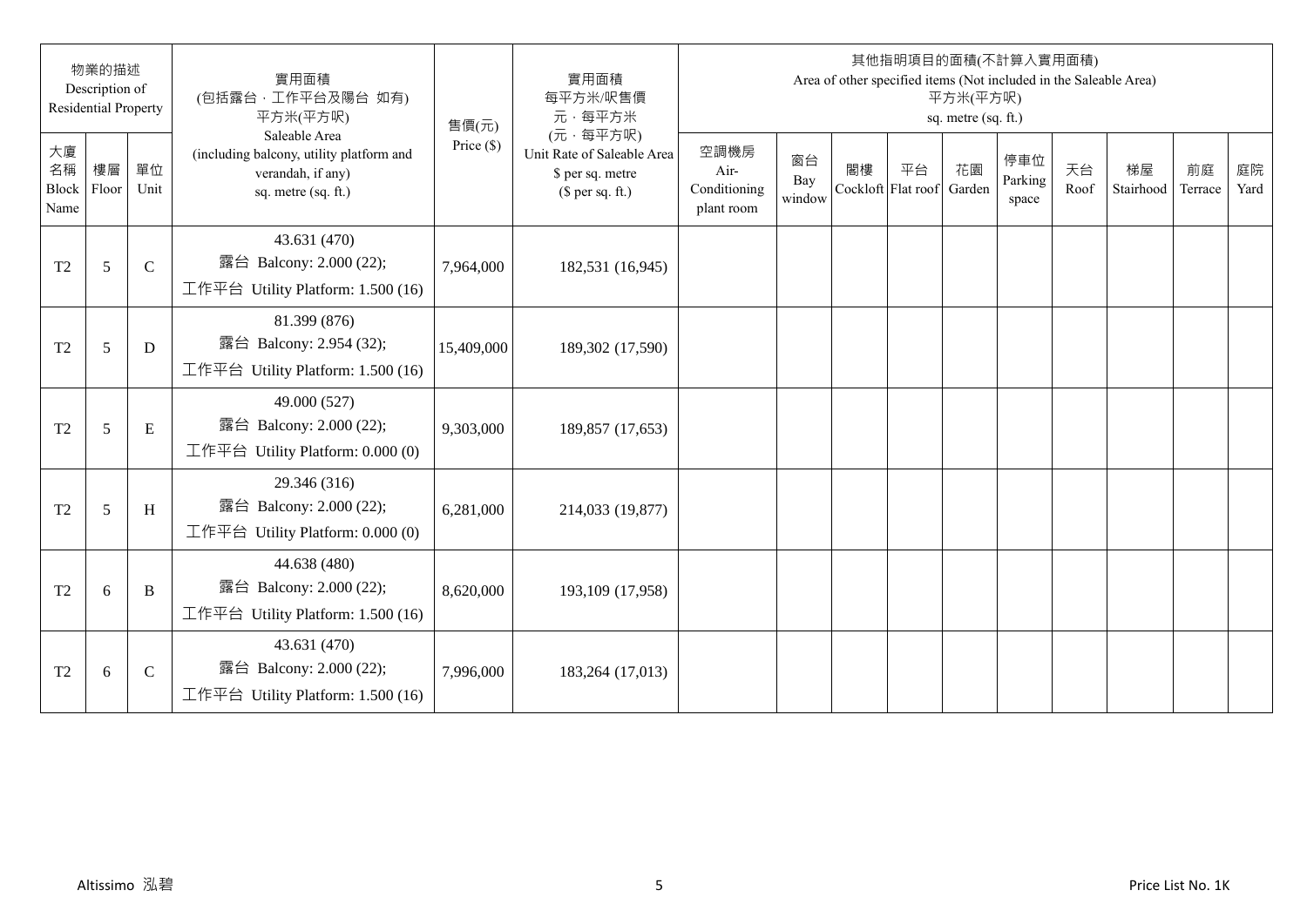|                           | 物業的描述<br>Description of<br><b>Residential Property</b> |              | 實用面積<br>(包括露台,工作平台及陽台 如有)<br>平方米(平方呎)                                                                 | 售價(元)        | 實用面積<br>每平方米/呎售價<br>元·每平方米                                                     |                                            |                     |    |                          | 平方米(平方呎)<br>sq. metre (sq. ft.) | 其他指明項目的面積(不計算入實用面積)     |            | Area of other specified items (Not included in the Saleable Area) |               |            |
|---------------------------|--------------------------------------------------------|--------------|-------------------------------------------------------------------------------------------------------|--------------|--------------------------------------------------------------------------------|--------------------------------------------|---------------------|----|--------------------------|---------------------------------|-------------------------|------------|-------------------------------------------------------------------|---------------|------------|
| 大廈<br>名稱<br>Block<br>Name | 樓層<br>Floor                                            | 單位<br>Unit   | Saleable Area<br>(including balcony, utility platform and<br>verandah, if any)<br>sq. metre (sq. ft.) | Price $(\$)$ | (元·每平方呎)<br>Unit Rate of Saleable Area<br>\$ per sq. metre<br>$$$ per sq. ft.) | 空調機房<br>Air-<br>Conditioning<br>plant room | 窗台<br>Bay<br>window | 閣樓 | 平台<br>Cockloft Flat roof | 花園<br>Garden                    | 停車位<br>Parking<br>space | 天台<br>Roof | 梯屋<br>Stairhood                                                   | 前庭<br>Terrace | 庭院<br>Yard |
| T <sub>2</sub>            | 6                                                      | D            | 81.399 (876)<br>露台 Balcony: 2.954 (32);<br>工作平台 Utility Platform: 1.500 (16)                          | 15,470,000   | 190,051 (17,660)                                                               |                                            |                     |    |                          |                                 |                         |            |                                                                   |               |            |
| T <sub>2</sub>            | 6                                                      | $\mathbf E$  | 49.000 (527)<br>露台 Balcony: 2.000 (22);<br>工作平台 Utility Platform: 0.000 (0)                           | 9,340,000    | 190,612 (17,723)                                                               |                                            |                     |    |                          |                                 |                         |            |                                                                   |               |            |
| T <sub>2</sub>            | 6                                                      | H            | 29.346 (316)<br>露台 Balcony: 2.000 (22);<br>工作平台 Utility Platform: 0.000 (0)                           | 6,337,000    | 215,941 (20,054)                                                               |                                            |                     |    |                          |                                 |                         |            |                                                                   |               |            |
| T <sub>2</sub>            | $\overline{7}$                                         | B            | 44.638 (480)<br>露台 Balcony: 2.000 (22);<br>工作平台 Utility Platform: 1.500 (16)                          | 9,434,000    | 211,345 (19,654)                                                               |                                            |                     |    |                          |                                 |                         |            |                                                                   |               |            |
| T <sub>2</sub>            | $\overline{7}$                                         | $\mathsf{C}$ | 43.631 (470)<br>露台 Balcony: 2.000 (22);<br>工作平台 Utility Platform: $1.500(16)$                         | 8,062,000    | 184,777 (17,153)                                                               |                                            |                     |    |                          |                                 |                         |            |                                                                   |               |            |
| T <sub>2</sub>            | $\overline{7}$                                         | D            | 81.399 (876)<br>露台 Balcony: 2.954 (32);<br>工作平台 Utility Platform: 1.500 (16)                          | 15,516,000   | 190,617 (17,712)                                                               |                                            |                     |    |                          |                                 |                         |            |                                                                   |               |            |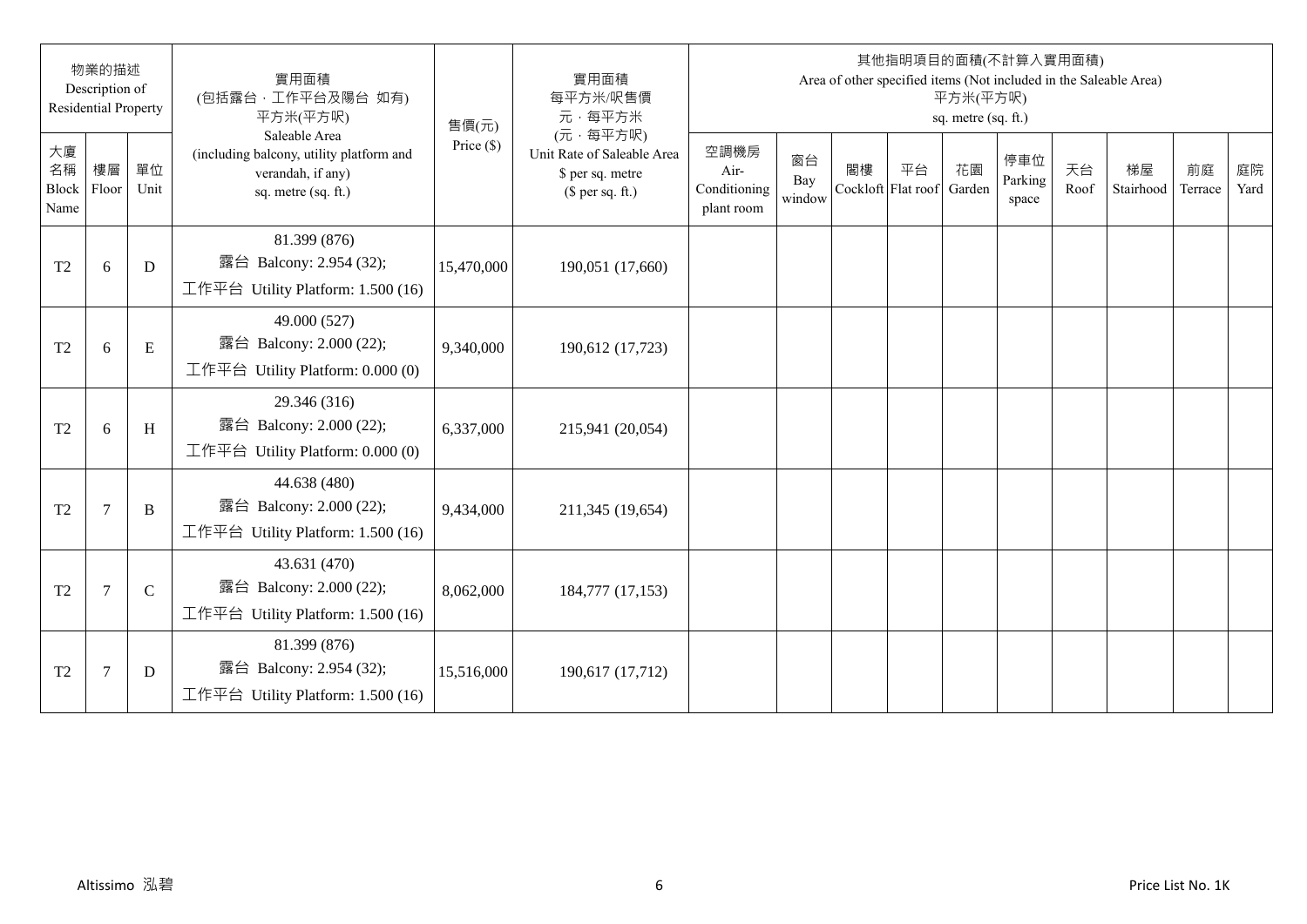|                           | 物業的描述<br>Description of<br><b>Residential Property</b> |              | 實用面積<br>(包括露台,工作平台及陽台 如有)<br>平方米(平方呎)                                                                 | 售價(元)        | 實用面積<br>每平方米/呎售價<br>元·每平方米                                                     |                                            |                     |    |                          | 平方米(平方呎)<br>sq. metre (sq. ft.) | 其他指明項目的面積(不計算入實用面積)     |            | Area of other specified items (Not included in the Saleable Area) |               |            |
|---------------------------|--------------------------------------------------------|--------------|-------------------------------------------------------------------------------------------------------|--------------|--------------------------------------------------------------------------------|--------------------------------------------|---------------------|----|--------------------------|---------------------------------|-------------------------|------------|-------------------------------------------------------------------|---------------|------------|
| 大廈<br>名稱<br>Block<br>Name | 樓層<br>Floor                                            | 單位<br>Unit   | Saleable Area<br>(including balcony, utility platform and<br>verandah, if any)<br>sq. metre (sq. ft.) | Price $(\$)$ | (元·每平方呎)<br>Unit Rate of Saleable Area<br>\$ per sq. metre<br>$$$ per sq. ft.) | 空調機房<br>Air-<br>Conditioning<br>plant room | 窗台<br>Bay<br>window | 閣樓 | 平台<br>Cockloft Flat roof | 花園<br>Garden                    | 停車位<br>Parking<br>space | 天台<br>Roof | 梯屋<br>Stairhood                                                   | 前庭<br>Terrace | 庭院<br>Yard |
| T <sub>2</sub>            | $\tau$                                                 | E            | 49.000 (527)<br>露台 Balcony: 2.000 (22);<br>工作平台 Utility Platform: 0.000 (0)                           | 9,368,000    | 191,184 (17,776)                                                               |                                            |                     |    |                          |                                 |                         |            |                                                                   |               |            |
| T <sub>2</sub>            | $\overline{7}$                                         | H            | 29.346 (316)<br>露台 Balcony: 2.000 (22);<br>工作平台 Utility Platform: 0.000 (0)                           | 7,089,000    | 241,566 (22,434)                                                               |                                            |                     |    |                          |                                 |                         |            |                                                                   |               |            |
| T <sub>2</sub>            | 8                                                      | B            | 44.638 (480)<br>露台 Balcony: 2.000 (22);<br>工作平台 Utility Platform: 1.500 (16)                          | 9,486,000    | 212,510 (19,763)                                                               |                                            |                     |    |                          |                                 |                         |            |                                                                   |               |            |
| T <sub>2</sub>            | 8                                                      | $\mathsf{C}$ | 43.631 (470)<br>露台 Balcony: 2.000 (22);<br>工作平台 Utility Platform: $1.500(16)$                         | 8,181,000    | 187,504 (17,406)                                                               |                                            |                     |    |                          |                                 |                         |            |                                                                   |               |            |
| T <sub>2</sub>            | 8                                                      | D            | 81.399 (876)<br>露台 Balcony: 2.954 (32);<br>工作平台 Utility Platform: $1.500(16)$                         | 17,265,000   | 212,103 (19,709)                                                               |                                            |                     |    |                          |                                 |                         |            |                                                                   |               |            |
| T <sub>2</sub>            | 8                                                      | E            | 49.000 (527)<br>露台 Balcony: 2.000 (22);<br>工作平台 Utility Platform: $0.000(0)$                          | 9,506,000    | 194,000 (18,038)                                                               |                                            |                     |    |                          |                                 |                         |            |                                                                   |               |            |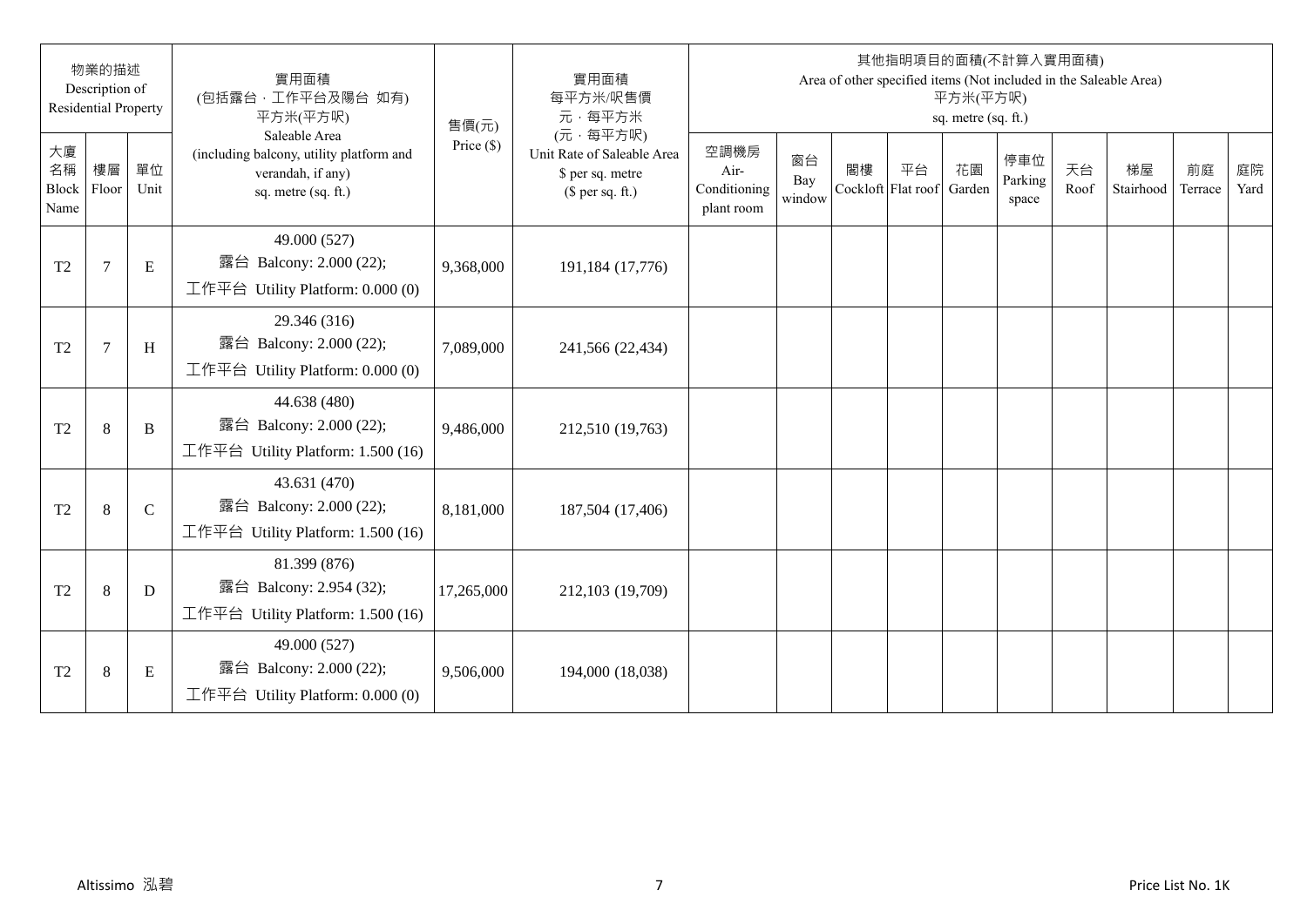|                           | 物業的描述<br>Description of<br><b>Residential Property</b> |              | 實用面積<br>(包括露台,工作平台及陽台 如有)<br>平方米(平方呎)                                                                 | 售價(元)        | 實用面積<br>每平方米/呎售價<br>元·每平方米                                                     |                                            |                     |                          |    | 平方米(平方呎)<br>sq. metre (sq. ft.) | 其他指明項目的面積(不計算入實用面積)     |            | Area of other specified items (Not included in the Saleable Area) |               |            |
|---------------------------|--------------------------------------------------------|--------------|-------------------------------------------------------------------------------------------------------|--------------|--------------------------------------------------------------------------------|--------------------------------------------|---------------------|--------------------------|----|---------------------------------|-------------------------|------------|-------------------------------------------------------------------|---------------|------------|
| 大廈<br>名稱<br>Block<br>Name | 樓層<br>Floor                                            | 單位<br>Unit   | Saleable Area<br>(including balcony, utility platform and<br>verandah, if any)<br>sq. metre (sq. ft.) | Price $(\$)$ | (元·每平方呎)<br>Unit Rate of Saleable Area<br>\$ per sq. metre<br>$$$ per sq. ft.) | 空調機房<br>Air-<br>Conditioning<br>plant room | 窗台<br>Bay<br>window | 閣樓<br>Cockloft Flat roof | 平台 | 花園<br>Garden                    | 停車位<br>Parking<br>space | 天台<br>Roof | 梯屋<br>Stairhood                                                   | 前庭<br>Terrace | 庭院<br>Yard |
| T <sub>2</sub>            | 8                                                      | H            | 29.346 (316)<br>露台 Balcony: 2.000 (22);<br>工作平台 Utility Platform: $0.000(0)$                          | 7,194,000    | 245,144 (22,766)                                                               |                                            |                     |                          |    |                                 |                         |            |                                                                   |               |            |
| T <sub>2</sub>            | 9                                                      | A            | 81.620 (879)<br>露台 Balcony: 2.931 (32);<br>工作平台 Utility Platform: 1.500 (16)                          | 18,311,000   | 224,345 (20,832)                                                               |                                            |                     |                          |    |                                 |                         |            |                                                                   |               |            |
| T <sub>2</sub>            | 9                                                      | B            | 44.638 (480)<br>露台 Balcony: 2.000 (22);<br>工作平台 Utility Platform: $1.500(16)$                         | 9,486,000    | 212,510 (19,763)                                                               |                                            |                     |                          |    |                                 |                         |            |                                                                   |               |            |
| T <sub>2</sub>            | 9                                                      | $\mathsf{C}$ | 43.631 (470)<br>露台 Balcony: 2.000 (22);<br>工作平台 Utility Platform: 1.500 (16)                          | 8,181,000    | 187,504 (17,406)                                                               |                                            |                     |                          |    |                                 |                         |            |                                                                   |               |            |
| T <sub>2</sub>            | 9                                                      | D            | 81.399 (876)<br>露台 Balcony: 2.954 (32);<br>工作平台 Utility Platform: 1.500 (16)                          | 17,265,000   | 212,103 (19,709)                                                               |                                            |                     |                          |    |                                 |                         |            |                                                                   |               |            |
| T <sub>2</sub>            | 9                                                      | E            | 49.000 (527)<br>露台 Balcony: 2.000 (22);<br>工作平台 Utility Platform: $0.000(0)$                          | 9,506,000    | 194,000 (18,038)                                                               |                                            |                     |                          |    |                                 |                         |            |                                                                   |               |            |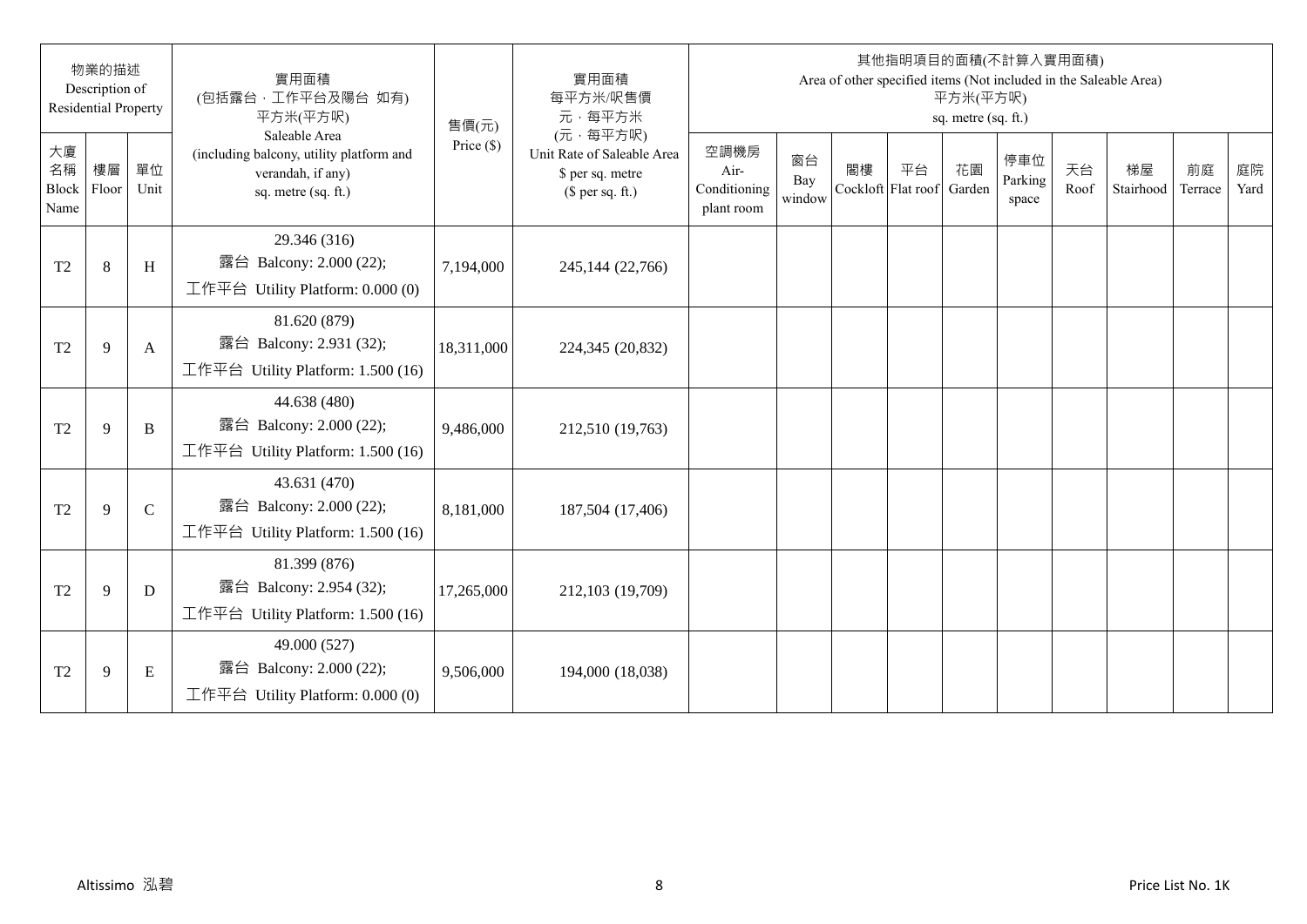|                           | 物業的描述<br>Description of<br><b>Residential Property</b> |              | 實用面積<br>(包括露台,工作平台及陽台 如有)<br>平方米(平方呎)                                                                 | 售價(元)        | 實用面積<br>每平方米/呎售價<br>元·每平方米                                                     |                                            |                     |                          |    | 平方米(平方呎)<br>sq. metre (sq. ft.) | 其他指明項目的面積(不計算入實用面積)     |            | Area of other specified items (Not included in the Saleable Area) |               |            |
|---------------------------|--------------------------------------------------------|--------------|-------------------------------------------------------------------------------------------------------|--------------|--------------------------------------------------------------------------------|--------------------------------------------|---------------------|--------------------------|----|---------------------------------|-------------------------|------------|-------------------------------------------------------------------|---------------|------------|
| 大廈<br>名稱<br>Block<br>Name | 樓層<br>Floor                                            | 單位<br>Unit   | Saleable Area<br>(including balcony, utility platform and<br>verandah, if any)<br>sq. metre (sq. ft.) | Price $(\$)$ | (元·每平方呎)<br>Unit Rate of Saleable Area<br>\$ per sq. metre<br>$$$ per sq. ft.) | 空調機房<br>Air-<br>Conditioning<br>plant room | 窗台<br>Bay<br>window | 閣樓<br>Cockloft Flat roof | 平台 | 花園<br>Garden                    | 停車位<br>Parking<br>space | 天台<br>Roof | 梯屋<br>Stairhood                                                   | 前庭<br>Terrace | 庭院<br>Yard |
| T <sub>2</sub>            | 10                                                     | $\mathbf{A}$ | 81.620 (879)<br>露台 Balcony: 2.931 (32);<br>工作平台 Utility Platform: 1.500 (16)                          | 18,489,000   | 226,525 (21,034)                                                               |                                            |                     |                          |    |                                 |                         |            |                                                                   |               |            |
| T <sub>2</sub>            | 10                                                     | B            | 44.638 (480)<br>露台 Balcony: 2.000 (22);<br>工作平台 Utility Platform: 1.500 (16)                          | 9,578,000    | 214,571 (19,954)                                                               |                                            |                     |                          |    |                                 |                         |            |                                                                   |               |            |
| T <sub>2</sub>            | 10                                                     | $\mathsf{C}$ | 43.631 (470)<br>露台 Balcony: 2.000 (22);<br>工作平台 Utility Platform: $1.500(16)$                         | 8,260,000    | 189,315 (17,574)                                                               |                                            |                     |                          |    |                                 |                         |            |                                                                   |               |            |
| T <sub>2</sub>            | 10                                                     | D            | 81.399 (876)<br>露台 Balcony: 2.954 (32);<br>工作平台 Utility Platform: 1.500 (16)                          | 17,433,000   | 214,167 (19,901)                                                               |                                            |                     |                          |    |                                 |                         |            |                                                                   |               |            |
| T <sub>2</sub>            | 10                                                     | ${\bf E}$    | 49.000 (527)<br>露台 Balcony: 2.000 (22);<br>工作平台 Utility Platform: $0.000(0)$                          | 9,550,000    | 194,898 (18,121)                                                               |                                            |                     |                          |    |                                 |                         |            |                                                                   |               |            |
| T <sub>2</sub>            | 11                                                     | A            | 81.620 (879)<br>露台 Balcony: 2.931 (32);<br>工作平台 Utility Platform: $1.500(16)$                         | 18,755,000   | 229,784 (21,337)                                                               |                                            |                     |                          |    |                                 |                         |            |                                                                   |               |            |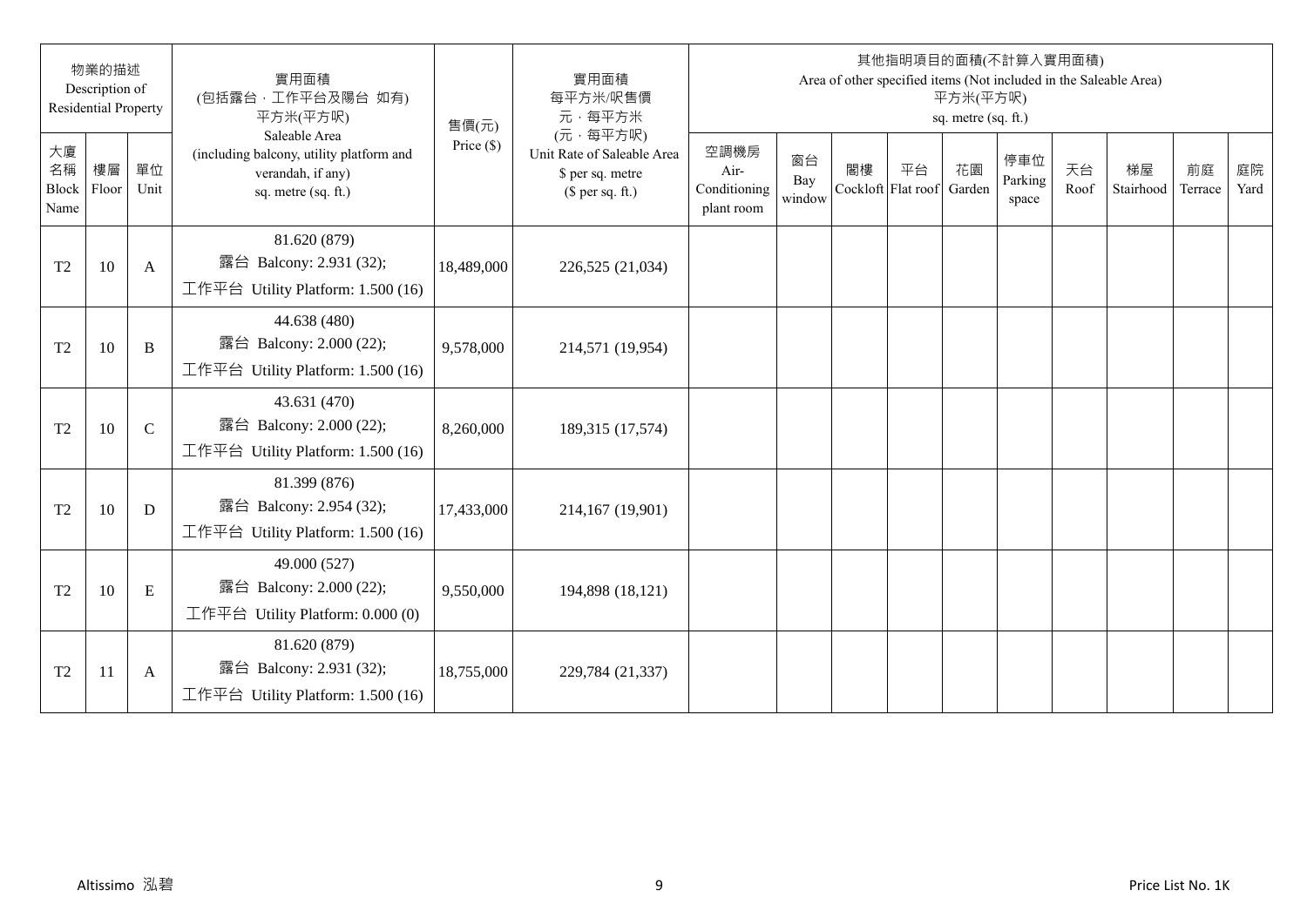|                           | 物業的描述<br>Description of<br><b>Residential Property</b> |              | 實用面積<br>(包括露台,工作平台及陽台 如有)<br>平方米(平方呎)                                                                 | 售價(元)        | 實用面積<br>每平方米/呎售價<br>元·每平方米                                                     |                                            |                     |                          |    | 平方米(平方呎)<br>sq. metre (sq. ft.) | 其他指明項目的面積(不計算入實用面積)     |            | Area of other specified items (Not included in the Saleable Area) |               |            |
|---------------------------|--------------------------------------------------------|--------------|-------------------------------------------------------------------------------------------------------|--------------|--------------------------------------------------------------------------------|--------------------------------------------|---------------------|--------------------------|----|---------------------------------|-------------------------|------------|-------------------------------------------------------------------|---------------|------------|
| 大廈<br>名稱<br>Block<br>Name | 樓層<br>Floor                                            | 單位<br>Unit   | Saleable Area<br>(including balcony, utility platform and<br>verandah, if any)<br>sq. metre (sq. ft.) | Price $(\$)$ | (元·每平方呎)<br>Unit Rate of Saleable Area<br>\$ per sq. metre<br>$$$ per sq. ft.) | 空調機房<br>Air-<br>Conditioning<br>plant room | 窗台<br>Bay<br>window | 閣樓<br>Cockloft Flat roof | 平台 | 花園<br>Garden                    | 停車位<br>Parking<br>space | 天台<br>Roof | 梯屋<br>Stairhood                                                   | 前庭<br>Terrace | 庭院<br>Yard |
| T <sub>2</sub>            | -11                                                    | B            | 44.638 (480)<br>露台 Balcony: 2.000 (22);<br>工作平台 Utility Platform: 1.500 (16)                          | 9,716,000    | 217,662 (20,242)                                                               |                                            |                     |                          |    |                                 |                         |            |                                                                   |               |            |
| T <sub>2</sub>            | 11                                                     | $\mathsf{C}$ | 43.631 (470)<br>露台 Balcony: 2.000 (22);<br>工作平台 Utility Platform: 1.500 (16)                          | 8,379,000    | 192,042 (17,828)                                                               |                                            |                     |                          |    |                                 |                         |            |                                                                   |               |            |
| T <sub>2</sub>            | 11                                                     | D            | 81.399 (876)<br>露台 Balcony: 2.954 (32);<br>工作平台 Utility Platform: $1.500(16)$                         | 17,684,000   | 217,251 (20,187)                                                               |                                            |                     |                          |    |                                 |                         |            |                                                                   |               |            |
| T <sub>2</sub>            | 11                                                     | $\mathbf E$  | 49.000 (527)<br>露台 Balcony: 2.000 (22);<br>工作平台 Utility Platform: $0.000(0)$                          | 9,638,000    | 196,694 (18,288)                                                               |                                            |                     |                          |    |                                 |                         |            |                                                                   |               |            |
| T <sub>2</sub>            | 12                                                     | A            | 81.620 (879)<br>露台 Balcony: 2.931 (32);<br>工作平台 Utility Platform: $1.500(16)$                         | 19,022,000   | 233,056 (21,641)                                                               |                                            |                     |                          |    |                                 |                         |            |                                                                   |               |            |
| T <sub>2</sub>            | 12                                                     | B            | 44.638 (480)<br>露台 Balcony: 2.000 (22);<br>工作平台 Utility Platform: $1.500(16)$                         | 9,854,000    | 220,754 (20,529)                                                               |                                            |                     |                          |    |                                 |                         |            |                                                                   |               |            |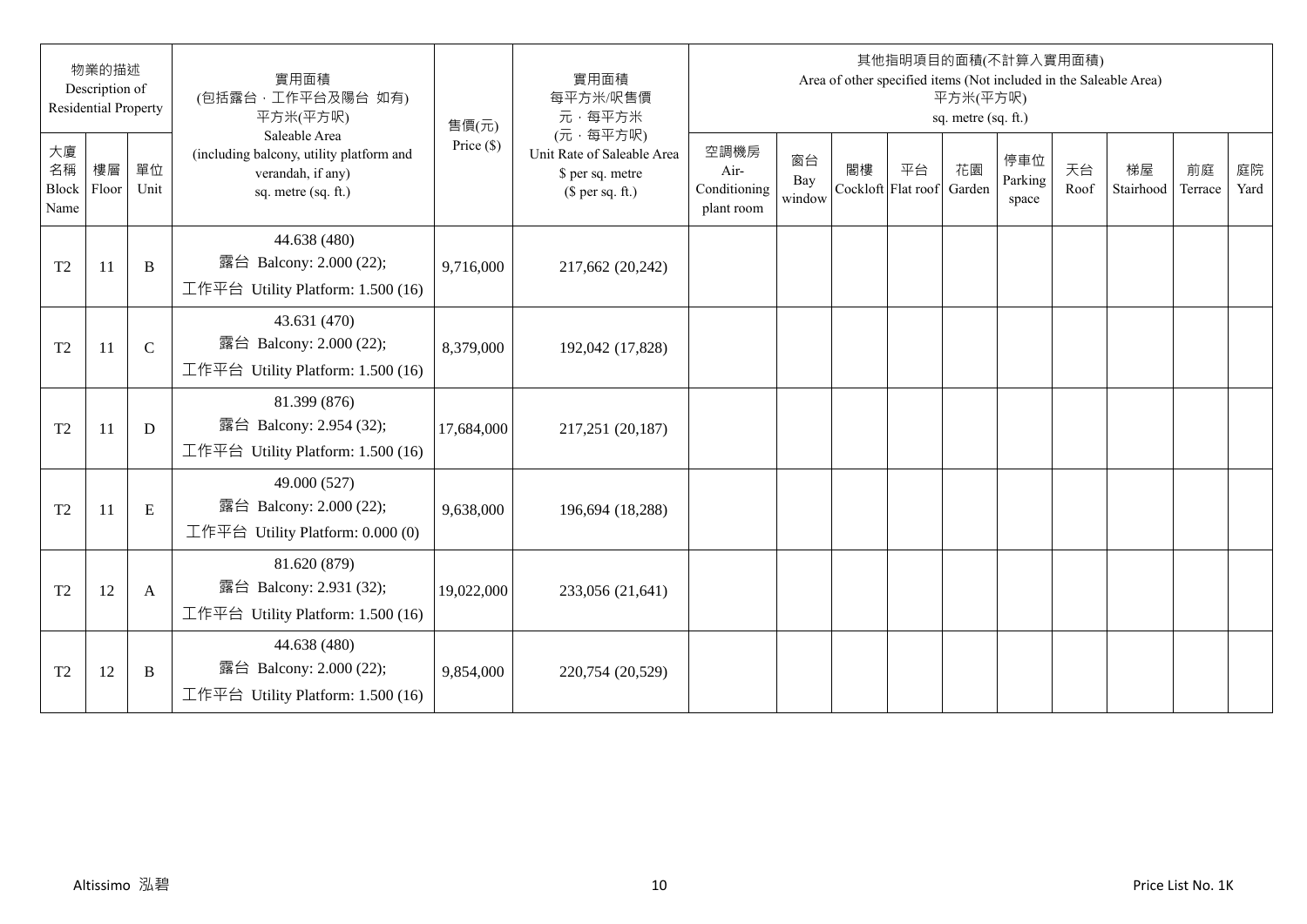|                           | 物業的描述<br>Description of<br><b>Residential Property</b> |              | 實用面積<br>(包括露台,工作平台及陽台 如有)<br>平方米(平方呎)                                                                 | 售價(元)        | 實用面積<br>每平方米/呎售價<br>元·每平方米                                                     |                                            |                     |                          |    | 平方米(平方呎)<br>sq. metre (sq. ft.) | 其他指明項目的面積(不計算入實用面積)     |            | Area of other specified items (Not included in the Saleable Area) |               |            |
|---------------------------|--------------------------------------------------------|--------------|-------------------------------------------------------------------------------------------------------|--------------|--------------------------------------------------------------------------------|--------------------------------------------|---------------------|--------------------------|----|---------------------------------|-------------------------|------------|-------------------------------------------------------------------|---------------|------------|
| 大廈<br>名稱<br>Block<br>Name | 樓層<br>Floor                                            | 單位<br>Unit   | Saleable Area<br>(including balcony, utility platform and<br>verandah, if any)<br>sq. metre (sq. ft.) | Price $(\$)$ | (元·每平方呎)<br>Unit Rate of Saleable Area<br>\$ per sq. metre<br>$$$ per sq. ft.) | 空調機房<br>Air-<br>Conditioning<br>plant room | 窗台<br>Bay<br>window | 閣樓<br>Cockloft Flat roof | 平台 | 花園<br>Garden                    | 停車位<br>Parking<br>space | 天台<br>Roof | 梯屋<br>Stairhood                                                   | 前庭<br>Terrace | 庭院<br>Yard |
| T <sub>2</sub>            | 12                                                     | $\mathsf{C}$ | 43.631 (470)<br>露台 Balcony: 2.000 (22);<br>工作平台 Utility Platform: 1.500 (16)                          | 8,498,000    | 194,770 (18,081)                                                               |                                            |                     |                          |    |                                 |                         |            |                                                                   |               |            |
| T <sub>2</sub>            | 12                                                     | D            | 81.399 (876)<br>露台 Balcony: 2.954 (32);<br>工作平台 Utility Platform: 1.500 (16)                          | 17,936,000   | 220,347 (20,475)                                                               |                                            |                     |                          |    |                                 |                         |            |                                                                   |               |            |
| T <sub>2</sub>            | 12                                                     | $\mathbf E$  | 49.000 (527)<br>露台 Balcony: 2.000 (22);<br>工作平台 Utility Platform: $0.000(0)$                          | 10,071,000   | 205,531 (19,110)                                                               |                                            |                     |                          |    |                                 |                         |            |                                                                   |               |            |
| T <sub>2</sub>            | 15                                                     | A            | 81.620 (879)<br>露台 Balcony: 2.931 (32);<br>工作平台 Utility Platform: 1.500 (16)                          | 19,378,000   | 237,417 (22,046)                                                               |                                            |                     |                          |    |                                 |                         |            |                                                                   |               |            |
| T <sub>2</sub>            | 15                                                     | $\bf{B}$     | 44.638 (480)<br>露台 Balcony: 2.000 (22);<br>工作平台 Utility Platform: $1.500(16)$                         | 10,039,000   | 224,898 (20,915)                                                               |                                            |                     |                          |    |                                 |                         |            |                                                                   |               |            |
| T <sub>2</sub>            | 15                                                     | $\mathsf{C}$ | 43.631 (470)<br>露台 Balcony: 2.000 (22);<br>工作平台 Utility Platform: $1.500(16)$                         | 8,747,000    | 200,477 (18,611)                                                               |                                            |                     |                          |    |                                 |                         |            |                                                                   |               |            |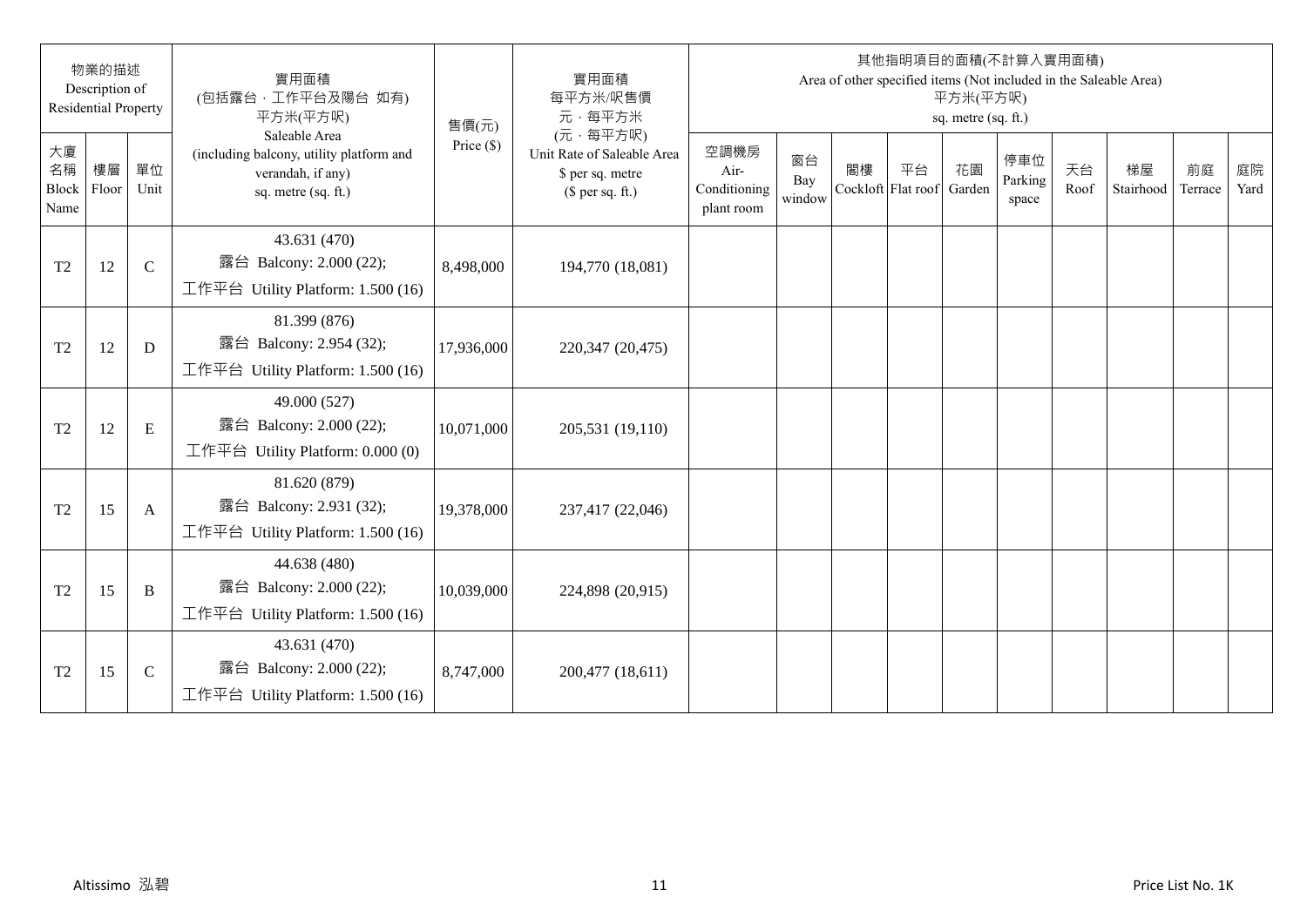|                           | 物業的描述<br>Description of<br><b>Residential Property</b> |              | 實用面積<br>(包括露台,工作平台及陽台 如有)<br>平方米(平方呎)                                                                 | 售價(元)        | 實用面積<br>每平方米/呎售價<br>元·每平方米                                                     |                                            |                     |                          |    | 平方米(平方呎)<br>sq. metre (sq. ft.) | 其他指明項目的面積(不計算入實用面積)     |            | Area of other specified items (Not included in the Saleable Area) |               |            |
|---------------------------|--------------------------------------------------------|--------------|-------------------------------------------------------------------------------------------------------|--------------|--------------------------------------------------------------------------------|--------------------------------------------|---------------------|--------------------------|----|---------------------------------|-------------------------|------------|-------------------------------------------------------------------|---------------|------------|
| 大廈<br>名稱<br>Block<br>Name | 樓層<br>Floor                                            | 單位<br>Unit   | Saleable Area<br>(including balcony, utility platform and<br>verandah, if any)<br>sq. metre (sq. ft.) | Price $(\$)$ | (元·每平方呎)<br>Unit Rate of Saleable Area<br>\$ per sq. metre<br>$$$ per sq. ft.) | 空調機房<br>Air-<br>Conditioning<br>plant room | 窗台<br>Bay<br>window | 閣樓<br>Cockloft Flat roof | 平台 | 花園<br>Garden                    | 停車位<br>Parking<br>space | 天台<br>Roof | 梯屋<br>Stairhood                                                   | 前庭<br>Terrace | 庭院<br>Yard |
| T <sub>2</sub>            | 15                                                     | D            | 81.399 (876)<br>露台 Balcony: 2.954 (32);<br>工作平台 Utility Platform: 1.500 (16)                          | 18,179,000   | 223,332 (20,752)                                                               |                                            |                     |                          |    |                                 |                         |            |                                                                   |               |            |
| T <sub>2</sub>            | 15                                                     | $\mathbf E$  | 49.000 (527)<br>露台 Balcony: 2.000 (22);<br>工作平台 Utility Platform: 0.000 (0)                           | 10,259,000   | 209,367 (19,467)                                                               |                                            |                     |                          |    |                                 |                         |            |                                                                   |               |            |
| T <sub>2</sub>            | 16                                                     | B            | 44.638 (480)<br>露台 Balcony: 2.000 (22);<br>工作平台 Utility Platform: $1.500(16)$                         | 10,223,000   | 229,020 (21,298)                                                               |                                            |                     |                          |    |                                 |                         |            |                                                                   |               |            |
| T <sub>2</sub>            | 16                                                     | $\mathsf{C}$ | 43.631 (470)<br>露台 Balcony: 2.000 (22);<br>工作平台 Utility Platform: 1.500 (16)                          | 8,908,000    | 204,167 (18,953)                                                               |                                            |                     |                          |    |                                 |                         |            |                                                                   |               |            |
| T <sub>2</sub>            | 16                                                     | D            | 81.399 (876)<br>露台 Balcony: 2.954 (32);<br>工作平台 Utility Platform: $1.500(16)$                         | 18,420,000   | 226,293 (21,027)                                                               |                                            |                     |                          |    |                                 |                         |            |                                                                   |               |            |
| T <sub>2</sub>            | 16                                                     | E            | 49.000 (527)<br>露台 Balcony: 2.000 (22);<br>工作平台 Utility Platform: $0.000(0)$                          | 10,447,000   | 213,204 (19,824)                                                               |                                            |                     |                          |    |                                 |                         |            |                                                                   |               |            |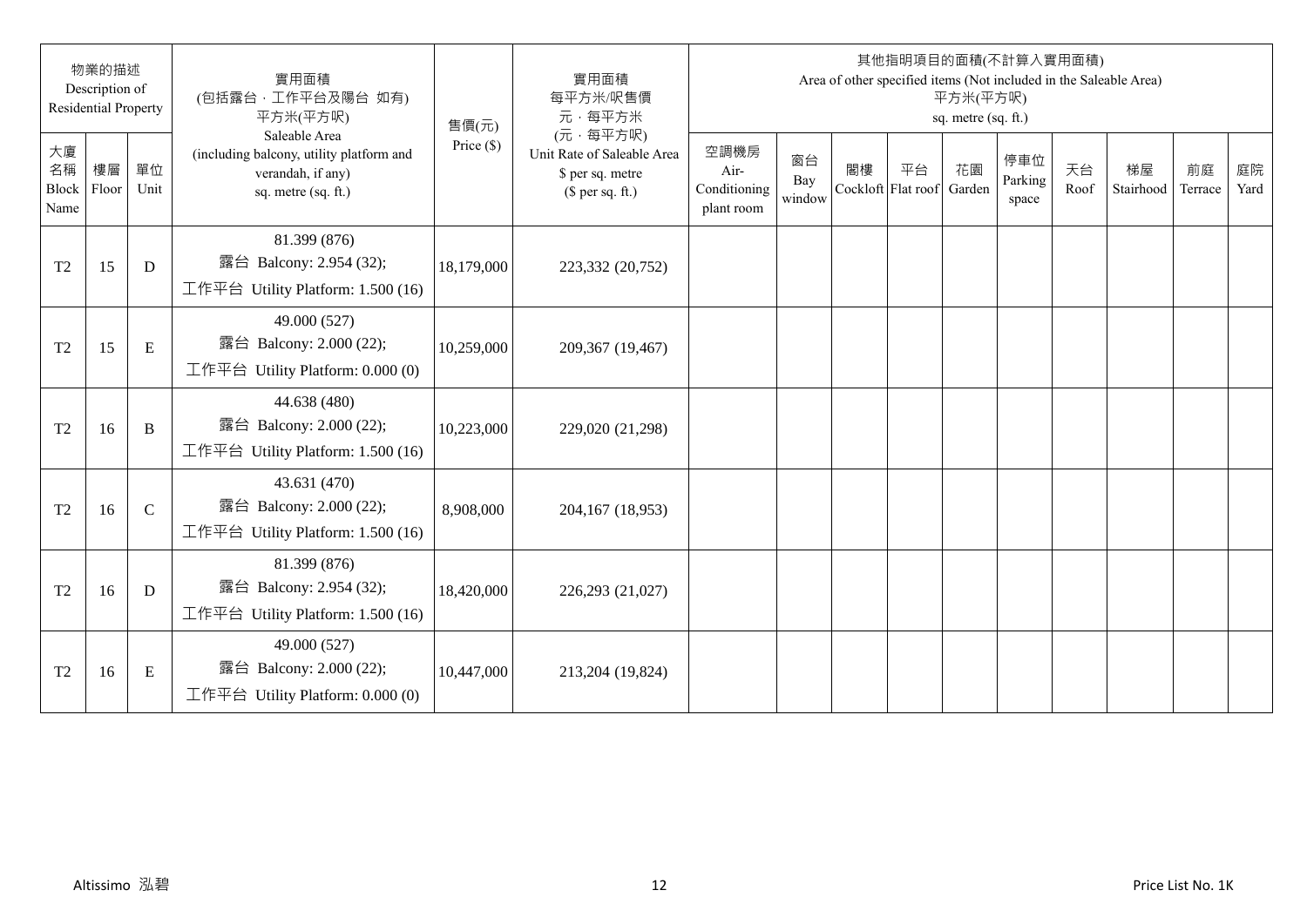|                           | 物業的描述<br>Description of<br><b>Residential Property</b> |              | 實用面積<br>(包括露台,工作平台及陽台 如有)<br>平方米(平方呎)                                                                 | 售價(元)        | 實用面積<br>每平方米/呎售價<br>元·每平方米                                                     |                                            |                     |                          |               | 平方米(平方呎)<br>sq. metre (sq. ft.) | 其他指明項目的面積(不計算入實用面積)     |            | Area of other specified items (Not included in the Saleable Area) |               |            |
|---------------------------|--------------------------------------------------------|--------------|-------------------------------------------------------------------------------------------------------|--------------|--------------------------------------------------------------------------------|--------------------------------------------|---------------------|--------------------------|---------------|---------------------------------|-------------------------|------------|-------------------------------------------------------------------|---------------|------------|
| 大廈<br>名稱<br>Block<br>Name | 樓層<br>Floor                                            | 單位<br>Unit   | Saleable Area<br>(including balcony, utility platform and<br>verandah, if any)<br>sq. metre (sq. ft.) | Price $(\$)$ | (元·每平方呎)<br>Unit Rate of Saleable Area<br>\$ per sq. metre<br>$$$ per sq. ft.) | 空調機房<br>Air-<br>Conditioning<br>plant room | 窗台<br>Bay<br>window | 閣樓<br>Cockloft Flat roof | 平台            | 花園<br>Garden                    | 停車位<br>Parking<br>space | 天台<br>Roof | 梯屋<br>Stairhood                                                   | 前庭<br>Terrace | 庭院<br>Yard |
| T <sub>5</sub>            |                                                        | $\mathsf{C}$ | 29.552 (318)<br>露台 Balcony: 2.000 (22);<br>工作平台 Utility Platform: $0.000(0)$                          | 6,160,000    | 208,446 (19,371)                                                               |                                            |                     |                          |               |                                 |                         |            |                                                                   |               |            |
| T <sub>5</sub>            | $\overline{1}$                                         | G            | 29.197 (314)<br>露台 Balcony: 2.000 (22);<br>工作平台 Utility Platform: 0.000 (0)                           | 5,962,000    | 204,199 (18,987)                                                               |                                            |                     |                          |               |                                 |                         |            |                                                                   |               |            |
| T <sub>5</sub>            | $\mathbf{1}$                                           | H            | 48.895 (526)<br>露台 Balcony: 2.000 (22);<br>工作平台 Utility Platform: 0.000 (0)                           | 9,279,000    | 189,774 (17,641)                                                               |                                            |                     |                          | 6.324<br>(68) |                                 |                         |            |                                                                   |               |            |
| T <sub>5</sub>            |                                                        | $\bf K$      | 28.968 (312)<br>露台 Balcony: 2.000 (22);<br>工作平台 Utility Platform: $0.000(0)$                          | 5,800,000    | 200,221 (18,590)                                                               |                                            |                     |                          |               |                                 |                         |            |                                                                   |               |            |
| T <sub>5</sub>            | $\overline{2}$                                         | $\mathbf C$  | 29.552 (318)<br>露台 Balcony: 2.000 (22);<br>工作平台 Utility Platform: $0.000(0)$                          | 6,203,000    | 209,901 (19,506)                                                               |                                            |                     |                          |               |                                 |                         |            |                                                                   |               |            |
| T <sub>5</sub>            | $\mathfrak{2}$                                         | G            | 29.197 (314)<br>露台 Balcony: 2.000 (22);<br>工作平台 Utility Platform: $0.000(0)$                          | 6,034,000    | 206,665 (19,217)                                                               |                                            |                     |                          |               |                                 |                         |            |                                                                   |               |            |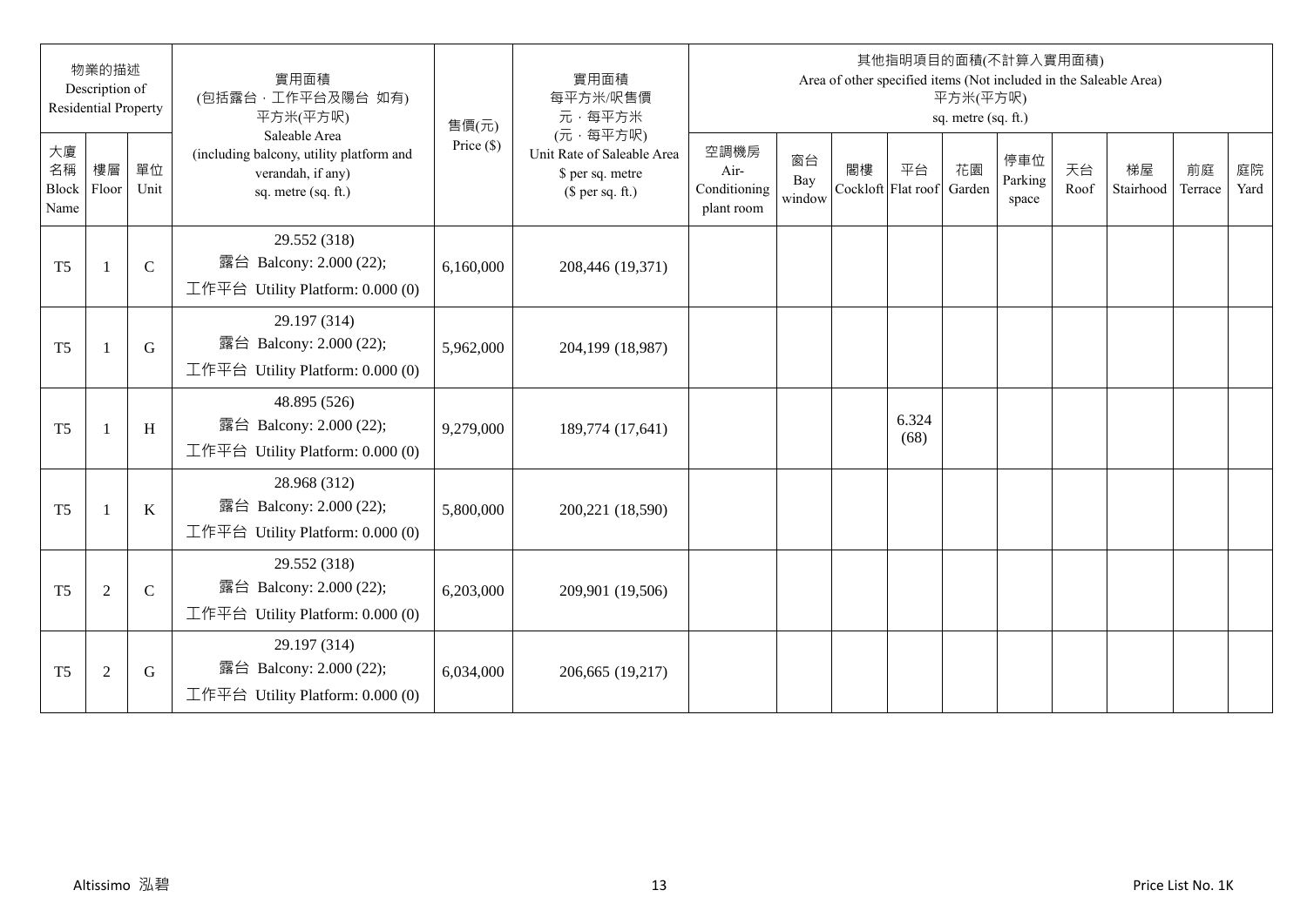|                           | 物業的描述<br>Description of<br><b>Residential Property</b> |               | 實用面積<br>(包括露台,工作平台及陽台 如有)<br>平方米(平方呎)                                                                 | 售價(元)        | 實用面積<br>每平方米/呎售價<br>元·每平方米                                                     |                                            |                     |                          |    | 平方米(平方呎)<br>sq. metre (sq. ft.) | 其他指明項目的面積(不計算入實用面積)     |            | Area of other specified items (Not included in the Saleable Area) |               |            |
|---------------------------|--------------------------------------------------------|---------------|-------------------------------------------------------------------------------------------------------|--------------|--------------------------------------------------------------------------------|--------------------------------------------|---------------------|--------------------------|----|---------------------------------|-------------------------|------------|-------------------------------------------------------------------|---------------|------------|
| 大廈<br>名稱<br>Block<br>Name | 樓層<br>Floor                                            | 單位<br>Unit    | Saleable Area<br>(including balcony, utility platform and<br>verandah, if any)<br>sq. metre (sq. ft.) | Price $(\$)$ | (元·每平方呎)<br>Unit Rate of Saleable Area<br>\$ per sq. metre<br>$$$ per sq. ft.) | 空調機房<br>Air-<br>Conditioning<br>plant room | 窗台<br>Bay<br>window | 閣樓<br>Cockloft Flat roof | 平台 | 花園<br>Garden                    | 停車位<br>Parking<br>space | 天台<br>Roof | 梯屋<br>Stairhood                                                   | 前庭<br>Terrace | 庭院<br>Yard |
| T <sub>5</sub>            | $\overline{2}$                                         | H             | 48.895 (526)<br>露台 Balcony: 2.000 (22);<br>工作平台 Utility Platform: $0.000(0)$                          | 9,298,000    | 190,163 (17,677)                                                               |                                            |                     |                          |    |                                 |                         |            |                                                                   |               |            |
| T <sub>5</sub>            | $\overline{2}$                                         | $\bf K$       | 28.968 (312)<br>露台 Balcony: 2.000 (22);<br>工作平台 Utility Platform: 0.000 (0)                           | 6,086,000    | 210,094 (19,506)                                                               |                                            |                     |                          |    |                                 |                         |            |                                                                   |               |            |
| T <sub>5</sub>            | 3                                                      | $\mathcal{C}$ | 29.552 (318)<br>露台 Balcony: 2.000 (22);<br>工作平台 Utility Platform: $0.000(0)$                          | 6,247,000    | 211,390 (19,645)                                                               |                                            |                     |                          |    |                                 |                         |            |                                                                   |               |            |
| T <sub>5</sub>            | 3                                                      | G             | 29.197 (314)<br>露台 Balcony: 2.000 (22);<br>工作平台 Utility Platform: $0.000(0)$                          | 6,076,000    | 208,104 (19,350)                                                               |                                            |                     |                          |    |                                 |                         |            |                                                                   |               |            |
| T <sub>5</sub>            | 3                                                      | H             | 48.895 (526)<br>露台 Balcony: 2.000 (22);<br>工作平台 Utility Platform: $0.000(0)$                          | 9,410,000    | 192,453 (17,890)                                                               |                                            |                     |                          |    |                                 |                         |            |                                                                   |               |            |
| T <sub>5</sub>            | 3                                                      | K             | 28.968 (312)<br>露台 Balcony: 2.000 (22);<br>工作平台 Utility Platform: $0.000(0)$                          | 6,129,000    | 211,578 (19,644)                                                               |                                            |                     |                          |    |                                 |                         |            |                                                                   |               |            |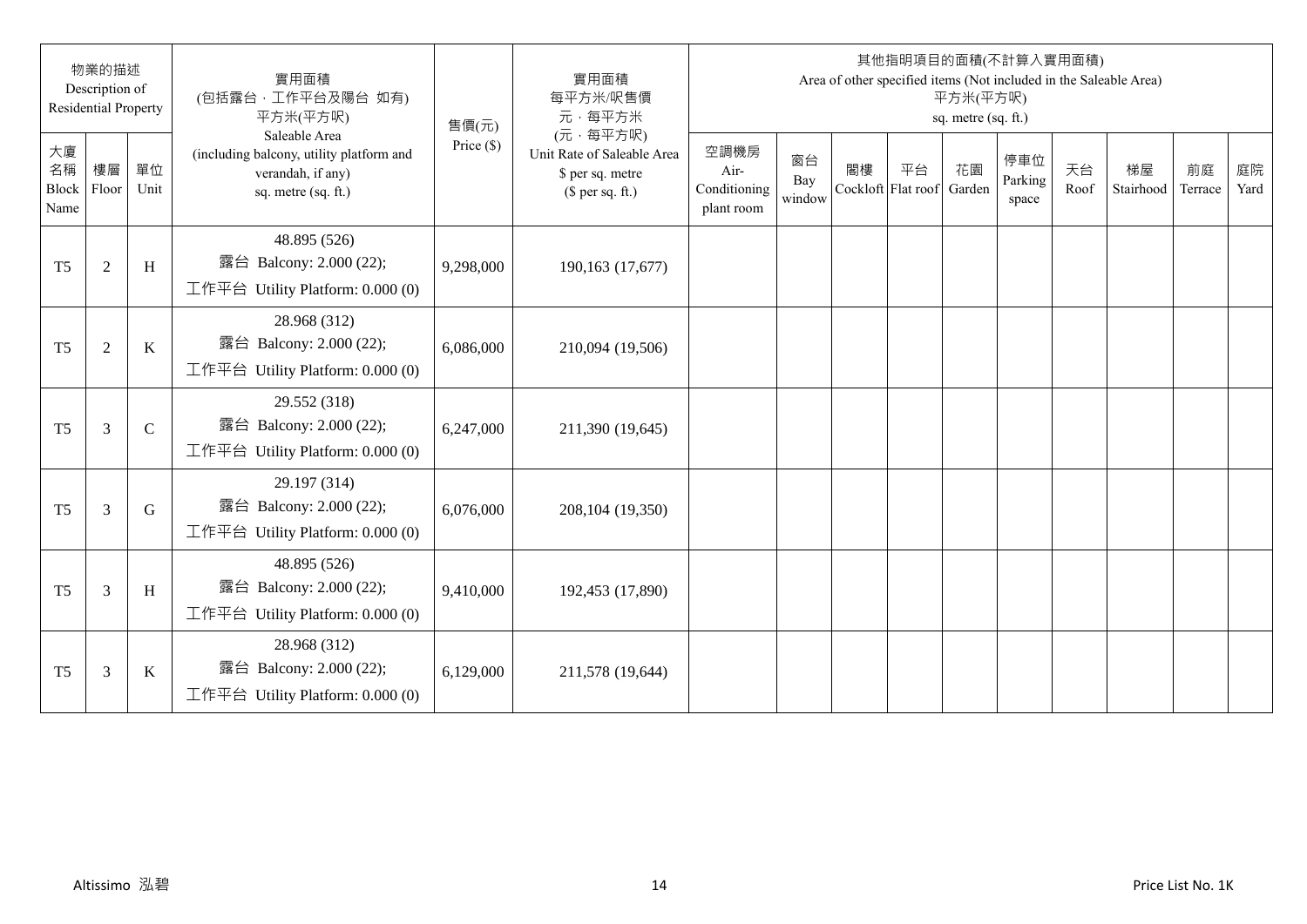|                           | 物業的描述<br>Description of<br><b>Residential Property</b> |              | 實用面積<br>(包括露台,工作平台及陽台 如有)<br>平方米(平方呎)                                                                 | 售價(元)        | 實用面積<br>每平方米/呎售價<br>元·每平方米                                                     |                                            |                     |                          |    | 平方米(平方呎)<br>sq. metre (sq. ft.) | 其他指明項目的面積(不計算入實用面積)     |            | Area of other specified items (Not included in the Saleable Area) |               |            |
|---------------------------|--------------------------------------------------------|--------------|-------------------------------------------------------------------------------------------------------|--------------|--------------------------------------------------------------------------------|--------------------------------------------|---------------------|--------------------------|----|---------------------------------|-------------------------|------------|-------------------------------------------------------------------|---------------|------------|
| 大廈<br>名稱<br>Block<br>Name | 樓層<br>Floor                                            | 單位<br>Unit   | Saleable Area<br>(including balcony, utility platform and<br>verandah, if any)<br>sq. metre (sq. ft.) | Price $(\$)$ | (元·每平方呎)<br>Unit Rate of Saleable Area<br>\$ per sq. metre<br>$$$ per sq. ft.) | 空調機房<br>Air-<br>Conditioning<br>plant room | 窗台<br>Bay<br>window | 閣樓<br>Cockloft Flat roof | 平台 | 花園<br>Garden                    | 停車位<br>Parking<br>space | 天台<br>Roof | 梯屋<br>Stairhood                                                   | 前庭<br>Terrace | 庭院<br>Yard |
| T <sub>5</sub>            | 5                                                      | $\mathsf{C}$ | 29.552 (318)<br>露台 Balcony: 2.000 (22);<br>工作平台 Utility Platform: $0.000(0)$                          | 6,290,000    | 212,845 (19,780)                                                               |                                            |                     |                          |    |                                 |                         |            |                                                                   |               |            |
| T <sub>5</sub>            | 5                                                      | G            | 29.197 (314)<br>露台 Balcony: 2.000 (22);<br>工作平台 Utility Platform: 0.000 (0)                           | 6,119,000    | 209,576 (19,487)                                                               |                                            |                     |                          |    |                                 |                         |            |                                                                   |               |            |
| T <sub>5</sub>            | 5                                                      | H            | 48.895 (526)<br>露台 Balcony: 2.000 (22);<br>工作平台 Utility Platform: $0.000(0)$                          | 9,428,000    | 192,821 (17,924)                                                               |                                            |                     |                          |    |                                 |                         |            |                                                                   |               |            |
| T <sub>5</sub>            | 5                                                      | $\bf K$      | 28.968 (312)<br>露台 Balcony: 2.000 (22);<br>工作平台 Utility Platform: $0.000(0)$                          | 6,171,000    | 213,028 (19,779)                                                               |                                            |                     |                          |    |                                 |                         |            |                                                                   |               |            |
| T <sub>5</sub>            | 6                                                      | $\mathbf C$  | 29.552 (318)<br>露台 Balcony: 2.000 (22);<br>工作平台 Utility Platform: $0.000(0)$                          | 6,315,000    | 213,691 (19,858)                                                               |                                            |                     |                          |    |                                 |                         |            |                                                                   |               |            |
| T <sub>5</sub>            | 6                                                      | G            | 29.197 (314)<br>露台 Balcony: 2.000 (22);<br>工作平台 Utility Platform: $0.000(0)$                          | 6,205,000    | 212,522 (19,761)                                                               |                                            |                     |                          |    |                                 |                         |            |                                                                   |               |            |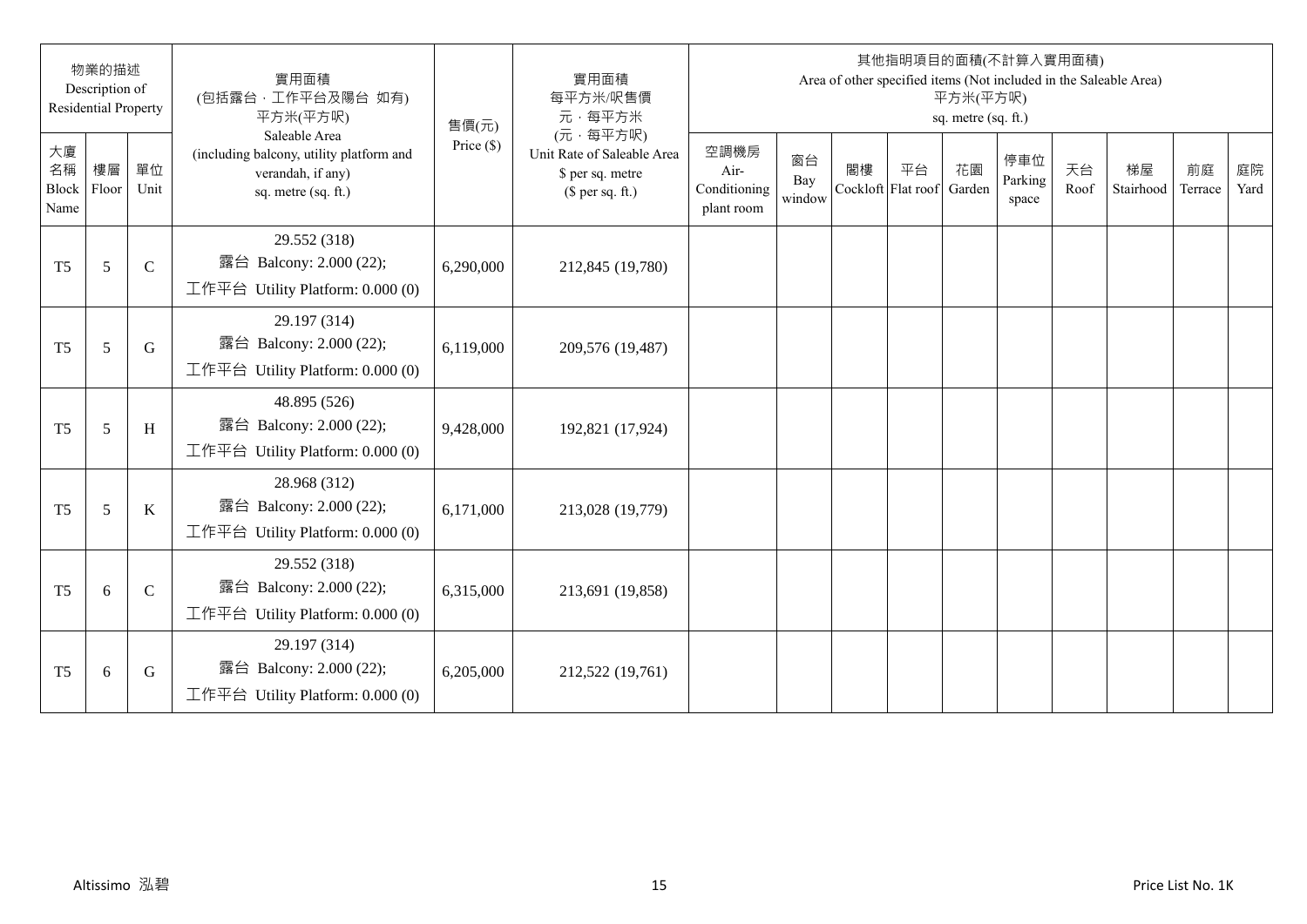|                           | 物業的描述<br>Description of<br><b>Residential Property</b> |               | 實用面積<br>(包括露台,工作平台及陽台 如有)<br>平方米(平方呎)                                                                 | 售價(元)        | 實用面積<br>每平方米/呎售價<br>元·每平方米                                                     |                                            |                     |                          |    | 平方米(平方呎)<br>sq. metre (sq. ft.) | 其他指明項目的面積(不計算入實用面積)     |            | Area of other specified items (Not included in the Saleable Area) |               |            |
|---------------------------|--------------------------------------------------------|---------------|-------------------------------------------------------------------------------------------------------|--------------|--------------------------------------------------------------------------------|--------------------------------------------|---------------------|--------------------------|----|---------------------------------|-------------------------|------------|-------------------------------------------------------------------|---------------|------------|
| 大廈<br>名稱<br>Block<br>Name | 樓層<br>Floor                                            | 單位<br>Unit    | Saleable Area<br>(including balcony, utility platform and<br>verandah, if any)<br>sq. metre (sq. ft.) | Price $(\$)$ | (元·每平方呎)<br>Unit Rate of Saleable Area<br>\$ per sq. metre<br>$$$ per sq. ft.) | 空調機房<br>Air-<br>Conditioning<br>plant room | 窗台<br>Bay<br>window | 閣樓<br>Cockloft Flat roof | 平台 | 花園<br>Garden                    | 停車位<br>Parking<br>space | 天台<br>Roof | 梯屋<br>Stairhood                                                   | 前庭<br>Terrace | 庭院<br>Yard |
| T <sub>5</sub>            | 6                                                      | H             | 48.895 (526)<br>露台 Balcony: 2.000 (22);<br>工作平台 Utility Platform: $0.000(0)$                          | 9,559,000    | 195,501 (18,173)                                                               |                                            |                     |                          |    |                                 |                         |            |                                                                   |               |            |
| T <sub>5</sub>            | 6                                                      | $\bf K$       | 28.968 (312)<br>露台 Balcony: 2.000 (22);<br>工作平台 Utility Platform: 0.000 (0)                           | 6,196,000    | 213,891 (19,859)                                                               |                                            |                     |                          |    |                                 |                         |            |                                                                   |               |            |
| T <sub>5</sub>            | $\tau$                                                 | $\mathcal{C}$ | 29.552 (318)<br>露台 Balcony: 2.000 (22);<br>工作平台 Utility Platform: $0.000(0)$                          | 6,366,000    | 215,417 (20,019)                                                               |                                            |                     |                          |    |                                 |                         |            |                                                                   |               |            |
| T <sub>5</sub>            | $\overline{7}$                                         | G             | 29.197 (314)<br>露台 Balcony: 2.000 (22);<br>工作平台 Utility Platform: $0.000(0)$                          | 6,786,000    | 232,421 (21,611)                                                               |                                            |                     |                          |    |                                 |                         |            |                                                                   |               |            |
| T <sub>5</sub>            | $\overline{7}$                                         | H             | 48.895 (526)<br>露台 Balcony: 2.000 (22);<br>工作平台 Utility Platform: $0.000(0)$                          | 10,017,000   | 204,868 (19,044)                                                               |                                            |                     |                          |    |                                 |                         |            |                                                                   |               |            |
| T <sub>5</sub>            | $\overline{7}$                                         | K             | 28.968 (312)<br>露台 Balcony: 2.000 (22);<br>工作平台 Utility Platform: $0.000(0)$                          | 6,214,000    | 214,513 (19,917)                                                               |                                            |                     |                          |    |                                 |                         |            |                                                                   |               |            |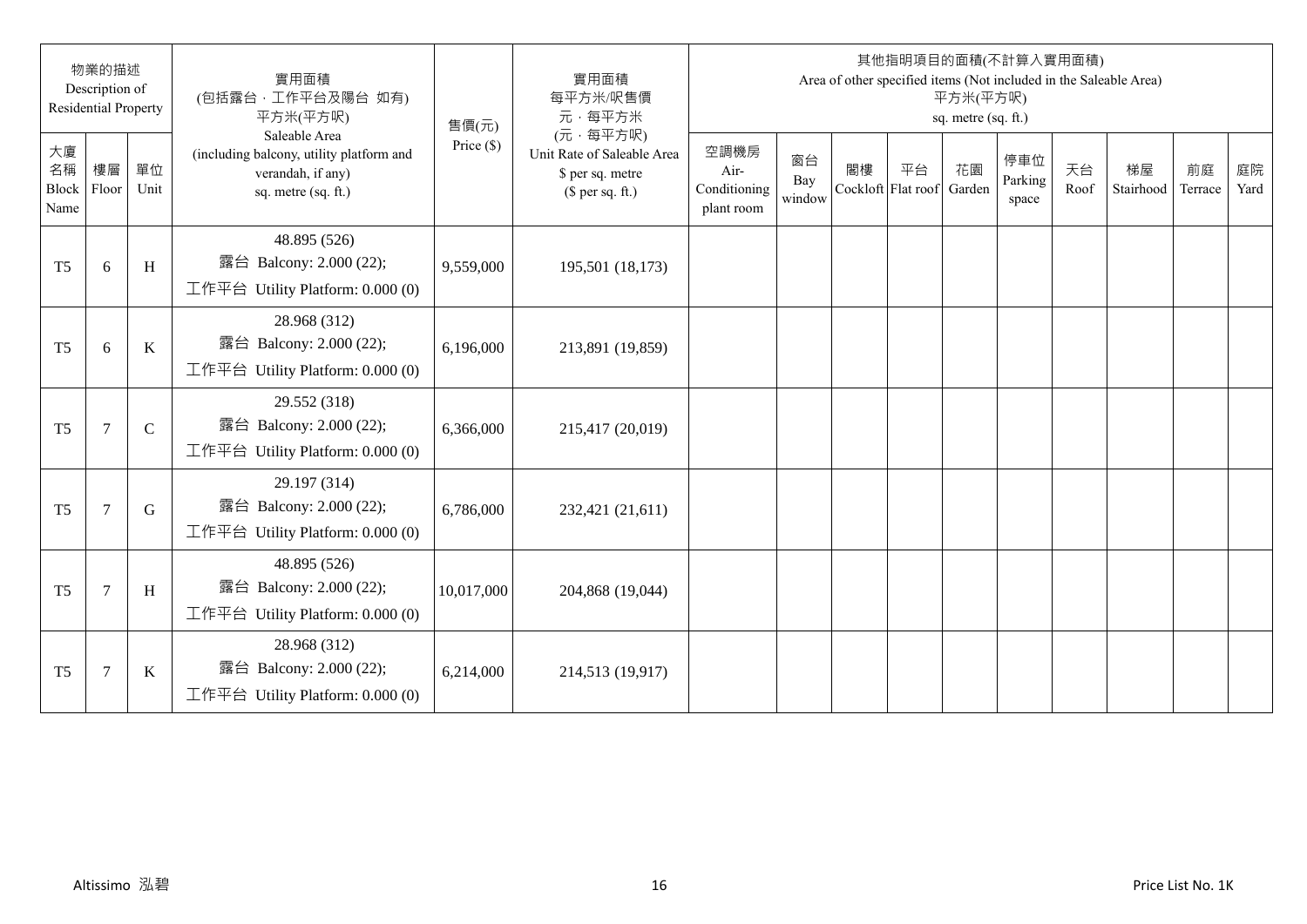|                           | 物業的描述<br>Description of<br><b>Residential Property</b> |              | 實用面積<br>(包括露台,工作平台及陽台 如有)<br>平方米(平方呎)                                                                 | 售價(元)        | 實用面積<br>每平方米/呎售價<br>元·每平方米                                                     |                                            |                     |                          |    | 平方米(平方呎)<br>sq. metre (sq. ft.) | 其他指明項目的面積(不計算入實用面積)     |            | Area of other specified items (Not included in the Saleable Area) |               |            |
|---------------------------|--------------------------------------------------------|--------------|-------------------------------------------------------------------------------------------------------|--------------|--------------------------------------------------------------------------------|--------------------------------------------|---------------------|--------------------------|----|---------------------------------|-------------------------|------------|-------------------------------------------------------------------|---------------|------------|
| 大廈<br>名稱<br>Block<br>Name | 樓層<br>Floor                                            | 單位<br>Unit   | Saleable Area<br>(including balcony, utility platform and<br>verandah, if any)<br>sq. metre (sq. ft.) | Price $(\$)$ | (元·每平方呎)<br>Unit Rate of Saleable Area<br>\$ per sq. metre<br>$$$ per sq. ft.) | 空調機房<br>Air-<br>Conditioning<br>plant room | 窗台<br>Bay<br>window | 閣樓<br>Cockloft Flat roof | 平台 | 花園<br>Garden                    | 停車位<br>Parking<br>space | 天台<br>Roof | 梯屋<br>Stairhood                                                   | 前庭<br>Terrace | 庭院<br>Yard |
| T <sub>5</sub>            | 8                                                      | $\mathsf{C}$ | 29.552 (318)<br>露台 Balcony: 2.000 (22);<br>工作平台 Utility Platform: $0.000(0)$                          | 6,460,000    | 218,598 (20,314)                                                               |                                            |                     |                          |    |                                 |                         |            |                                                                   |               |            |
| T <sub>5</sub>            | 8                                                      | G            | 29.197 (314)<br>露台 Balcony: 2.000 (22);<br>工作平台 Utility Platform: 0.000 (0)                           | 6,982,000    | 239,134 (22,236)                                                               |                                            |                     |                          |    |                                 |                         |            |                                                                   |               |            |
| T <sub>5</sub>            | 8                                                      | H            | 48.895 (526)<br>露台 Balcony: 2.000 (22);<br>工作平台 Utility Platform: $0.000(0)$                          | 10,165,000   | 207,894 (19,325)                                                               |                                            |                     |                          |    |                                 |                         |            |                                                                   |               |            |
| T <sub>5</sub>            | 8                                                      | $\bf K$      | 28.968 (312)<br>露台 Balcony: 2.000 (22);<br>工作平台 Utility Platform: $0.000(0)$                          | 6,306,000    | 217,688 (20,212)                                                               |                                            |                     |                          |    |                                 |                         |            |                                                                   |               |            |
| T <sub>5</sub>            | 9                                                      | $\mathbf C$  | 29.552 (318)<br>露台 Balcony: 2.000 (22);<br>工作平台 Utility Platform: $0.000(0)$                          | 6,460,000    | 218,598 (20,314)                                                               |                                            |                     |                          |    |                                 |                         |            |                                                                   |               |            |
| T <sub>5</sub>            | 9                                                      | G            | 29.197 (314)<br>露台 Balcony: 2.000 (22);<br>工作平台 Utility Platform: $0.000(0)$                          | 6,982,000    | 239,134 (22,236)                                                               |                                            |                     |                          |    |                                 |                         |            |                                                                   |               |            |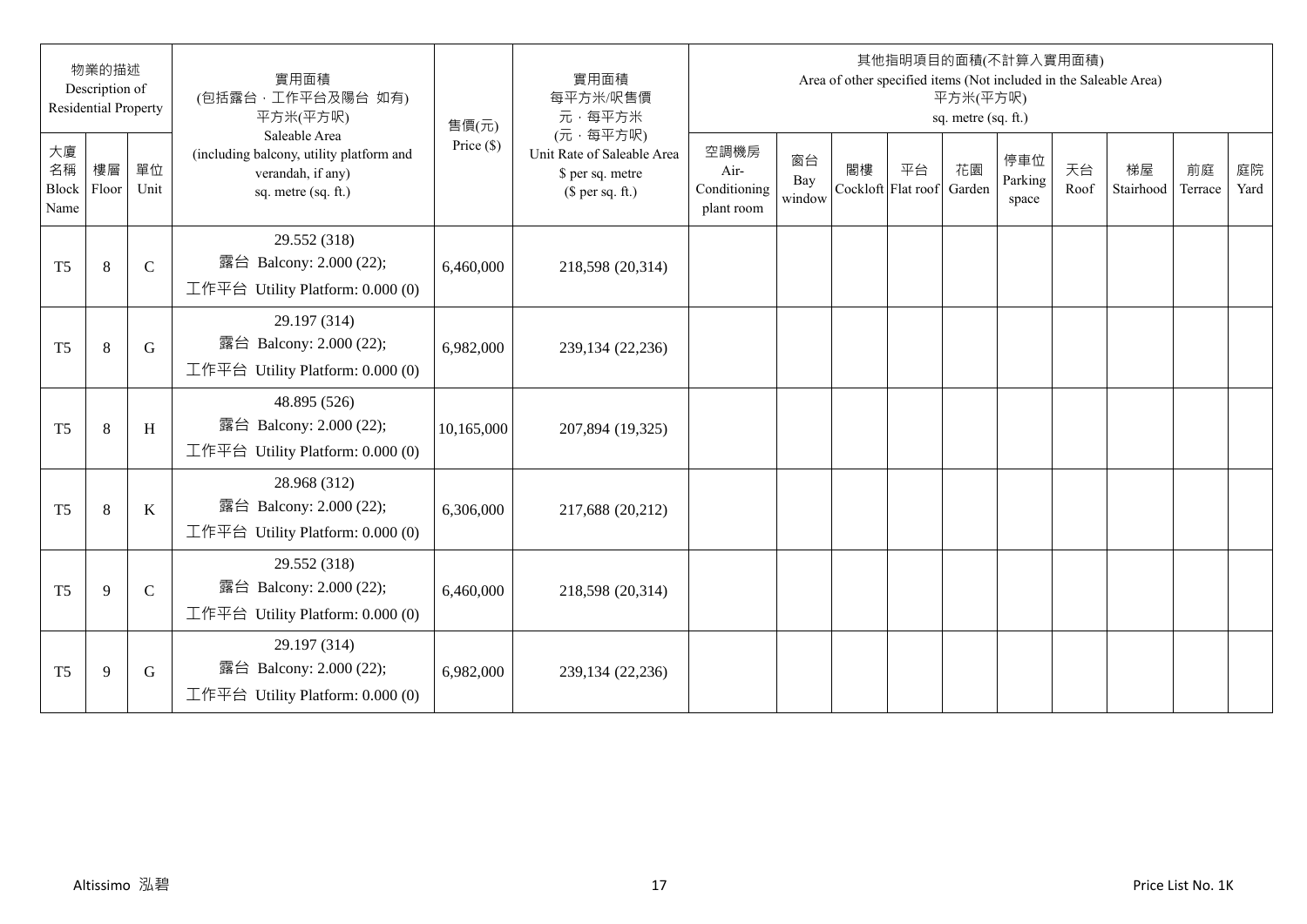|                           | 物業的描述<br>Description of<br><b>Residential Property</b> |              | 實用面積<br>(包括露台,工作平台及陽台 如有)<br>平方米(平方呎)                                                                 | 售價(元)        | 實用面積<br>每平方米/呎售價<br>元·每平方米                                                     |                                            |                     |                          |    | 平方米(平方呎)<br>sq. metre (sq. ft.) | 其他指明項目的面積(不計算入實用面積)     |            | Area of other specified items (Not included in the Saleable Area) |               |            |
|---------------------------|--------------------------------------------------------|--------------|-------------------------------------------------------------------------------------------------------|--------------|--------------------------------------------------------------------------------|--------------------------------------------|---------------------|--------------------------|----|---------------------------------|-------------------------|------------|-------------------------------------------------------------------|---------------|------------|
| 大廈<br>名稱<br>Block<br>Name | 樓層<br>Floor                                            | 單位<br>Unit   | Saleable Area<br>(including balcony, utility platform and<br>verandah, if any)<br>sq. metre (sq. ft.) | Price $(\$)$ | (元·每平方呎)<br>Unit Rate of Saleable Area<br>\$ per sq. metre<br>$$$ per sq. ft.) | 空調機房<br>Air-<br>Conditioning<br>plant room | 窗台<br>Bay<br>window | 閣樓<br>Cockloft Flat roof | 平台 | 花園<br>Garden                    | 停車位<br>Parking<br>space | 天台<br>Roof | 梯屋<br>Stairhood                                                   | 前庭<br>Terrace | 庭院<br>Yard |
| T <sub>5</sub>            | 9                                                      | H            | 48.895 (526)<br>露台 Balcony: 2.000 (22);<br>工作平台 Utility Platform: $0.000(0)$                          | 10,165,000   | 207,894 (19,325)                                                               |                                            |                     |                          |    |                                 |                         |            |                                                                   |               |            |
| T <sub>5</sub>            | 9                                                      | $\bf K$      | 28.968 (312)<br>露台 Balcony: 2.000 (22);<br>工作平台 Utility Platform: 0.000 (0)                           | 6,306,000    | 217,688 (20,212)                                                               |                                            |                     |                          |    |                                 |                         |            |                                                                   |               |            |
| T <sub>5</sub>            | 10                                                     | $\mathsf{C}$ | 29.552 (318)<br>露台 Balcony: 2.000 (22);<br>工作平台 Utility Platform: $0.000(0)$                          | 6,522,000    | 220,696 (20,509)                                                               |                                            |                     |                          |    |                                 |                         |            |                                                                   |               |            |
| T <sub>5</sub>            | 10                                                     | G            | 29.197 (314)<br>露台 Balcony: 2.000 (22);<br>工作平台 Utility Platform: $0.000(0)$                          | 7,147,000    | 244,785 (22,761)                                                               |                                            |                     |                          |    |                                 |                         |            |                                                                   |               |            |
| T <sub>5</sub>            | 10                                                     | H            | 48.895 (526)<br>露台 Balcony: 2.000 (22);<br>工作平台 Utility Platform: $0.000(0)$                          | 10,264,000   | 209,919 (19,513)                                                               |                                            |                     |                          |    |                                 |                         |            |                                                                   |               |            |
| T <sub>5</sub>            | 10                                                     | K            | 28.968 (312)<br>露台 Balcony: 2.000 (22);<br>工作平台 Utility Platform: $0.000(0)$                          | 6,367,000    | 219,794 (20,407)                                                               |                                            |                     |                          |    |                                 |                         |            |                                                                   |               |            |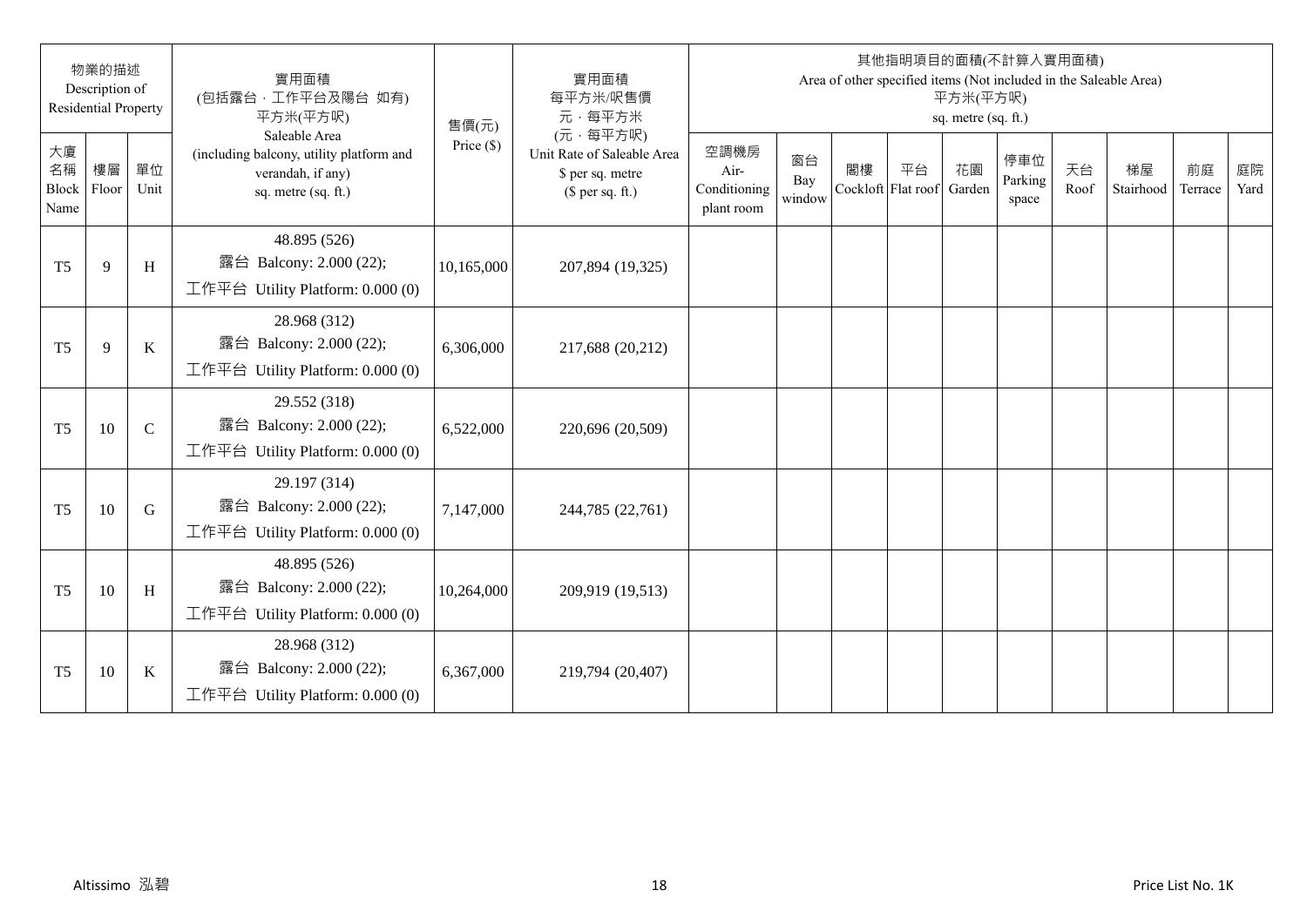|                           | 物業的描述<br>Description of<br><b>Residential Property</b> |             | 實用面積<br>(包括露台,工作平台及陽台 如有)<br>平方米(平方呎)                                                                 | 售價(元)        | 實用面積<br>每平方米/呎售價<br>元·每平方米                                                     |                                            |                     |                          |    | 平方米(平方呎)<br>sq. metre (sq. ft.) | 其他指明項目的面積(不計算入實用面積)     |            | Area of other specified items (Not included in the Saleable Area) |               |            |
|---------------------------|--------------------------------------------------------|-------------|-------------------------------------------------------------------------------------------------------|--------------|--------------------------------------------------------------------------------|--------------------------------------------|---------------------|--------------------------|----|---------------------------------|-------------------------|------------|-------------------------------------------------------------------|---------------|------------|
| 大廈<br>名稱<br>Block<br>Name | 樓層<br>Floor                                            | 單位<br>Unit  | Saleable Area<br>(including balcony, utility platform and<br>verandah, if any)<br>sq. metre (sq. ft.) | Price $(\$)$ | (元·每平方呎)<br>Unit Rate of Saleable Area<br>\$ per sq. metre<br>$$$ per sq. ft.) | 空調機房<br>Air-<br>Conditioning<br>plant room | 窗台<br>Bay<br>window | 閣樓<br>Cockloft Flat roof | 平台 | 花園<br>Garden                    | 停車位<br>Parking<br>space | 天台<br>Roof | 梯屋<br>Stairhood                                                   | 前庭<br>Terrace | 庭院<br>Yard |
| T <sub>5</sub>            | 11                                                     | $\mathbf C$ | 29.552 (318)<br>露台 Balcony: 2.000 (22);<br>工作平台 Utility Platform: 0.000 (0)                           | 6,629,000    | 224,316 (20,846)                                                               |                                            |                     |                          |    |                                 |                         |            |                                                                   |               |            |
| T <sub>5</sub>            | 11                                                     | G           | 29.197 (314)<br>露台 Balcony: 2.000 (22);<br>工作平台 Utility Platform: $0.000(0)$                          | 7,250,000    | 248,313 (23,089)                                                               |                                            |                     |                          |    |                                 |                         |            |                                                                   |               |            |
| T <sub>5</sub>            | 11                                                     | H           | 48.895 (526)<br>露台 Balcony: 2.000 (22);<br>工作平台 Utility Platform: 0.000 (0)                           | 10,412,000   | 212,946 (19,795)                                                               |                                            |                     |                          |    |                                 |                         |            |                                                                   |               |            |
| T <sub>5</sub>            | 11                                                     | K           | 28.968 (312)<br>露台 Balcony: 2.000 (22);<br>工作平台 Utility Platform: $0.000(0)$                          | 6,459,000    | 222,970 (20,702)                                                               |                                            |                     |                          |    |                                 |                         |            |                                                                   |               |            |
| T <sub>5</sub>            | 12                                                     | $\mathbf C$ | 29.552 (318)<br>露台 Balcony: 2.000 (22);<br>工作平台 Utility Platform: 0.000 (0)                           | 6,764,000    | 228,885 (21,270)                                                               |                                            |                     |                          |    |                                 |                         |            |                                                                   |               |            |
| T <sub>5</sub>            | 12                                                     | G           | 29.197 (314)<br>露台 Balcony: 2.000 (22);<br>工作平台 Utility Platform: $0.000(0)$                          | 7,353,000    | 251,841 (23,417)                                                               |                                            |                     |                          |    |                                 |                         |            |                                                                   |               |            |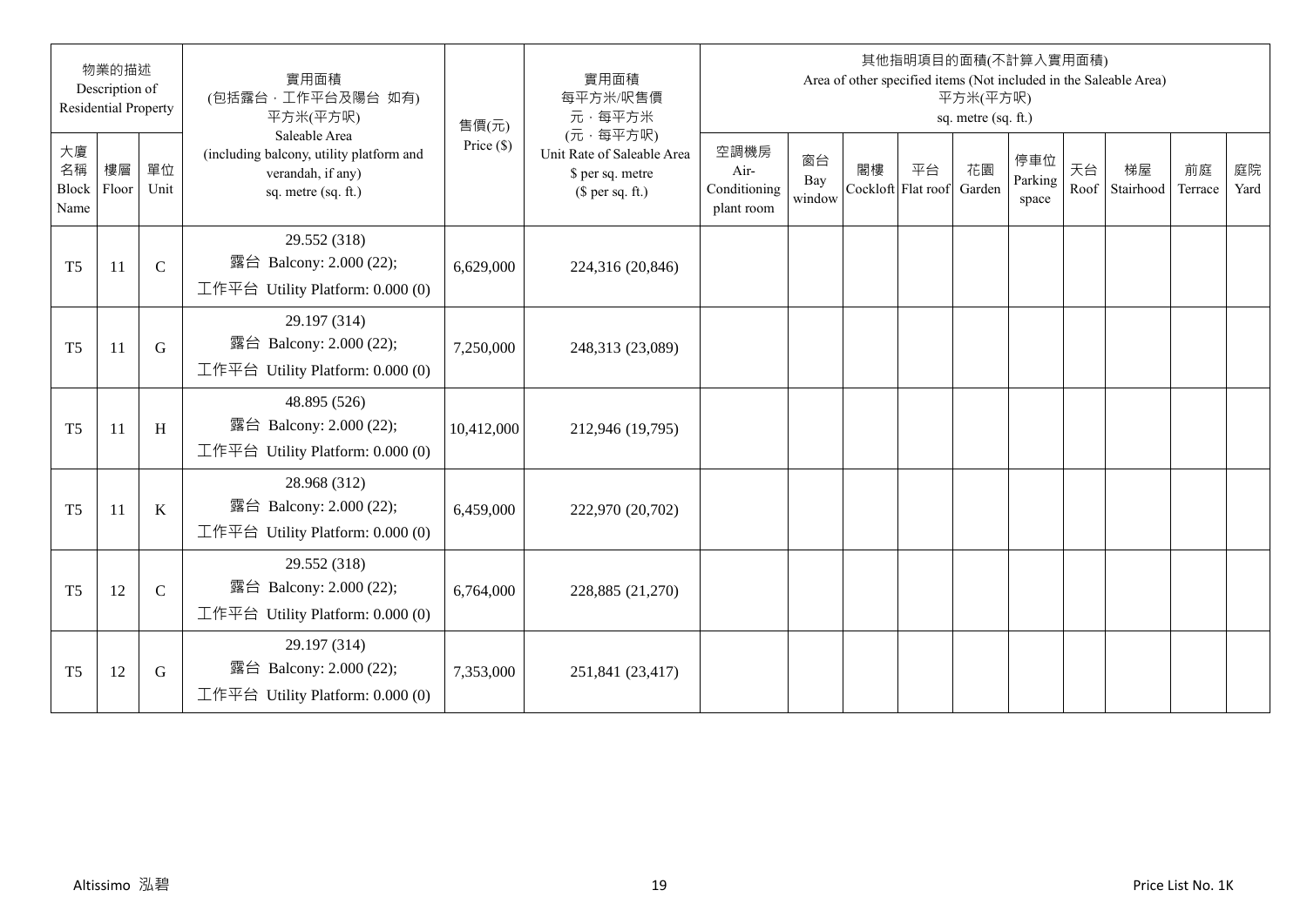|                           | 物業的描述<br>Description of<br><b>Residential Property</b> |            | 實用面積<br>(包括露台,工作平台及陽台 如有)<br>平方米(平方呎)                                                                 | 售價(元)        | 實用面積<br>每平方米/呎售價<br>元·每平方米                                                     |                                            |                     |    |                          | 平方米(平方呎)<br>sq. metre (sq. ft.) | 其他指明項目的面積(不計算入實用面積)     |            | Area of other specified items (Not included in the Saleable Area) |               |            |
|---------------------------|--------------------------------------------------------|------------|-------------------------------------------------------------------------------------------------------|--------------|--------------------------------------------------------------------------------|--------------------------------------------|---------------------|----|--------------------------|---------------------------------|-------------------------|------------|-------------------------------------------------------------------|---------------|------------|
| 大廈<br>名稱<br>Block<br>Name | 樓層<br>Floor                                            | 單位<br>Unit | Saleable Area<br>(including balcony, utility platform and<br>verandah, if any)<br>sq. metre (sq. ft.) | Price $(\$)$ | (元·每平方呎)<br>Unit Rate of Saleable Area<br>\$ per sq. metre<br>$$$ per sq. ft.) | 空調機房<br>Air-<br>Conditioning<br>plant room | 窗台<br>Bay<br>window | 閣樓 | 平台<br>Cockloft Flat roof | 花園<br>Garden                    | 停車位<br>Parking<br>space | 天台<br>Roof | 梯屋<br>Stairhood                                                   | 前庭<br>Terrace | 庭院<br>Yard |
| T <sub>5</sub>            | 12                                                     | H          | 48.895 (526)<br>露台 Balcony: 2.000 (22);<br>工作平台 Utility Platform: $0.000(0)$                          | 10,560,000   | 215,973 (20,076)                                                               |                                            |                     |    |                          |                                 |                         |            |                                                                   |               |            |
| T <sub>5</sub>            | 12                                                     | K          | 28.968 (312)<br>露台 Balcony: 2.000 (22);<br>工作平台<br>Utility Platform: 0.000 (0)                        | 6,551,000    | 226,146 (20,997)                                                               |                                            |                     |    |                          |                                 |                         |            |                                                                   |               |            |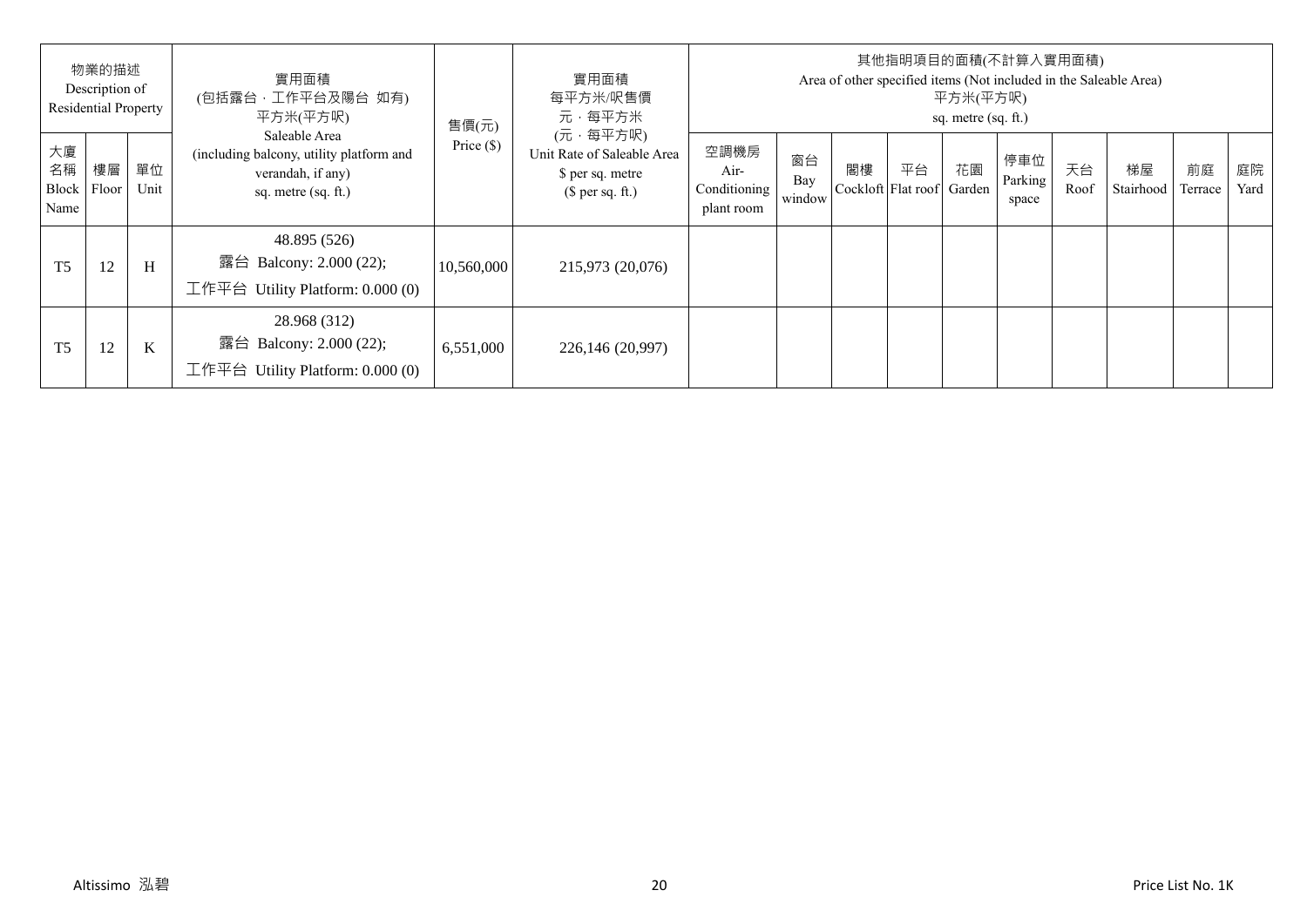### **第三部份:其他資料 Part 3: Other Information**

#### (1) 準買家應參閱發展項目的售樓說明書,以了解該項目的資料。 Prospective purchasers are advised to refer to the sales brochure for the development for information on the development.

### $(2)$  根據《一手住宅物業銷售條例》第 52(1)條及第 53(2)及(3)條,

According to sections 52(1) and 53(2) and (3) of the Residential Properties (First-hand Sales) Ordinance, –

### 第 52(1) 條 / Section 52(1)

在某人就指明住宅物業與擁有人訂立臨時買賣合約時,該人須向擁有人支付售價的 5%的臨時訂金。

A preliminary deposit of 5% of the purchase price is payable by a person to the owner on entering into a preliminary agreement for sale and purchase in respect of the specified residential property with the owner.

#### 第 53(2) 條 / Section 53(2)

如某人於某日期訂立臨時買賣合約,並於該日期後的 5 個工作日內,就有關住宅物業簽立買賣合約,則擁有人必須在該日期後的 8 個工作日內,簽立該買賣合約。 If a person executes an agreement for sale and purchase in respect of the residential property within 5 working days after the date on which the person enters into the preliminary agreement for sale and purchase, the owner must execute the agreement for sale and purchase within 8 working days after that date.

### 第 53(3) 條 / Section 53(3)

如某人於某日期訂立臨時買賣合約時,但沒有於該日期後的 5 個工作日內,就有關住宅物業簽立買賣合約,則 – (i) 該臨時合約即告終止;(ii) 有關的臨時訂金即予沒收;及 (iii) 擁 有人不得就該人沒有簽立買賣合約而針對該人提出進一步申索。

If a person does not execute an agreement for sale and purchase in respect of the residential property within 5 working days after the date on which the person enters into the preliminary agreement for sale and purchase-

(i) the preliminary agreement is terminated; (ii) the preliminary deposit is forfeited; and (iii) the owner does not have any further claim against the person for the failure.

### (3) 實用面積及屬該住宅物業其他指明項目的面積是按《一手住宅物業銷售條例》第 8 條及附表二第 2 部的計算得出的。

The saleable area and area of other specified items of the residential property are calculated in accordance with section 8 and Part 2 of Schedule 2 to the Residential Properties(First-hand Sales) Ordinance.

- 
- (4) (i) 註:在第(4)段中: (a) 「售價」指本價單第二部份中所列之住宅物業的售價,而「成交金額」指將於臨時合約中訂明的住宅物業的實際售價。因應不同支付條款 及/或折扣按售價計算得出之價目,皆以進位到最接近的千位數作為成交金額。
	- (b) 「工作日」按《一手住宅物業銷售條例》第 2(1)條所定義。
	- (c) 「臨時合約」指臨時買賣合約。
	- (d) 「正式合約」指正式買賣合約。

Note: In paragraph (4): (a)

- "price" means the price of the residential property set out in Part 2 of this price list, and "transaction price" means the actual price of the residential property to be set out in PASP. The price obtained after applying the relevant terms of payment and/or applicable discount(s) on the price will be rounded up to the nearest thousand to determine the transaction price.
	- (b) "working day" shall be as defined in section 2(1) of the Residential Properties (First-hand Sales) Ordinance.
	- $(c)$ "PASP" means the Preliminary Agreement for Sale and Purchase.
	- (d) "ASP" means the Agreement for Sale and Purchase.

於簽署臨時合約時,買方須繳付相等於成交金額的 5%作為臨時訂金,請帶備港幣\$100,000 銀行本票以支付部份臨時訂金,抬頭請寫「的近律師行」或"Deacons"。請另備支 票以繳付臨時訂金之餘額。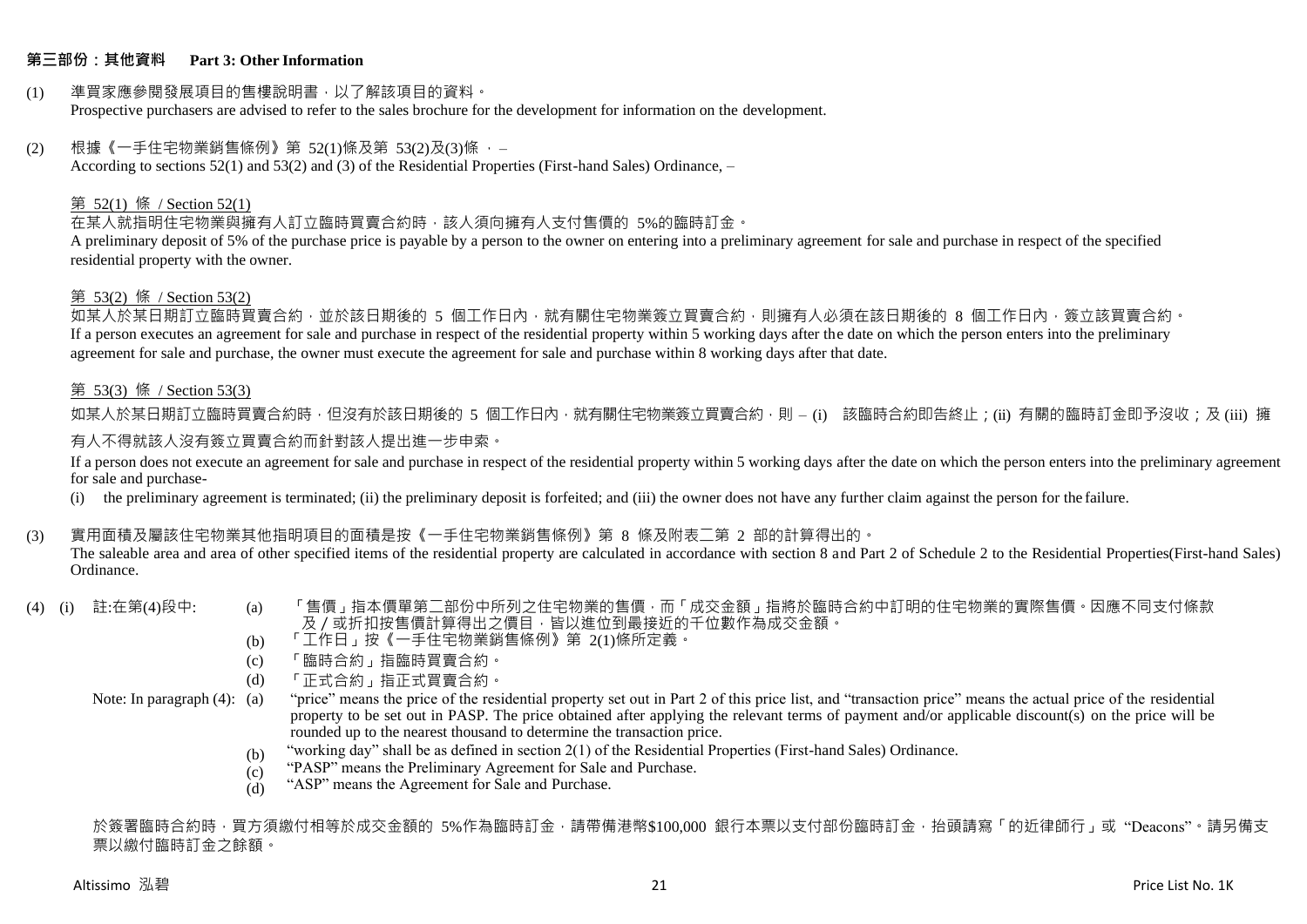The purchasers shall pay the preliminary deposit equivalent to 5% of the transaction price upon signing of the PASP. Please bring along a cashiers' order of HK\$100,000 made payable to "Deacons" for payment of part of the preliminary deposit. Please also bring along a cheque for payment of the balance of the preliminary deposit.

# **支付條款**

**Terms of Payment**

# (A) 120 天現金優惠付款計劃 120-day Cash Payment Plan (照售價減 10%) (10% discount from the price)

- (1) 買方須於簽署臨時合約時繳付相等於成交金額 5%作為臨時訂金。買方須於簽署臨時合約後 5 個工作日內簽署正式合約。 The purchaser shall pay the preliminary deposit equivalent to 5% of the transaction price upon signing of the PASP. The ASP shall be signed by the purchaser within 5 working days after signing of the PASP.
- (2) 買方簽署臨時合約後 30 天內再付成交金額 5%作為加付訂金。 A further 5% of the transaction price being further deposit shall be paid by the purchaser within 30 days after signing of the PASP.
- (3) 成交金額90%即成交金額餘款於買方簽署臨時合約後120 天內或於賣方就其有能力將有關住宅物業有效地轉讓予買方一事向買方發出書面通知的日期後的14 日內由 買方付清,以較早者為準。

90% of the transaction price being balance of the transaction price shall be paid by the purchaser within 120 days after signing of the PASP or within 14 days after the date of written notification to the purchaser that the vendor is in a position validly to assign the relevant residential property to the purchaser, whichever is earlier.

# (A1) 288 天輕鬆付款計劃 288-day Easy Payment Plan (照售價減 7%) (7% discount from the price)

- (1) 買方須於簽署臨時合約時繳付相等於成交金額 5%作為臨時訂金。買方須於簽署臨時合約後 5 個工作日內簽署正式合約。 The purchaser shall pay the preliminary deposit equivalent to 5% of the transaction price upon signing of the PASP. The ASP shall be signed by the purchaser within 5 working days after signing of the PASP.
- (2) 買方簽署臨時合約後 60 天內再付成交金額 5%作為部份成交金額。 A further 5% of the transaction price being part payment of the transaction price shall be paid by the purchaser within 60 days after signing of the PASP.
- (3) 買方簽署臨時合約後 90 天內再付成交金額 5%作為部份成交金額。

A further 5% of the transaction price being part payment of the transaction price shall be paid by the purchaser within 90 days after signing of the PASP.

(4) 成交金額 85%即成交金額餘款於於買方簽署臨時合約後 288 天內或於賣方就其有能力將有關住宅物業有效地轉讓予買方一事向買方發出通知的日期後的 14 日內由 買方付清,以較早者為準。

85% of the transaction price being balance of the transaction price shall be paid by the purchaser within 288 days after signing of the PASP or within 14 days after the date of notification to the purchaser that the vendor is in a position validly to assign the relevant residential property to the purchaser, whichever is earlier.

(A2) (並無此編號之支付條款)

( No Terms of Payment of such numbering)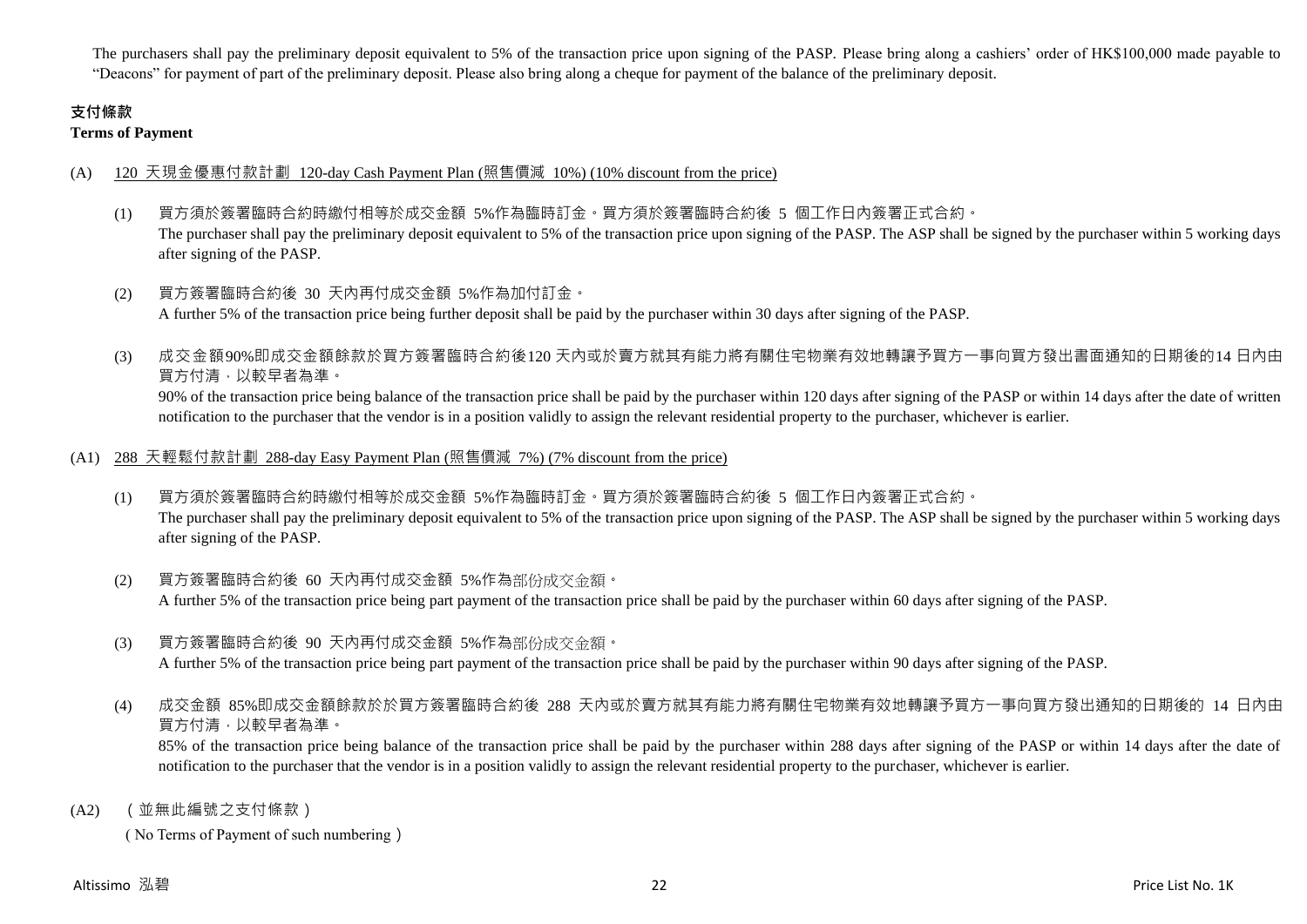### (A3) 180 天卓越按揭付款計劃 180-day Premium Mortgage Payment Plan (照售價減 6%) (6% discount from the price)

- (1) 買方須於簽署臨時合約時繳付相等於成交金額 5%作為臨時訂金。買方須於簽署臨時合約後 5 個工作日內簽署正式合約。 The purchaser shall pay the preliminary deposit equivalent to 5% of the transaction price upon signing of the PASP. The ASP shall be signed by the purchaser within 5 working days after signing of the PASP.
- (2) 買方簽署臨時合約後 30 天內再付成交金額 5%作為加付訂金。 A further 5% of the transaction price being further deposit shall be paid by the purchaser within 30 days after signing of the PASP.
- (3) 成交金額90%即成交金額餘款於買方簽署臨時合約後180 天內或於賣方就其有能力將有關住宅物業有效地轉讓予買方一事向買方發出書面通知的日期後的14 日內由 買方付清,以較早者為準。

90% of the transaction price being balance of the transaction price shall be paid by the purchaser within 180 days after signing of the PASP or within 14 days after the date of written notification to the purchaser that the vendor is in a position validly to assign the relevant residential property to the purchaser, whichever is earlier.

## **本付款計劃提供「成交金額 75%第一按揭」安排,該安排詳情見第 (4)(iii)(b)段。**

**The arrangements of "First Mortgage for 75% of the transaction price" will be provided under this payment plan. Please see paragraph (4)(iii)(b) for the details of that arrangement.**

### (A4) 180 天現金優惠付款計劃 180-day Cash Payment Payment Plan (照售價減 9%) (9% discount from the price)

- (1) 買方須於簽署臨時合約時繳付相等於成交金額 5%作為臨時訂金。買方須於簽署臨時合約後 5 個工作日內簽署正式合約。 The purchaser shall pay the preliminary deposit equivalent to 5% of the transaction price upon signing of the PASP. The ASP shall be signed by the purchaser within 5 working days after signing of the PASP.
- (2) 買方簽署臨時合約後 30 天內再付成交金額 5%作為加付訂金。 A further 5% of the transaction price being further deposit shall be paid by the purchaser within 30 days after signing of the PASP.
- (3) 成交金額90%即成交金額餘款於買方簽署臨時合約後180 天內或於賣方就其有能力將有關住宅物業有效地轉讓予買方一事向買方發出書面通知的日期後的14 日內由 買方付清,以較早者為準。

90% of the transaction price being balance of the transaction price shall be paid by the purchaser within 180 days after signing of the PASP or within 14 days after the date of written notification to the purchaser that the vendor is in a position validly to assign the relevant residential property to the purchaser, whichever is earlier.

(B) (並無此編號之支付條款)

( No Terms of Payment of such numbering)

(C) (並無此編號之支付條款)

( No Terms of Payment of such numbering)

### Altissimo 泓碧 23 Price List No. 1K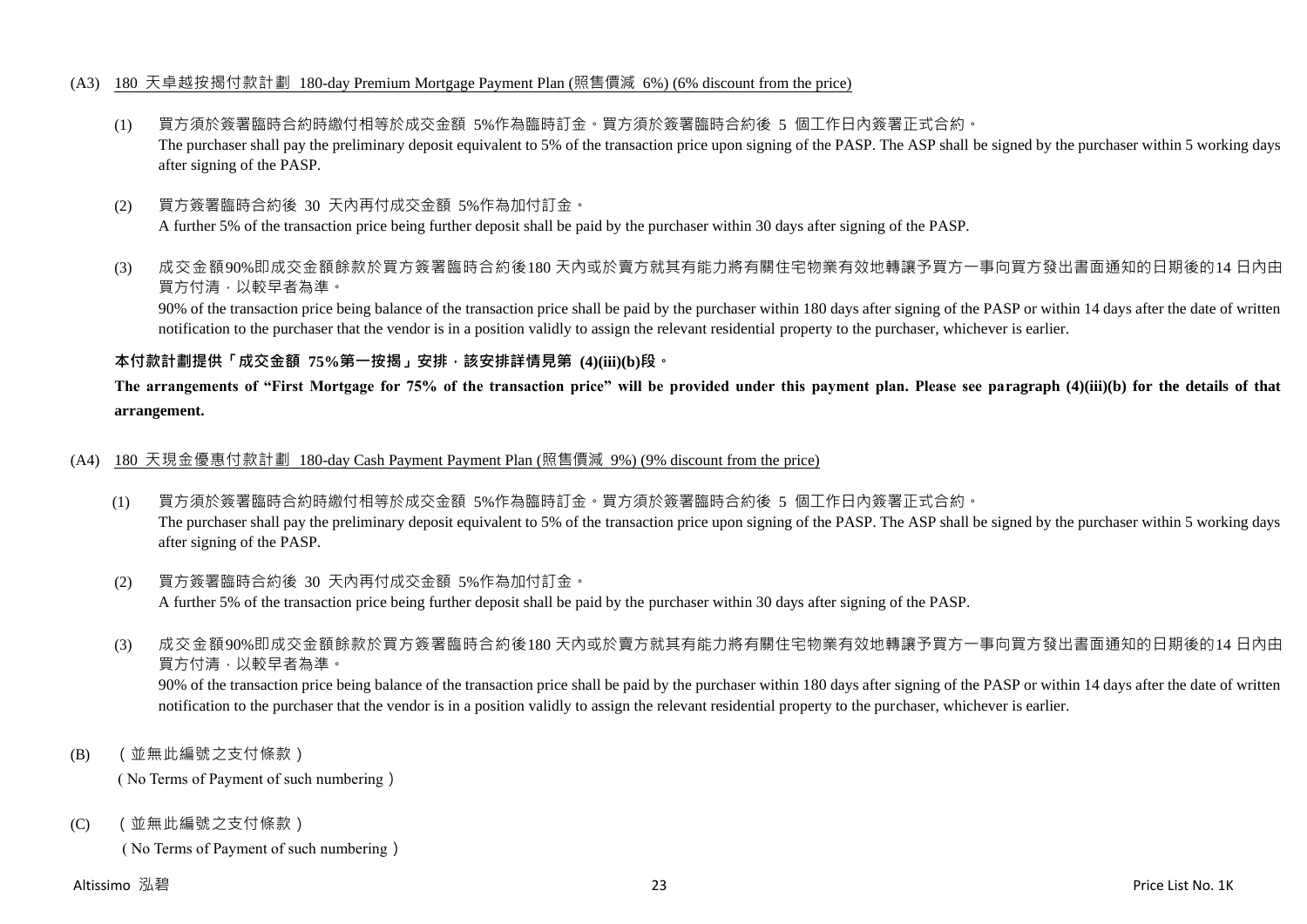## (C1) (並無此編號之支付條款)

( No Terms of Payment of such numbering)

## (C2) 至輕鬆建築期付款計劃 Super Relax Stage Payment Plan (照售價減 5%) (5% discount from the price)

- (1) 買方須於簽署臨時合約時繳付相等於成交金額 5%作為臨時訂金。買方須於簽署臨時合約後 5 個工作日內簽署正式合約。 The purchaser shall pay the preliminary deposit equivalent to 5% of the transaction price upon signing of the PASP. The ASP shall be signed by the purchaser within 5 working days after signing of the PASP.
- (2) 買方簽署臨時合約後 60 天內再付成交金額 5%作為加付訂金。 A further 5% of the transaction price being further deposit shall be paid by the purchaser within 60 days after signing of the PASP.
- (3) 買方簽署臨時合約後 90 天內再付成交金額 1%作為部份成交金額。 A further 1% of the transaction price being part payment of the transaction price shall be paid by the purchaser within 90 days after signing of the PASP.
- (4) 買方簽署臨時合約後 120 天內再付成交金額 1%作為部份成交金額。 A further 1% of the transaction price being part payment of the transaction price shall be paid by the purchaser within 120 days after signing of the PASP.
- (5) 買方簽署臨時合約後 150 天內再付成交金額 1%作為部份成交金額。 A further 1% of the transaction price being part payment of the transaction price shall be paid by the purchaser within 150 days after signing of the PASP.
- (6) 買方簽署臨時合約後 180 天內再付成交金額 2%作為部份成交金額。

A further 2% of the transaction price being part payment of the transaction price shall be paid by the purchaser within 180 days after signing of the PASP.

(7) 成交金額 85%即成交金額餘款於賣方就其有能力將有關住宅物業有效地轉讓予買方一事向買方發出書面通知的日期後的 14 日內由買方付清。 85% of the transaction price being balance of the transaction price shall be paid by the purchaser within 14 days after the date of written notification to the purchaser that the vendor is in a position validly to assign the relevant residential property to the purchaser.

# **本付款計劃提供「成交金額 75%第一按揭」安排,該安排詳情見第 (4)(iii)(b)段。**

**The arrangements of "First Mortgage for 75% of the transaction price" will be provided under this payment plan. Please see paragraph (4)(iii)(b) for the details of that arrangement.**

(C3) (並無此編號之支付條款)

( No Terms of Payment of such numbering)

# (C4) 建築期 1+2 按付款計劃 1 plus 2 mortgage with Stage Payment Plan (照售價減 4.5%) (4.5% discount from the price)

(1) 買方須於簽署臨時合約時繳付相等於成交金額 5%作為臨時訂金。買方須於簽署臨時合約後 5 個工作日內簽署正式合約。

The purchaser shall pay the preliminary deposit equivalent to 5% of the transaction price upon signing of the PASP. The ASP shall be signed by the purchaser within 5 working days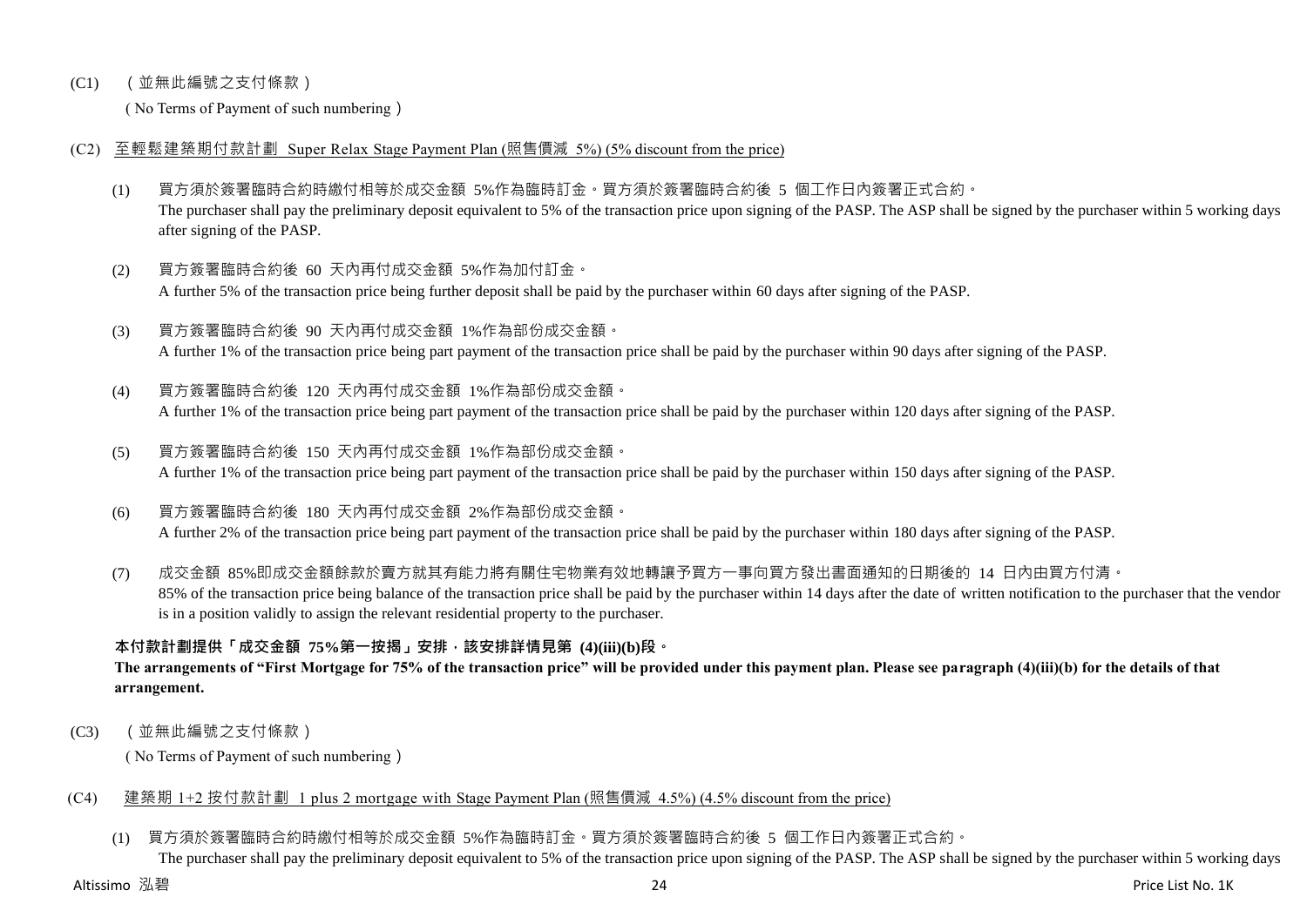after signing of the PASP.

- (2) 買方簽署臨時合約後 60 天內再付成交金額 5%作為加付訂金。 A further 5% of the transaction price being further deposit shall be paid by the purchaser within 60 days after signing of the PASP.
- (3) 買方簽署臨時合約後 90 天內再付成交金額 1%作為部份成交金額。 A further 1% of the transaction price being part payment of the transaction price shall be paid by the purchaser within 90 days after signing of the PASP.
- (4) 買方簽署臨時合約後 120 天內再付成交金額 1%作為部份成交金額。 A further 1% of the transaction price being part payment of the transaction price shall be paid by the purchaser within 120 days after signing of the PASP.
- (5) 買方簽署臨時合約後 150 天內再付成交金額 1%作為部份成交金額。 A further 1% of the transaction price being part payment of the transaction price shall be paid by the purchaser within 150 days after signing of the PASP.
- (6) 買方簽署臨時合約後 180 天內再付成交金額 2%作為部份成交金額。 A further 2% of the transaction price being part payment of the transaction price shall be paid by the purchaser within 180 days after signing of the PASP.
- (7) 成交金額 85%即成交金額餘款於賣方就其有能力將有關住宅物業有效地轉讓予買方一事向買方發出書面通知的日期後的 14 日內由買方付清。 85% of the transaction price being balance of the transaction price shall be paid by the purchaser within 14 days after the date of written notification to the purchaser that the vendor is in a position validly to assign the relevant residential property to the purchaser.

**本付款計劃提供「成交金額 75%第一按揭」安排,該安排詳情見第 (4)(iii)(b)段。**

**The arrangements of "First Mortgage for 75% of the transaction price" will be provided under this payment plan. Please see paragraph (4)(iii)(b) for the details of that arrangement.**

# **本付款計劃提供「成交金額 10%第二按揭」安排,該安排詳情見第 (4)(iii)(c)段。**

**The arrangements of "Second Mortgage for 10% of the transaction price" will be provided under this payment plan. Please see paragraph (4)(iii)(c) for the details of that arrangement.**

- (C5) 5%首置建築期付款計劃 5% Easy-pay Stage Payment Plan (照售價減 5%) (5% discount from the price)
	- (1) 買方須於簽署臨時合約時繳付相等於成交金額 5%作為臨時訂金。買方須於簽署臨時合約後 5 個工作日內簽署正式合約。

The purchaser shall pay the preliminary deposit equivalent to 5% of the transaction price upon signing of the PASP. The ASP shall be signed by the purchaser within 5 working days after signing of the PASP.

(2) 買方簽署臨時合約後 30 天內再付成交金額 1%作為加付訂金。 A further 1% of the transaction price being further deposit shall be paid by the purchaser within 30 days after signing of the PASP.

# (3) 買方簽署臨時合約後 90 天內再付成交金額 1%作為部份成交金額。

A further 1% of the transaction price being part payment of the transaction price shall be paid by the purchaser within 90 days after signing of the PASP.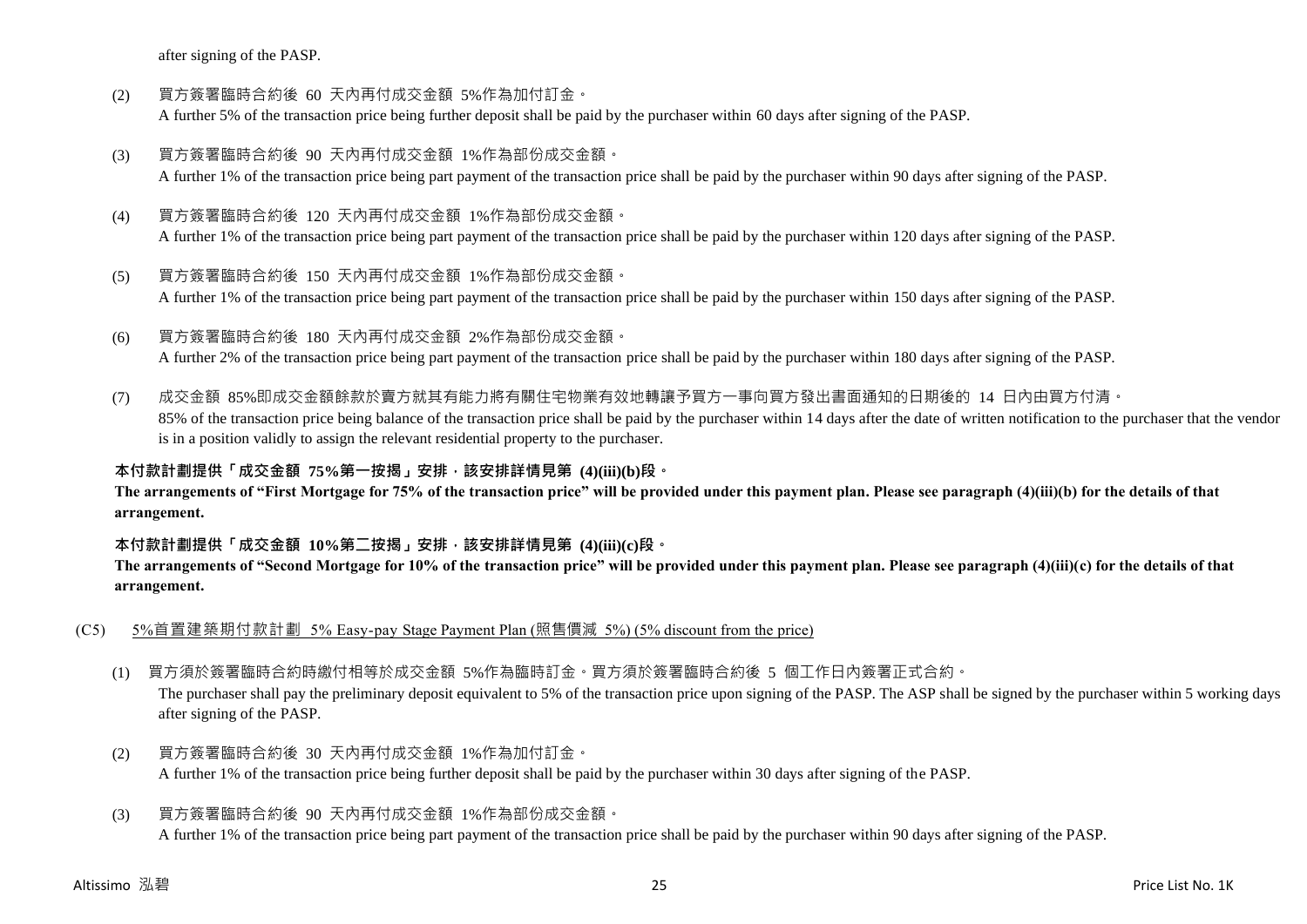(4) 買方簽署臨時合約後 180 天內再付成交金額 1%作為部份成交金額。

A further 1% of the transaction price being part payment of the transaction price shall be paid by the purchaser within 180 days after signing of the PASP.

- (5) 買方簽署臨時合約後 240 天內再付成交金額 1%作為部份成交金額。 A further 1% of the transaction price being part payment of the transaction price shall be paid by the purchaser within 240 days after signing of the PASP.
- (6) 買方簽署臨時合約後 270 天內再付成交金額 1%作為部份成交金額。 A further 1% of the transaction price being part payment of the transaction price shall be paid by the purchaser within 270 days after signing of the PASP.
- (7) 成交金額 90%即成交金額餘款於賣方就其有能力將有關住宅物業有效地轉讓予買方一事向買方發出書面通知的日期後的 14 日內由買方付清。 90% of the transaction price being balance of the transaction price shall be paid by the purchaser within 14 days after the date of written notification to the purchaser that the vendor is in a position validly to assign the relevant residential property to the purchaser.

## (C6) 5%首置建築期二按付款計劃 5% Easy-pay Mortgage Stage Payment Plan (照售價減 4%) (4% discount from the price)

- (1) 買方須於簽署臨時合約時繳付相等於成交金額 5%作為臨時訂金。買方須於簽署臨時合約後 5 個工作日內簽署正式合約。 The purchaser shall pay the preliminary deposit equivalent to 5% of the transaction price upon signing of the PASP. The ASP shall be signed by the purchaser within 5 working days after signing of the PASP.
- (2) 買方簽署臨時合約後 30 天內再付成交金額 1%作為加付訂金。 A further 1% of the transaction price being further deposit shall be paid by the purchaser within 30 days after signing of the PASP.
- (3) 買方簽署臨時合約後 90 天內再付成交金額 1%作為部份成交金額。 A further 1% of the transaction price being part payment of the transaction price shall be paid by the purchaser within 90 days after signing of the PASP.
- (4) 買方簽署臨時合約後 180 天內再付成交金額 1%作為部份成交金額。 A further 1% of the transaction price being part payment of the transaction price shall be paid by the purchaser within 180 days after signing of the PASP.
- (5) 買方簽署臨時合約後 240 天內再付成交金額 1%作為部份成交金額。 A further 1% of the transaction price being part payment of the transaction price shall be paid by the purchaser within 240 days after signing of the PASP.
- (6) 買方簽署臨時合約後 270 天內再付成交金額 1%作為部份成交金額。

A further 1% of the transaction price being part payment of the transaction price shall be paid by the purchaser within 270 days after signing of the PASP.

(7) 成交金額 90%即成交金額餘款於賣方就其有能力將有關住宅物業有效地轉讓予買方一事向買方發出書面通知的日期後的 14 日內由買方付清。 90% of the transaction price being balance of the transaction price shall be paid by the purchaser within 14 days after the date of written notification to the purchaser that the vendor is in a position validly to assign the relevant residential property to the purchaser.

# **本付款計劃提供「成交金額 30%第二按揭」安排,該安排詳情見第 (4)(iii)(d)段。**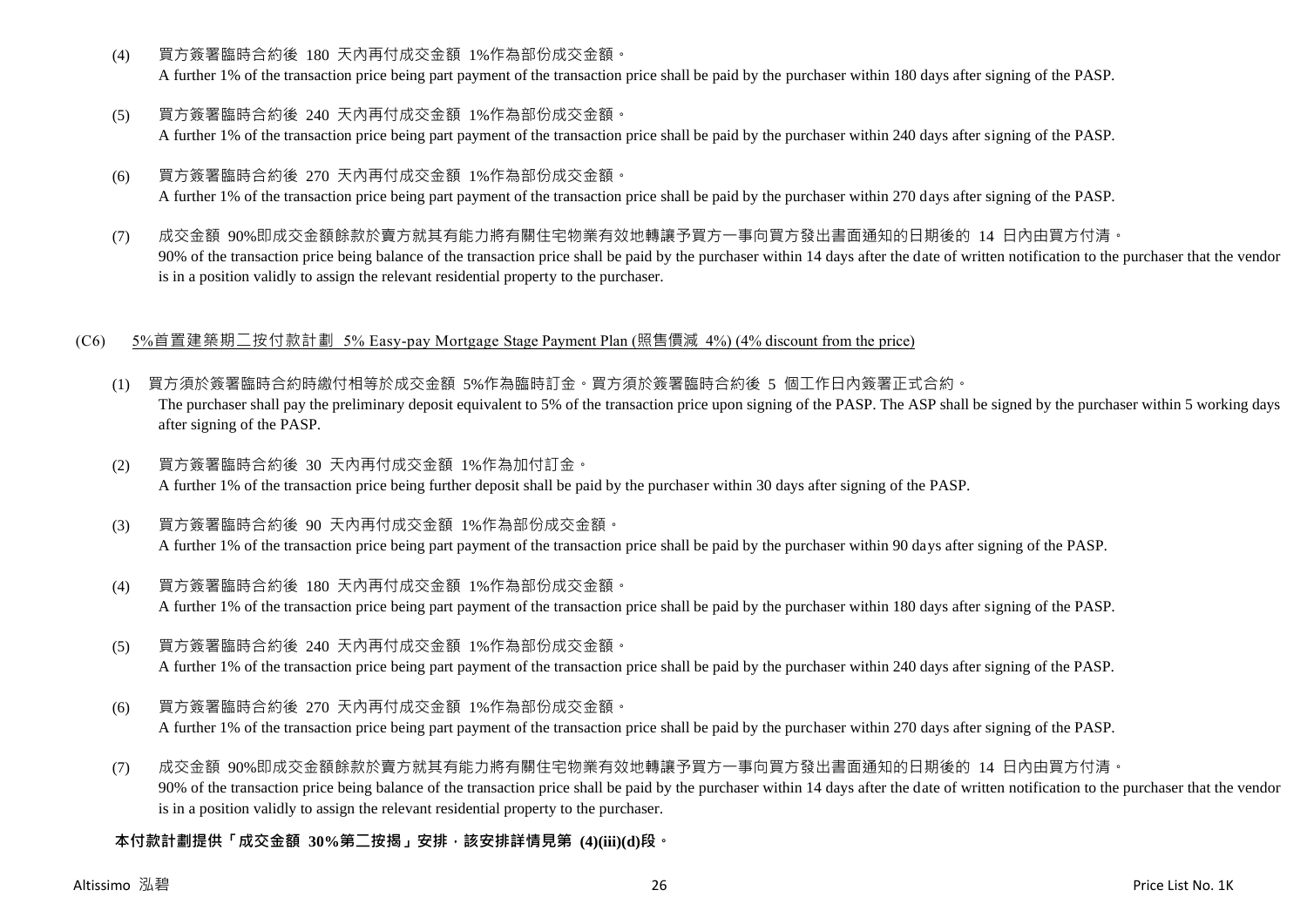**The arrangements of "Second Mortgage for 30% of the transaction price" will be provided under this payment plan. Please see paragraph (4)(iii)(d) for the details of that arrangement.**

### (ii) **售價獲得折扣的基礎**

**The basis on which any discount on the price is available**

- (a) 見 4(i) See 4(i)
- (b) 「置業售價折扣」:額外售價 2%折扣優惠

(只適用於 120 天現金優惠付款計劃、288 天輕鬆付款計劃、180 天卓越按揭付款計劃及 180 天現金優惠付款計劃) "Home Purchase Price Discount": An extra 2% discount from the price. (Only applicable to 120-day Cash Payment Plan, 288-day Easy Payment Plan, 180-day Premium Mortgage Payment Plan and 180-day Cash Payment Plan)

(c) 「限時置業售價折扣」:於 2020 年 3 月 31 日或之前簽署臨時合約購買本價單中之指明住宅物業之買方可獲額外售價 4%折扣優惠。

(只適用於 5%首置建築期付款計劃及 5%首置建築期二按付款計劃)

"First Home Purchase Price Discount": An extra 4% discount from the price would be offered to the purchasers who sign the PASP to purchase a specified residential property listed in this price list on or before 31st March 2020.

(Only applicable to 5% Easy-pay Stage Payment Plan and 5% Easy-pay Mortgage Stage Payment Plan)

(d) 員工置業折扣 Staff Purchasing Discount

如買方(或構成買方之任何人士)屬任何「員工合資格人士」,並且沒有委任地產代理就購入住宅物業代其行事,可獲額外 5% 售價折扣優惠,折扣優惠受相關公司內 部條款約束。

If the purchaser (or any person comprising the purchaser) is a "Qualified Staff", provided that the purchaser did not appoint any estate agent to act for him/her in the purchase of the residential property, an extra 5% discount on the Price would be offered, subject to the internal regulation of Respective Related Parties.

「員工合資格人士」指碧桂園控股有限公司及其附屬公司、宏安集團有限公司及其附屬公司、宏安地產有限公司、位元堂藥業控股有限公司、易易壹金融集團有限公 司、中國農產品交易有限公司或中國建築國際集團及其附屬公司之任何董事、員工及其直系親屬(任何個人的配偶、父母、子女、兄弟及姐妹為該個人之「直系親屬」, 惟須提供令賣方滿意的有關證明文件 以茲證明有關關係,且賣方對是否存在近親關係保留最終決定權)。

"Qualified Staff" means any director or employee (and his/her close family member (a spouse, parent, child, brother and sister of a person is a "close family member" of that person provided that the relevant supporting documents to the satisfaction of the Vendor must be provided to prove the relationship concerned and that the Vendor reserves the final right to decide whether or not such relationship exists)) of any of Country Garden Holdings Company Limited and its subsidiaries, Wang On Group Limited and its subsidiaries, Wang On Properties Limited, Wai Yuen Tong Medicine Holdings Limited, Easy One Financial Group Limited, China Agri-Products Exchange Limited and China State Construction International Holdings Ltd. and its subsidiaries.

買方須在遞交購樓意向登記表格時或前提供令賣方滿意的證據証明其為「員工合資格人士」及(如適用)直系親屬關係,賣方就相關買方是否「員工合資格人士」及 (如適用)存在直系親屬關係有最終決定權,而賣方之決定為最終及對買方具有約束力。

The purchaser shall on or before submission of the Registration of Intent form on the spot provide evidence for proof of being a (if applicable) "Qualified Staff" to the satisfaction of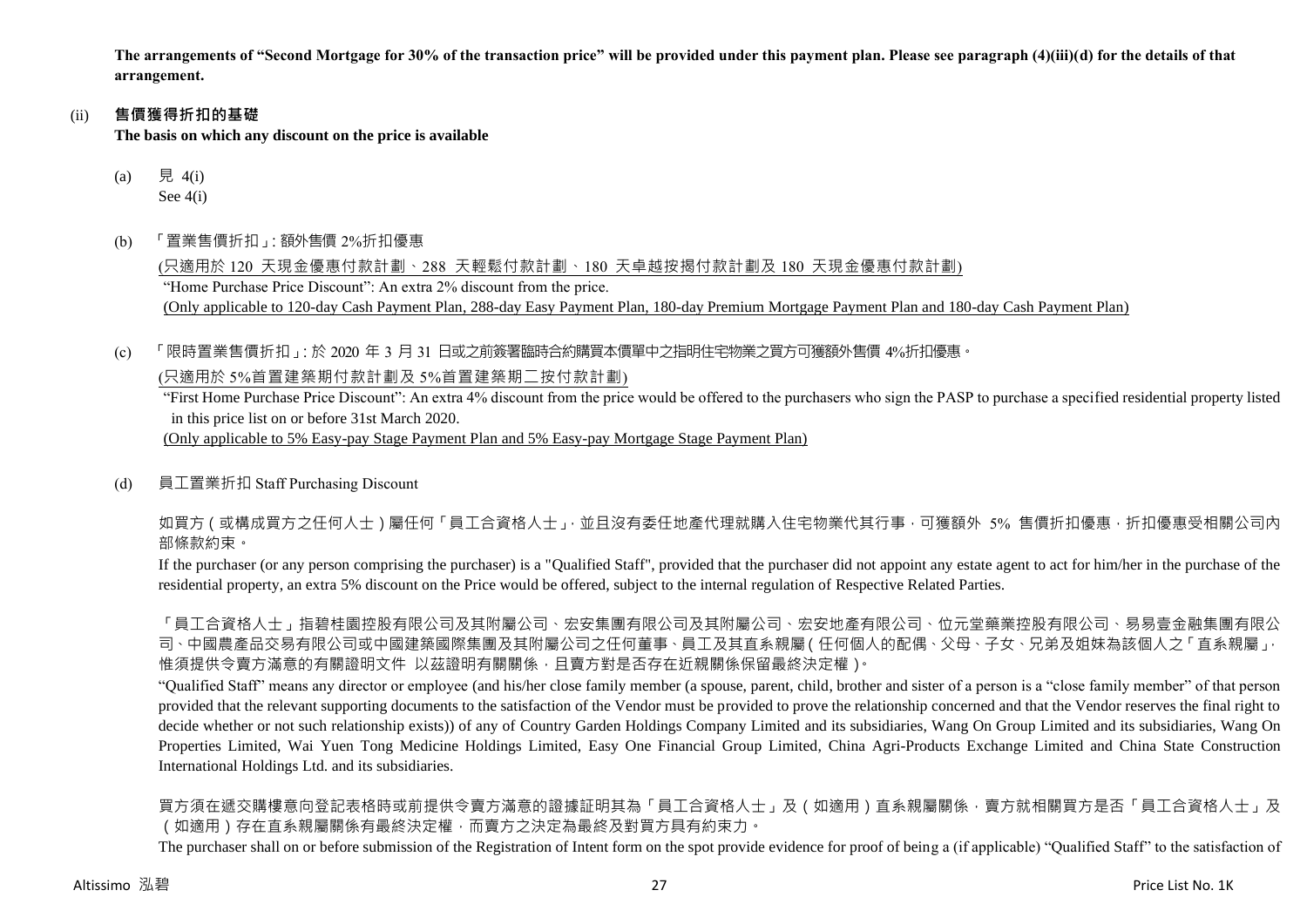the Vendor and in this respect the Vendor shall have absolute discretion and the Vendor's decision shall be final and binding on the purchaser.

### (iii) **可就購買發展項目中的指明住宅物業而連帶獲得的任何贈品、財務優惠或利益**

**Any gift, or any financial advantage or benefit, to be made available in connection with the purchase of a specified residential property in the Development**

- (a) 見 4(i) 及 4(ii) See 4(i) and 4(ii)
- (b) 「成交金額 75%第一按揭」 "First Mortgage for 75% of the transaction price"

### **只適用於第(4)(i)(A3)、第(4)(i)(C2)段及第(4)(i)(C4)段之付款計劃。 Only applicable to the payment plan under paragraphs (4)(i)(A3) , (4)(i)(C2) and (4)(i)(C4).**

買方可向賣方介紹之財務機構或賣方指定的其它公司(「介紹之第一承按人」)申請最高達成交金額之 75%之第一按揭(「第一按揭貸款」)。第一按揭貸款及其申請受以下 條款及條件規限:

The purchaser may apply to the financial institution referred by the Vendor or any other company designated by the Vendor (the "Referred First Mortgagee") for first mortgage with a maximum loan amount equivalent to 75% of the transaction price (the "First Mortgage Loan"). The First Mortgage and its application are subject to the following terms and conditions:

- (1) 買方必須於付清成交金額餘款之日起計最少 60 日前以指定的申請書向介紹之第一承按人申請第一按揭貸款。 The purchaser shall by prescribed form apply to the Referred First Mortgagee for the First Mortgage Loan, not less than 60 days before the due date of payment of the balance of the transaction price.
- (2) 買方須依照介紹之第一承按人之要求提供足夠之入息證明文件。 The purchaser shall provide sufficient proof of income in accordance with the requirements of the Referred First Mortgagee.
- (3) 買方須以所購之發展項目住宅物業之第一衡平法按揭及第一法定按揭作抵押。 The First Mortgage Loan shall be secured by a first equitable mortgage and a first legal mortgage over the residential property in the Development purchased by the purchaser.
- (4) 第一按揭貸款年期最長為 25年。

The maximum tenor of the First Mortgage Loan shall not exceed 25 years.

(5) 第一按揭貸款首 24 個月之年利率以介紹之第一承按人引用之最優惠利率(P)減 2% (P-2%)計算。其後的年利率以最優惠利率加 2.375%(P+2.375%)計算。P 為浮動 利率,於本價單日期 P 為每年 5.375%。最終按揭利率以介紹之第一承按人審批結果而定,賣方並無就其作出,亦不得被視為就其作出任何不論明示或隱含之陳 述、承諾或保證。

The interest rate of the first 24 months of the First Mortgage Loan shall be Prime Rate (P) quoted by the Referred First Mortgagee minus 2% (P-2%). The interest rate for the rest of the term of the First Mortgage Loan shall be Prime Rate (P) plus 2.375% (P+2.375%). P is subject to fluctuation. P as at the date of this price list is 5.375% per annum. The final mortgage rate will be subject to final approval by the Referred First Mortgagee. No representation, undertaking or warranty, whether express or implied, is given, or shall be deemed to have been given by the Vendor in respect thereof.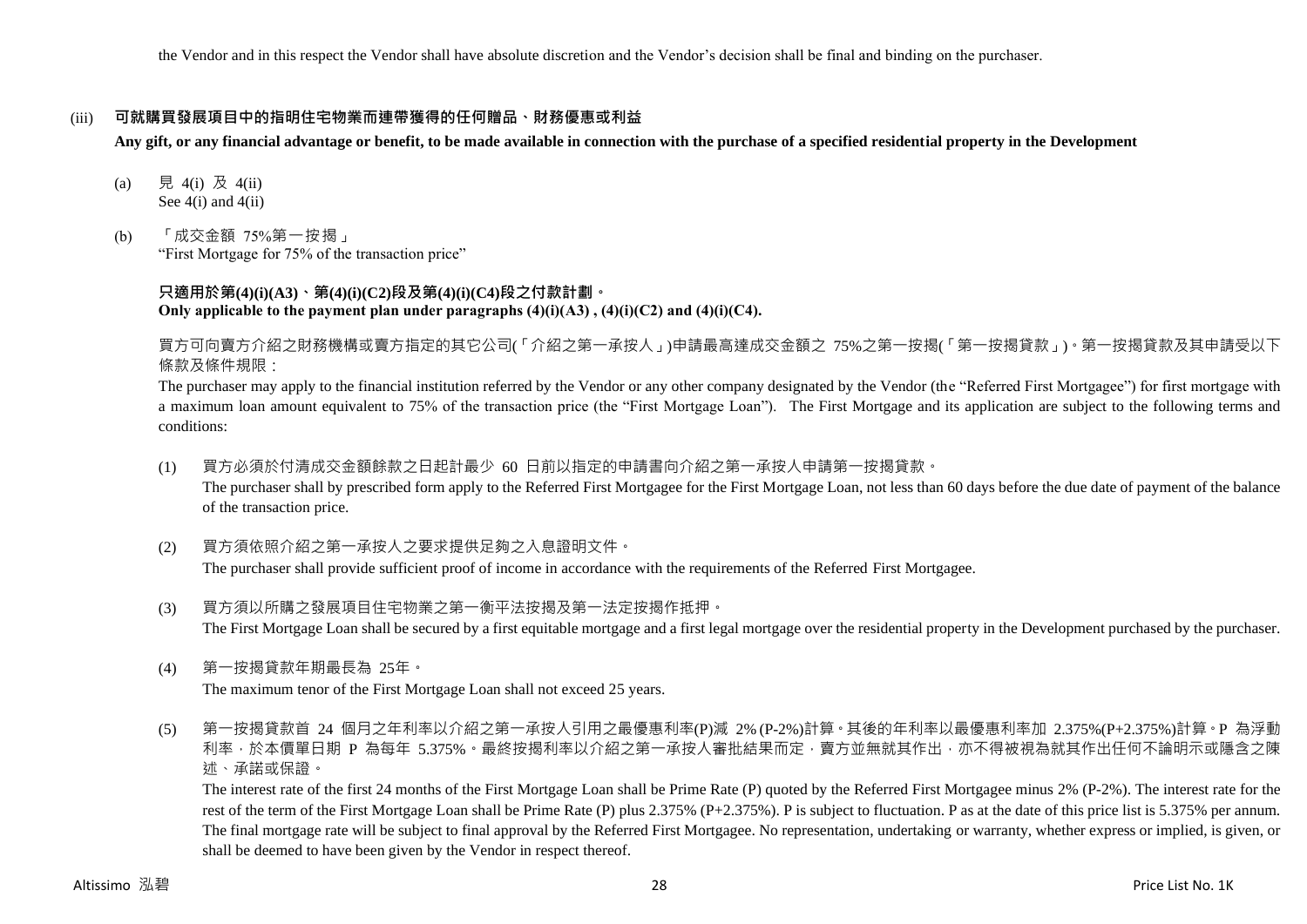(6) 第一按揭貸款之文件必須由介紹之第一承按人指定之律師行辦理,並由買方負責有關律師費用及其他開支。

All legal documents in relation to the First Mortgage Loan must be prepared by the solicitors' firm designated by the Referred First Mortgagee. All legal costs and other expenses incurred shall be paid by the Purchaser.

(7) 買方於決定選擇此安排前,請先向介紹之第一承按人查詢清楚按揭條款及條件、批核條件及申請手續。

The purchaser is advised to enquire with the Referred First Mortgagee on details of the terms and conditions of the mortgage, approval conditions and application procedures of the First Mortgage before choosing this arrangement.

(8) 第一按揭貸款條款及批核條件僅供參考,介紹之第一承按人保留不時更改第一按揭貸款條款及批核條件的權利。

The terms and conditions and approval conditions of the First Mortgage Loan are for reference only, the Referred First Mortgagee reserves the right to change the terms and conditions and approval conditions of the First Mortgage Loan from time to time as it sees fit.

(9) 有關第一按揭貸款之批核與否及借貸條款以介紹之第一承按人之最終決定為準,與賣方無關,且於任何情況賣方均無需為此負責。賣方並無或不得被視為就第一 按揭貸款之按揭條款及條件以及申請之批核作出任何不論明示或隱含之陳述、承諾或保證。不論貸款獲批與否,買方仍須按正式合約完成交易及付清成交金額餘 款。

The terms and conditions and the approval of applications for the First Mortgage Loan are subject to the final decision of the Referred First Mortgagee, and are not related to the Vendor (who shall under no circumstances be responsible therefor). No representation, undertaking or warranty, whether express or implied, is given, or shall be deemed to have been given by Vendor in respect of the terms and conditions and the approval of applications for the First Mortgage Loan. Regardless the First Mortgage Loan is granted or not, the purchaser(s) shall complete the sale and purchase in accordance with the ASP and pay the balance of the transaction price.

(c) 「成交金額 10%第二按揭」 "Second Mortgage for 10% of the transaction price"

### **只適用於第(4)(i)(C4)段之付款計劃。**

#### **Only applicable to the payment plans under paragraphs (4)(i)(C4).**

買方可向賣方介紹之財務機構或賣方指定的其它公司(「介紹之第二承按人」) 申請最高達成交額之 10%之第二按揭,基本條款如下:

The Purchaser may apply to the financial institution referred by the Vendor or any other company designated by the Vendor (the "Referred Second Mortgagee") for second mortgage with a maximum loan amount equivalent to 10% of the Transaction Price (the "Second Mortgage"). The Second Mortgage and its application are subject to the following terms and conditions:

(1) 買方必須於付清成交金額餘款之日起計最少 60 日前以指定的申請書向介紹之第二承按人申請按揭貸款。

The purchaser(s) shall by prescribed form apply to the Referred Second Mortgagee for mortgage loan, not less than 60 days before the due date of payment of the balance of the transaction price.

- (2) 買方須依照介紹之第二承按人之要求提供足夠之入息證明文件。 The purchaser shall provide sufficient proof of income in accordance with the requirements of the Referred Second Mortgagee.
- (3) 第二按揭貸款年期最長為 5 年或與第一按揭貸款同等年期,以較短者為準

The maximum tenor of second mortgage loan shall be 5 years or the same tenor of first mortgage loan, whichever is the shorter.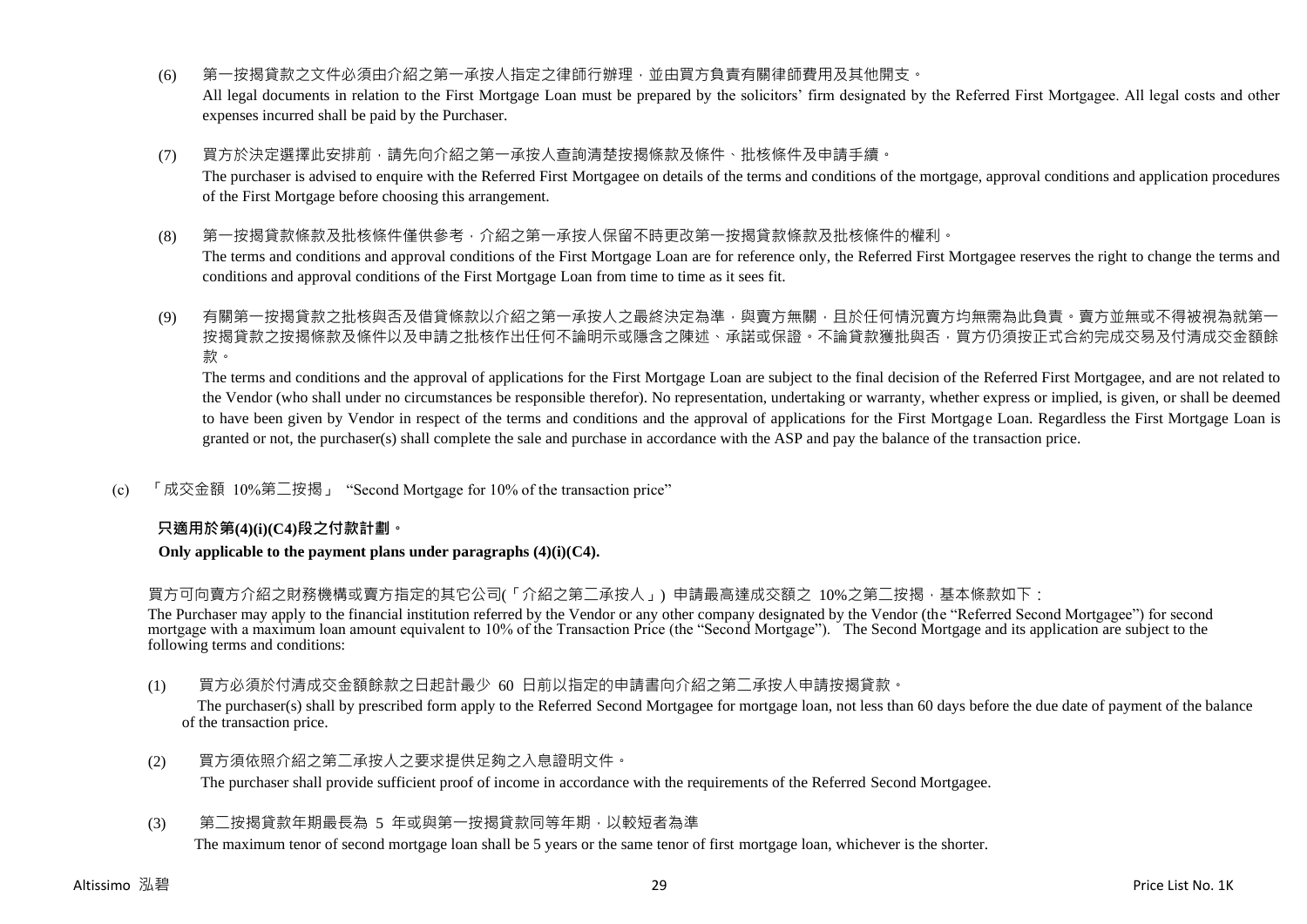(4) 第二按揭首 24 個月之年利率以介紹之第二承按人引用之最優惠利率(P)減 2.75% (P-2.75%)計算。其後的年利率以最優惠利率計算。P 為浮動利率,於本價 單日期 P 為每年 5.375%。最終按揭利率以介紹之第二承按人審批結果而定,賣方並無就其作出,亦不得被視為就其作出任何不論明示或隱含之陳述、承諾 或保證。

The interest rate of the first 24 months of the Second Mortgage shall be Prime Rate (P) quoted by the Referred Second Mortgagee minus 2.75% (P-2.75%). The interest rate for the rest of the term of the Second Mortgage shall be Prime Rate (P). P is subject to fluctuation. P as at the date of this price list is 5.375% per annum. The final mortgage rate will be subject to final approval by the Referred Second Mortgagee. No representation, undertaking or warranty, whether express or implied, is given, or shall be deemed to have been given by the Vendor in respect thereof.

- (5) 第二按揭貸款最高金額為成交金額的 10%,惟第一按揭貸款及第二按揭貸款總金額不可超過成交金額或有關住宅物業的估價 (以較低者為準) 的 85%。 The maximum second mortgage loan amount shall be 10% of the transaction price, but the total amount of the first mortgage loan and the second mortgage loan together shall not exceed 85% of the transaction price or the valuation of the relevant residential property, whichever is the lower.
- (6) 第一按揭貸款銀行須為介紹之第二承按人所指定之銀行,買方並須首先得到該銀行書面同意辦理第二按揭貸款。 The first mortgagee bank shall be one which is nominated by the Referred Second Mortgagee. The purchaser(s) shall obtain the prior written consent from the first mortgagee bank for the application of second mortgage loan.
- (7) 第一按揭貸款及第二按揭貸款申請將由有關承按機構獨立處理。 The applications for first mortgage loan and the second mortgage loan will be processed by the relevant mortgagees independently.
- (8) 所有第<sup>一</sup>按揭貸款及其相關擔保之法律文件必須由介紹之第<sup>一</sup>承按人指定律師行辦理,買方及其擔保人(如有) 須支付所有第<sup>一</sup>按揭貸款及其擔保相關之律師 費及雜費。

All legal documents of the second mortgage loan and its related guarantee shall be handled by the solicitors designated by the Referred Second Mortgagee and all legal costs and disbursement relating thereto shall be borne by the purchaser(s) and his/her/their guarantor(s) (if any).

(9) 第二按揭貸款批出與否及其條款,介紹之第二承按人有最終決定權,其決定與賣方無關,賣方亦無需為此負責。不論貸款獲批與否,買方仍須按正式合約完 成交易及付清 成交金額餘款。

The approval or disapproval of the second mortgage loan and terms thereof are subject to the final decision of the Referred Second Mortgagee. The decision is not related to the vendor and the vendor shall not be responsible therefor. Regardless the loan is granted or not, the purchaser(s) shall complete the sale and purchase in accordance with the ASP and pay the balance of the transaction price.

- (10) 第二按揭貸款受其他條款及細則約束。 The second mortgage loan is subject to other terms and conditions.
- (d) 「成交金額 30%第二按揭」 "Second Mortgage for 30% of the transaction price"

# **只適用於第(4)(i)(C6)段之付款計劃。**

### **Only applicable to the payment plans under paragraphs (4)(i)(C6).**

# 買方可向賣方介紹之財務機構或賣方指定的其它公司(「介紹之第二承按人」) 申請最高達成交額之 30%之第二按揭,基本條款如下:

The Purchaser may apply to the financial institution referred by the Vendor or any other company designated by the Vendor (the "Referred Second Mortgagee") for second mortgage with a maximum loan amount equivalent to 30% of the Transaction Price (the "Second Mortgage"). The Second Mortgage and its application are subject to the following terms and conditions: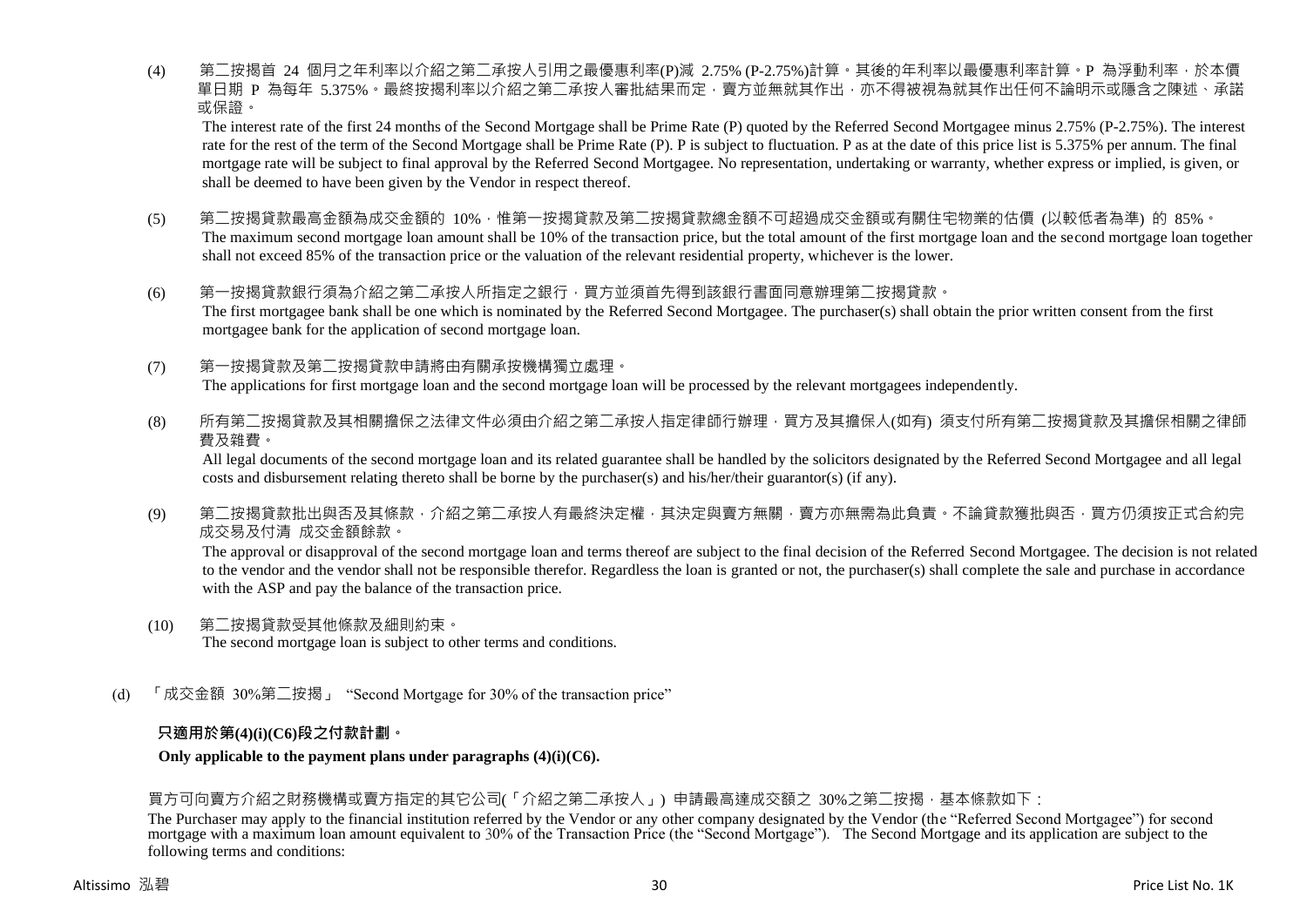- (1) 買方必須於付清成交金額餘款之日起計最少 60 日前以指定的申請書向介紹之第二承按人申請按揭貸款。 The purchaser(s) shall by prescribed form apply to the Referred Second Mortgagee for mortgage loan, not less than 60 days before the due date of payment of the balance of the transaction price.
- (2) 買方須依照介紹之第二承按人之要求提供足夠之入息證明文件。 The purchaser shall provide sufficient proof of income in accordance with the requirements of the Referred Second Mortgagee.
- (3) 第<sup>一</sup>按揭貸款年期最長為 5 年或與第一按揭貸款同等年期,以較短者為準

The maximum tenor of second mortgage loan shall be 5 years or the same tenor of first mortgage loan, whichever is the shorter.

- (4) 第二按揭首 24 個月之年利率以介紹之第二承按人引用之最優惠利率(P)減 2.75% (P-2.75%)計算。其後的年利率以最優惠利率計算。P 為浮動利率,於本價單日 期 P 為每年 5.375%。最終按揭利率以介紹之第二承按人審批結果而定, 賣方並無就其作出, 亦不得被視為就其作出任何不論明示或隱含之陳述、承諾或保證。 The interest rate of the first 24 months of the Second Mortgage shall be Prime Rate (P) quoted by the Referred Second Mortgagee minus 2.75% (P-2.75%). The interest rate for the rest of the term of the Second Mortgage shall be Prime Rate (P). P is subject to fluctuation. P as at the date of this price list is 5.375% per annum. The final mortgage rate will be subject to final approval by the Referred Second Mortgagee. No representation, undertaking or warranty, whether express or implied, is given, or shall be deemed to have been given by the Vendor in respect thereof.
- (5) 第二按揭貸款最高金額為成交金額的 30%,惟第一按揭貸款及第二按揭貸款總金額不可超過成交金額或有關住宅物業的估價 (以較低者為準) 的 80%。 The maximum second mortgage loan amount shall be 30% of the transaction price, but the total amount of the first mortgage loan and the second mortgage loan together shall not exceed 80% of the transaction price or the valuation of the relevant residential property, whichever is the lower.
- (6) 第一按揭貸款銀行須為介紹之第二承按人所指定之銀行,買方並須首先得到該銀行書面同意辦理第二按揭貸款。 The first mortgagee bank shall be one which is nominated by the Referred Second Mortgagee. The purchaser(s) shall obtain the prior written consent from the first mortgagee bank for the application of second mortgage loan.
- (7) 第一按揭貸款及第二按揭貸款申請將由有關承按機構獨立處理。 The applications for first mortgage loan and the second mortgage loan will be processed by the relevant mortgagees independently.
- (8) 所有第二按揭貸款及其相關擔保之法律文件必須由介紹之第二承按人指定律師行辦理,買方及其擔保人(如有)須支付所有第二按揭貸款及其擔保相關之律師費及 雜費。

All legal documents of the second mortgage loan and its related guarantee shall be handled by the solicitors designated by the Referred Second Mortgagee and all legal costs and disbursement relating thereto shall be borne by the purchaser(s) and his/her/their guarantor(s) (if any).

(9) 第二按揭貸款批出與否及其條款,介紹之第二承按人有最終決定權,其決定與賣方無關,賣方亦無需為此負責。不論貸款獲批與否,買方仍須按正式合約完 成交易及付清成交金額餘款。

The approval or disapproval of the second mortgage loan and terms thereof are subject to the final decision of the Referred Second Mortgagee. The decision is not related to the vendor and the vendor shall not be responsible therefor. Regardless the loan is granted or not, the purchaser(s) shall complete the sale and purchase in accordance with the ASP and pay the balance of the transaction price.

(10) 第二按揭貸款受其他條款及細則約束。 The second mortgage loan is subject to other terms and conditions.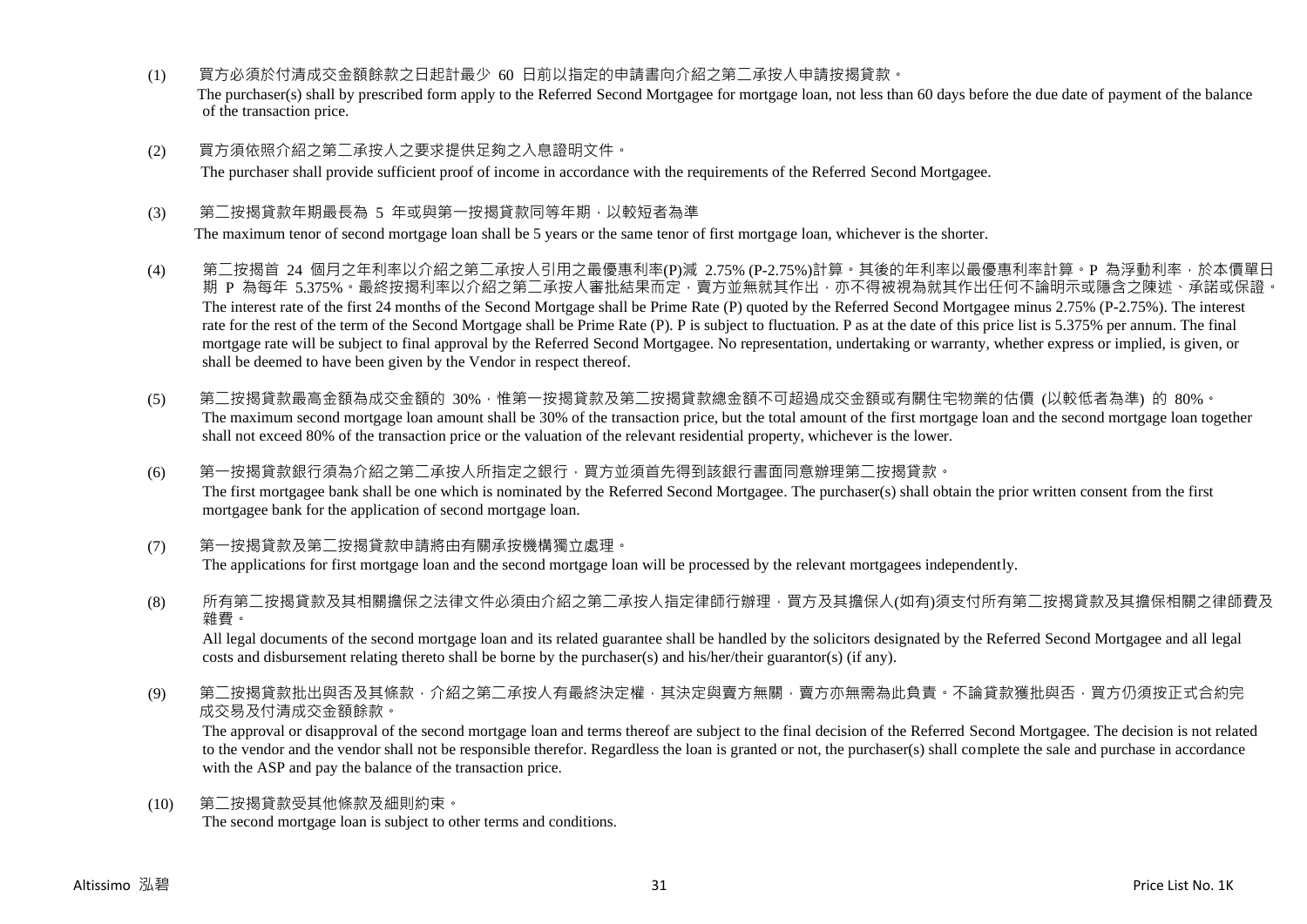簽署臨時合約以購買下表所列任何一個住宅物業的買方將於賣方首次發售發展項目的住客停車位 (各稱「住客停車位」) 時獲賣方優先邀請申請認購 (受制於合約)一 個住客停車位。若買方購買多於一個下表所列的住宅物業(不論透過一份或多於一份臨時合約),買方最多可申請認購等同於買方所購買下表所列的住宅物業之數目之住 客停車位。可供認購的住客停車位的位置、售價及銷售詳情將由賣方全權酌情決定,並容後公佈。如賣方接納上述買方按激請函中特定的時限內作出的申請,則出售 相關住客停車位的前提是上述買方須於邀請函中特定的時限內簽署相關住客停車位的臨時買賣合約。倘若上述買方未有於該特定的時限內作出申請及/或簽署相關住客 停車位的臨時買賣合約,上述買方將被視為放棄本優惠論。此優惠受相關交易文件中的條款及條件約束。所有住客停車位之出售均會按發展項目的預售樓花同意書(如 適用)的規定進行。本優惠只屬上述購買下表所列任何住宅物業之買方個人所有,不可轉讓及不可兌現為現金或任何其他優惠。

The purchaser who enters into a preliminary agreement for sale and purchase to purchase any one of the residential properties listed in the table below will, upon the first launch of sale of the residential parking spaces (each of which a "Residential Parking Space") in the development by the vendor, enjoy the benefit of being first invited to apply for the purchase (subject to contract) of ONE (1) Residential Parking Space. If the purchaser purchases more than one of the residential properties listed in the table below, the maximum number of Residential Parking Spaces that the said purchaser is entitled to apply for purchase shall be equal to the number of residential properties listed in the table below so purchased by the purchaser. Location of the Residential Parking Space(s) made available for such sale, its/their price(s) and the details of such sale will be determined by the vendor at its sole and absolute discretion and will be announced later. If the vendor accepts an application made by the said purchaser within the time prescribed by the invitation, the sale of the Residential Parking Space(s) concerned will then be subject to the signing of the relevant preliminary agreement(s) for sale and purchase by the said purchaser within the time limit prescribed in the invitation. If the said purchaser fails to make an application and/or sign the preliminary agreement(s) for sale and purchase of the Residential Parking Space(s) concerned within such prescribed time limit, he/she will be deemed to have given up this benefit. This benefit is subject to the terms and conditions of the relevant transaction documents. The sale of all Residential Parking Space(s) will be carried out in accordance with the conditions of the pre-sale consent of the development (if applicable). This benefit is personal to the said purchaser of the residential property(ies) listed in the table below and is non-transferable and cannot be redeemed for cash or any other benefit.

| 大廈名稱 Block Name | 樓層<br>Floor                                | 單位<br>Unit |
|-----------------|--------------------------------------------|------------|
| 第2座<br>Tower 2  | 1002<br>1.7, 1.4, 1.1, 1.0, 7, 4,          |            |
|                 | 16, 15, 12, 11, 10, 9, 8, 7, 6, 5, 3, 2, 1 |            |

# (iv) **誰人負責支付買賣該發展項目中的指明住宅物業的有關律師費及印花稅**

**Who is liable to pay the solicitors' fees and stamp duty in connection with the sale and purchase of a specified residential property in the Development**

(a) 如買方選用賣方代表律師處理買賣合約、按揭及轉讓契,賣方同意支付買賣合約及轉讓契兩項法律文件之律師費用。如買方選擇另聘代表律師處理買賣合約、按揭及轉 讓契,買方及賣方須各自負責有關買賣合約及轉讓契兩項法律文件之律師費用。

If the purchaser appoints the vendor's solicitors to handle the agreement for sale and purchase, mortgage and assignment, the vendor agrees to bear the legal cost of the agreement for sale and purchase and the assignment. If the purchaser chooses to instruct his own solicitors to handle the agreement for sale and purchase, mortgage or assignment, each of the vendor and purchaser shall pay his own solicitors' legal fees in respect of the agreement for sale and purchase and the assignment.

(b) 買方須支付一概有關臨時買賣合約、買賣合約及轉讓契的印花稅(包括但不限於任何買方提名書或轉售(如有)的印花稅、額外印花稅、買家印花稅及任何與過期繳付任何 印花稅有關的罰款、利息及附加費等)。

All stamp duties on the preliminary agreement for sale and purchase, the agreement for sale and purchase and the assignment (including without limitation any stamp duty on, if any, nomination or sub-sale, any special stamp duty, any buyer's stamp duty and any penalty, interest and surcharge, etc. for late payment of any stamp duty) will be borne by the purchaser.

## (v) **買方須爲就買賣該發展項目中的指明住宅物業簽立任何文件而支付的費用**

**Any charges that are payable by a purchaser for execution of any document in relation to the sale and purchase of a specified residential property in the Development**